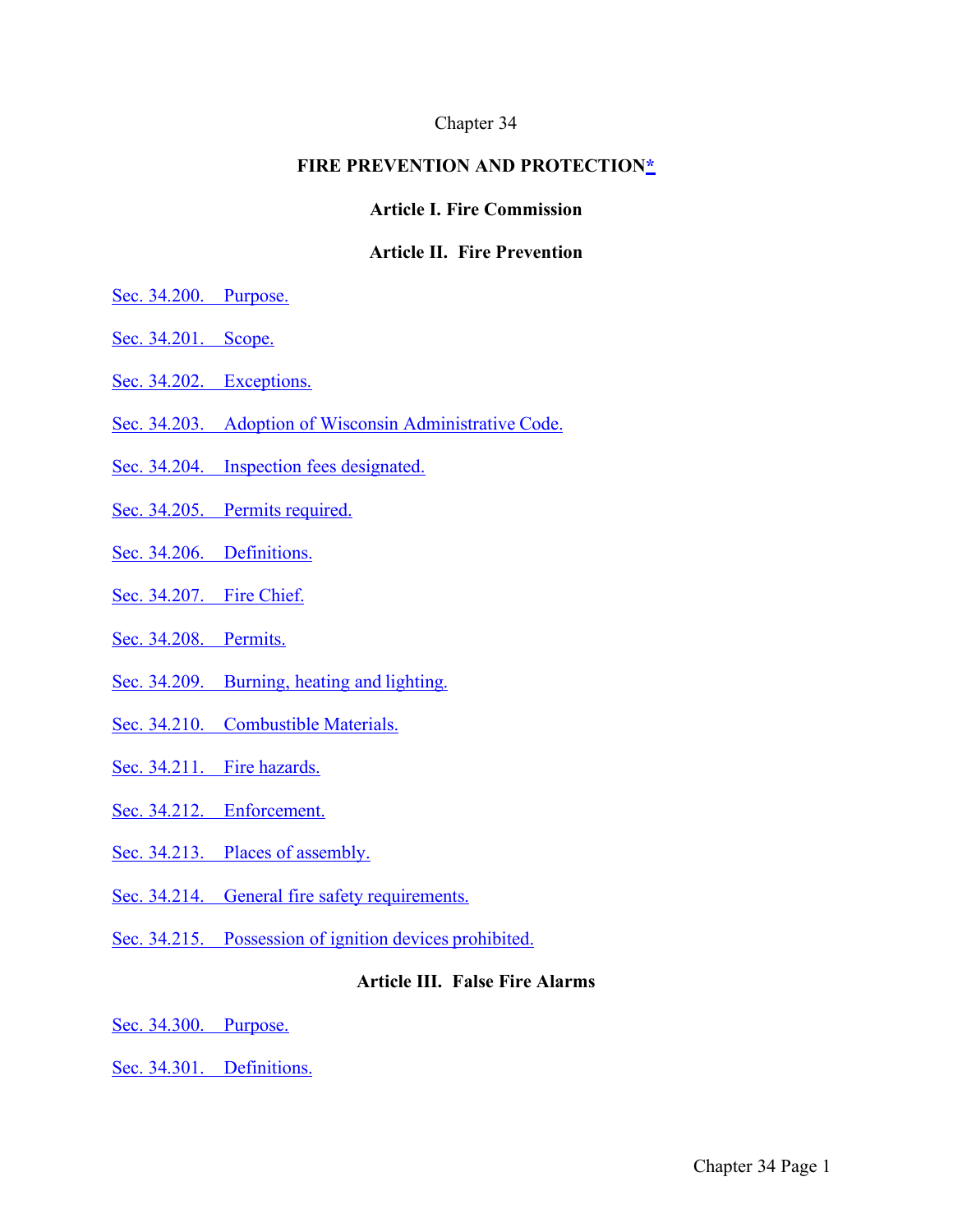Sec. 34.302. [Registration of Fire Alarm](#page-35-0) Systems

Sec. 34.303. [Display of Fire Alarm](#page-36-0) Registration.

- Sec. 34.304. [Responsibility for Compliance; Requirement of Alarm User to Respond to](#page-36-1) Scene.
- Sec. 34.305. [False Fire](#page-36-2) Alarms.
- Sec. 34.306. [Service](#page-37-0) Fees.
- Sec. 34.307. [Conflict with other Village](#page-37-1) Ordinances.
- Sec. 34.308. [Penalties.](#page-38-0)

Sec. 34.309. [Frequency of](#page-38-1) Inspections

<span id="page-1-0"></span>**\* Cross References--**Buildings and Building Regulations, Chapter. 14; Emergency Alarm Systems, § 18.115 et seq.; Civil Emergencies, Chapter. 22.

State Law References--Authority and obligations regarding fire protection generally, Wis. Stat. [§ 61.65\(2\).](http://docs.legis.wisconsin.gov/statutes/statutes/61/65/2)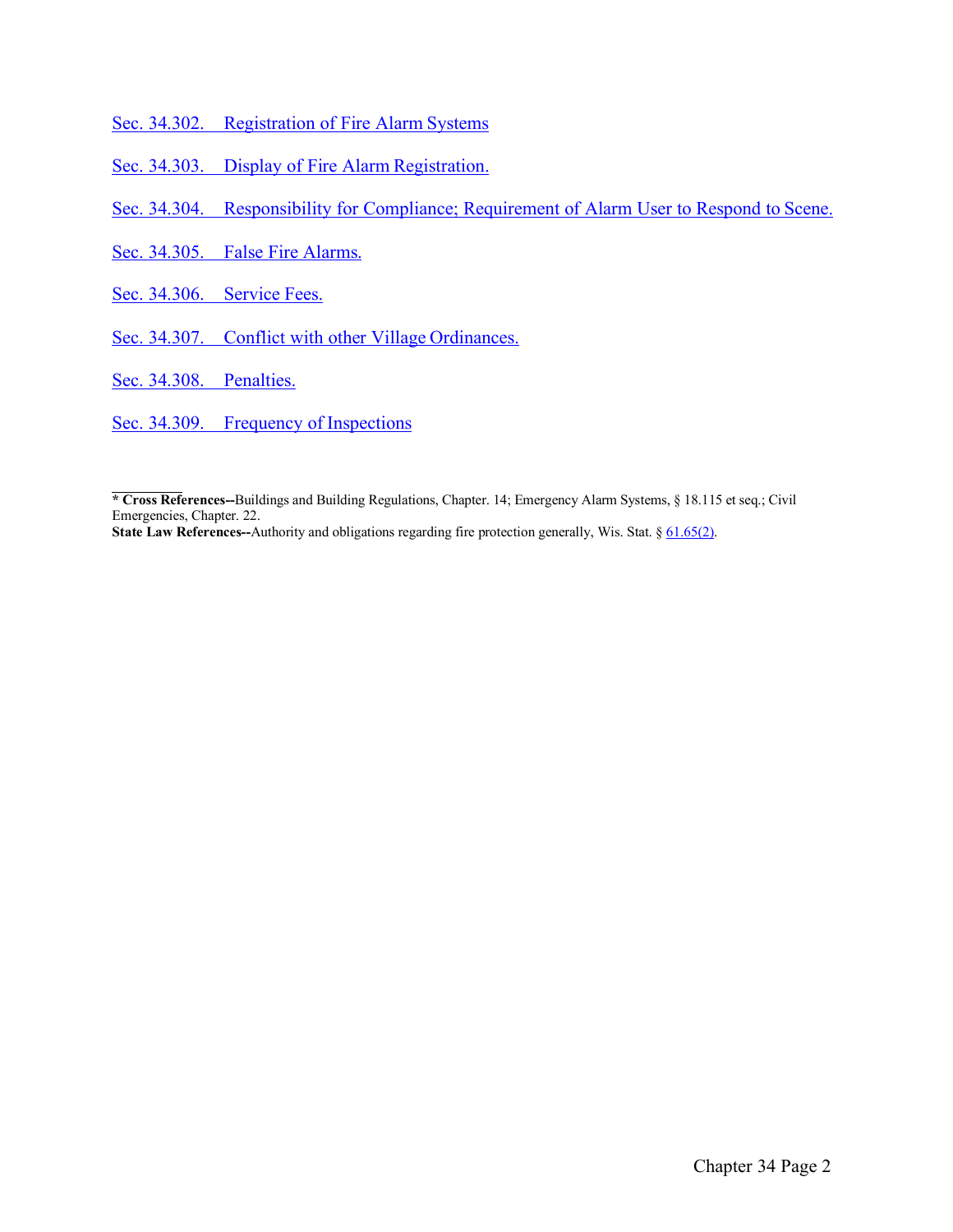### **ARTICLE I FIRE COMMISSION**

Note: The Village of Weston is a partner in the S.A.F.E.R Fire District which functions with its' own Board of Fire Commissioners.

(Ord. of 3-19-15) [Amended via Ord. 15-025, 11/7/2015]

## **ARTICLE II FIRE PREVENTION**

#### <span id="page-2-0"></span>**Sec. 34.200. Purpose.**

It is the intent of this code to prescribe regulations consistent with recognized standard practice for the safeguarding to a responsible degree of life and property from the hazards of fire and explosion arising from the storage, handling and use of hazardous substances, materials and devices, and from conditions hazardous to life and property in the use or occupancy of buildings or premises.

(Ord. of 1-28-1991, § 1(2.10(1)); Ord. of 3-24-2011) [Amended via Ord. 15-025, 11/7/2015]

#### <span id="page-2-1"></span>**Sec. 34.201. Scope.**

The provisions of this code shall apply equally to new and existing conditions except that the existing conditions not in strict compliance with the terms of this code shall be permitted to continue where the exceptions do not constitute a distinct hazard to life or adjoining property

(Ord. of 1-28-1991, § 1(2.10(2)); Ord. of 3-24-2011) [Amended via Ord. 15-025, 11/7/2015]

#### <span id="page-2-2"></span>**Sec. 34.202. Exceptions.**

Nothing contained in this code shall be construed as applying to the transportation of any article or thing shipped in conformity with the regulations prescribed by the Interstate Commerce Commission, nor as applying to the military forces of the United States

(Ord. of 3-24-2011) [Amended via Ord. 15-025, 11/7/2015]

#### <span id="page-2-3"></span>**Sec. 34.203. Adoption of Wisconsin Administrative Code**

- (a) *Codes adopted*. The following codes as adopted by the State of Wisconsin are by reference made a part of the Village Fire Prevention Code along with any subsequent amendments and/or revisions thereto adopted by the State of Wisconsin:
- (b) Safety, Buildings, and Environment

Appendix – General Part I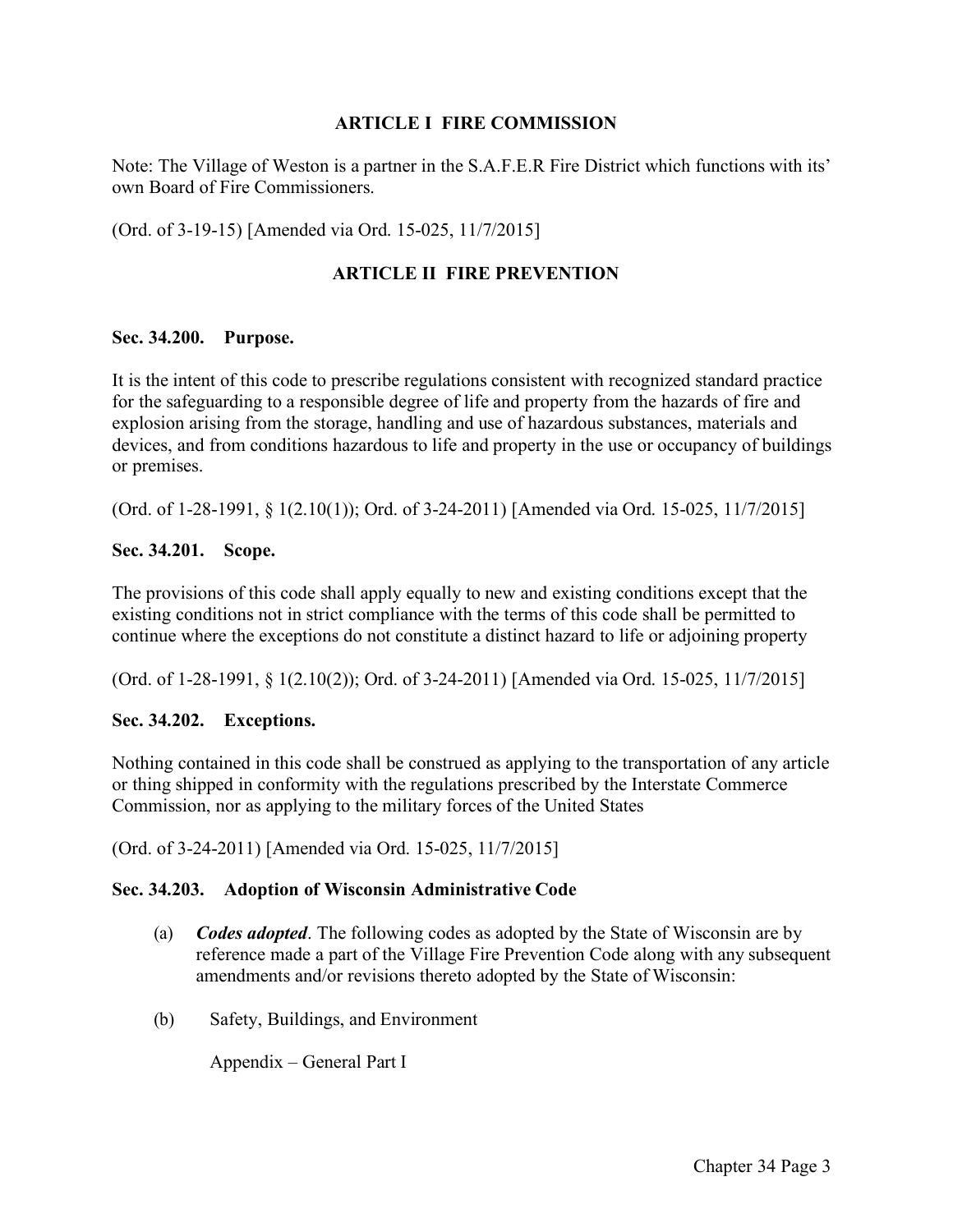- (1) [SPS 305 L](http://docs.legis.wisconsin.gov/code/admin_code/sps/safety_and_buildings_and_environment/301_319/305)icenses, Certificates and Registration
- (2) [SPS 307 E](http://docs.legis.wisconsin.gov/code/admin_code/sps/safety_and_buildings_and_environment/301_319/307)xplosives and Fireworks
- (3) [SPS 310 F](http://docs.legis.wisconsin.gov/code/register/2011/672b/insert/sps310)lammable and Combustible Liquids
- (4) [SPS 314 F](http://docs.legis.wisconsin.gov/code/admin_code/sps/safety_and_buildings_and_environment/301_319/314)ire Prevention
- (5) [SPS 316 E](http://docs.legis.wisconsin.gov/code/admin_code/sps/safety_and_buildings_and_environment/301_319/316)lectrical
- (6) [SPS 318 E](http://docs.legis.wisconsin.gov/code/admin_code/sps/safety_and_buildings_and_environment/301_319/318)levators, Escalators and Lift Devices

#### General Part II

- (7) [SPS 326 M](http://docs.legis.wisconsin.gov/code/admin_code/sps/safety_and_buildings_and_environment/326_360/326)anufactured Home Communities
- (8) [SPS 328 S](http://docs.legis.wisconsin.gov/code/admin_code/sps/safety_and_buildings_and_environment/326_360/328)moke Detectors and Carbon Monoxide Detectors
- (9) [SPS 340 G](http://docs.legis.wisconsin.gov/code/admin_code/sps/safety_and_buildings_and_environment/326_360/340)as Systems

Commercial Building Code

- (10) [SPS 361 A](http://docs.legis.wisconsin.gov/code/admin_code/sps/safety_and_buildings_and_environment/361_366/361)dministration and Enforcement
- (11) [SPS 362 B](http://docs.legis.wisconsin.gov/code/admin_code/sps/safety_and_buildings_and_environment/361_366/362)uildings and Structures
- (12) [SPS 363 E](http://docs.legis.wisconsin.gov/code/admin_code/sps/safety_and_buildings_and_environment/361_366/363)nergy Conservation
- (13) [SPS 364 H](http://docs.legis.wisconsin.gov/code/admin_code/sps/safety_and_buildings_and_environment/361_366/364)eating, Ventilating and Air Conditioning
- (14) [SPS 365 F](http://docs.legis.wisconsin.gov/code/admin_code/sps/safety_and_buildings_and_environment/361_366/365)uel Gas Appliances
- (15) [SPS 366 E](http://docs.legis.wisconsin.gov/code/admin_code/sps/safety_and_buildings_and_environment/361_366/366)xisting Buildings
- (16) SPS 361 [366 Appendix](http://docs.legis.wisconsin.gov/code/admin_code/sps/safety_and_buildings_and_environment/361_366/361) A
- (17) SPS  $361 366$  Appendix B

Buildings Constructed Prior to 1914

(18) [SPS 375 D](http://docs.legis.wisconsin.gov/code/admin_code/sps/safety_and_buildings_and_environment/375_379/375)efinitions and General Requirements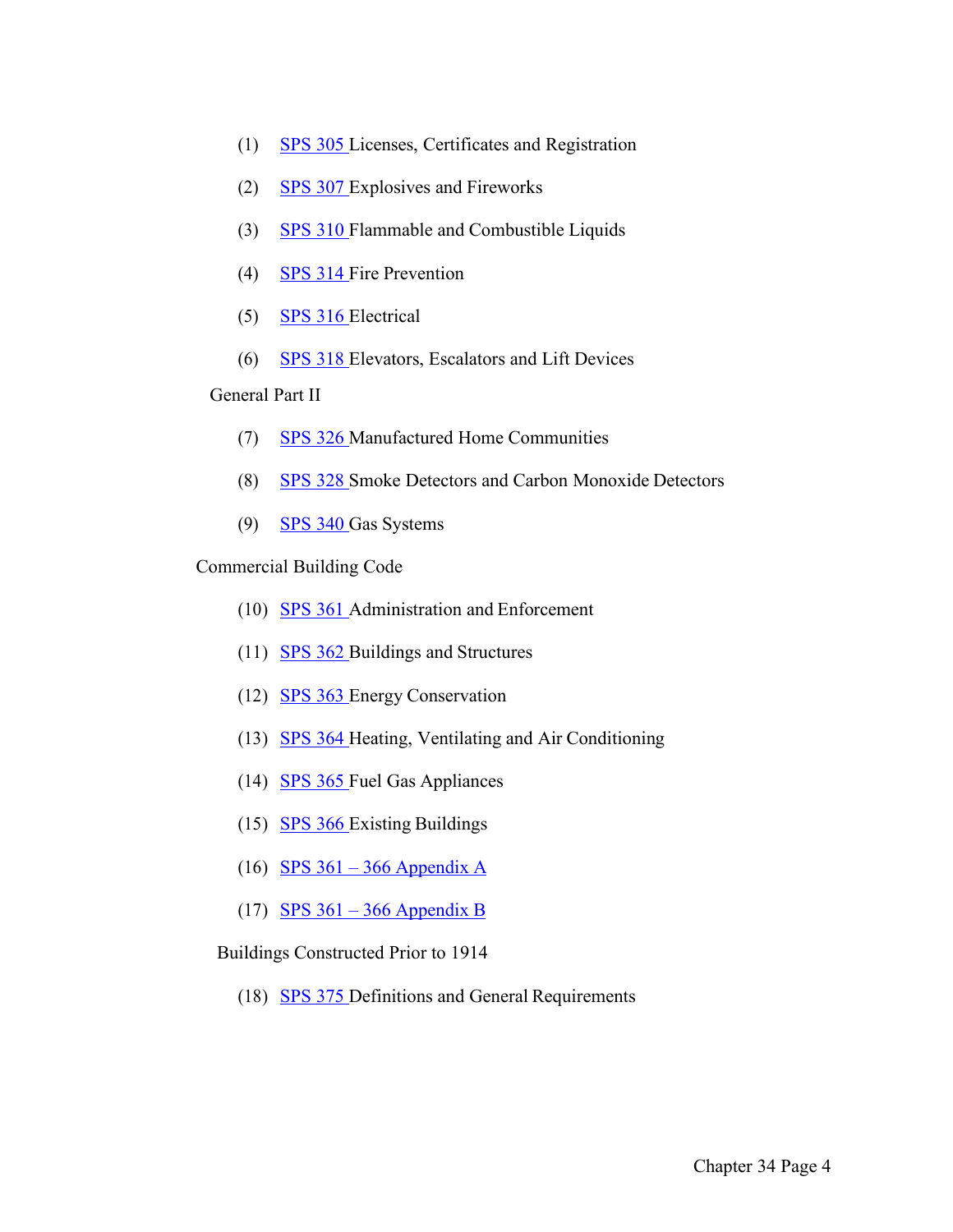- (19) [SPS 376 F](http://docs.legis.wisconsin.gov/code/admin_code/sps/safety_and_buildings_and_environment/375_379/376)actories, Office and Mercantile Buildings
- (20) [SPS 377 T](http://docs.legis.wisconsin.gov/code/admin_code/sps/safety_and_buildings_and_environment/375_379/377)heaters, and Assembly Halls
- (21) [SPS 378 S](http://docs.legis.wisconsin.gov/code/admin_code/sps/safety_and_buildings_and_environment/375_379/378)chools and other places of instruction
- (22) [SPS 379 A](http://docs.legis.wisconsin.gov/code/admin_code/sps/safety_and_buildings_and_environment/375_379/379)partment Houses, Hotels, and Places of Detention
- (23) NFPA  $1$  Fire Prevention Code;
- (24) NFPA  $54$  National Fuel Gas Code;
- (25) [NFPA 58 –](#page-27-1) Liquified Petroleum Gas Code;
- (26) [NFPA 101 –](#page-27-1) Life Safety Code

Also adopted prospectively are any and all amendments that shall from time to time be made to any of the foregoing provisions of the administrative code, and these amendments shall be made a part of this Code as if each and every one of these amendments were separately incorporated in this section by reference.

- (c) *Interpretation of conflict*. Whenever the provisions of the codes mentioned in section 34.203(a) conflict, the stricter interpretation shall apply.
- (d) *Original Codes* These codes can be viewed by accessing the State of Wisconsin Administrative Code at [http://docs.legis.wisconsin.gov/code/admin\\_code.](http://docs.legis.wisconsin.gov/code/admin_code)

(Ord. of 1-28-1991, § 1(2.10(3)); Ord. of 3-24-2011; Ord. of 3-19-15) [Amended via Ord. 15-025, 11/7/2015]

#### <span id="page-4-0"></span>**Sec. 34.204. Inspection fees designated.**

Fees shall apply as follows:

#### (a) *Department of Commerce Petition for Variance*.

- (1) Variance requires no position statement, chief's signature \$20.00
- (2) Variance requires position statement, no site visit  $$60.00$
- (3) Variance requires position statement, one site visit \$90.00
- (4) Multiple variances file concurrently for same site
	- a. First petition \$60.00
	- b. Each additional petition \$25.00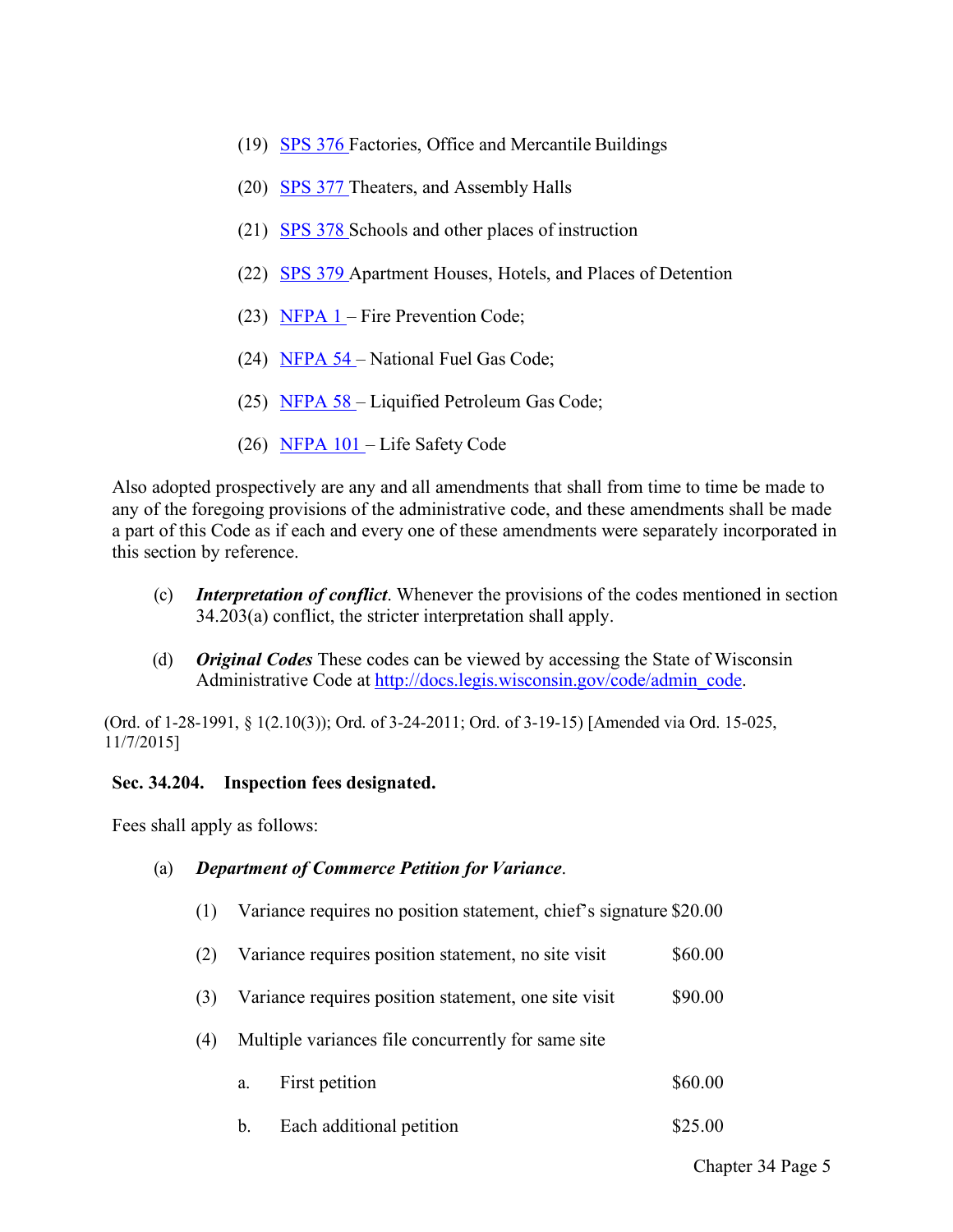- c. Per site visit  $$35.00$
- (b) *Temporary or permanent L.P. installations* of 250 gallon to 2,000 gallon W.C. commercial and/or industrial site (one and two family residential and agricultural installations are not excluded) - \$50.00.
- (c) *Fees for re-inspection*. Any person who shall fail to comply with any lawful order of the S.A.F.E.R. Fire Chief, S.A.F.E.R. Deputy Fire Chief, S.A.F.E.R. Fire Marshall or his/her designee issued pursuant to the provisions of this Chapter may be assessed a re-inspection fee as defined by the schedule of fees for compliance inspections in excess of two. Re-inspection fees that are not paid timely shall be entered on the tax roll as a special charge against said lot or parcel of land pursuant to the provisions of Wis. Stat. § [66.0627 f](http://docs.legis.wisconsin.gov/statutes/statutes/66/VI/0627)or collection and settlement under Wis. Stats. [Chapter](http://docs.legis.wisconsin.gov/statutes/statutes/74) 74.

<span id="page-5-0"></span>(Ord. of 3-24-2011) [Amended via Ord. 15-025, 11/7/2015, Ord. 18-020 7/19/2018]

# **Sec. 34.205. Permits required.**

Fees for the following permits are as provided in the village fee schedule:

- (a) Controlled burning
- (b) Fireworks/Pyrotechnics.
- (c) Tents for tents over 240 square feet in area when erected, maintained, operated, or used in or on a commercial zoned property. Tents utilized for residential purposes do not require permits.
- (d) Wood-fired apparatus.

<span id="page-5-1"></span>(Ord. of 3-24-2011) [Amended via Ord. 15-025, 11/7/2015]

# **Sec. 34.206. Definitions.**

- (a) *Definitions*. Unless otherwise expressly stated, the following terms shall, for the purposes of this code, have the meanings indicated in this chapter.
	- (1) *Access Box*. A steel key vault, mounted on the exterior of a building that contains keys, floor plans, maps or other items as required by the AHJ, for access to all portions of the building.
	- (2) *Adult Day Care*. Any place, that receives at any time for compensation four or more adults, for care and supervision, for less than twenty-four (24) hours a day.
	- (3) *Adult Family Home*. Similar to a CBRF except that they are licensed for five or less tenants.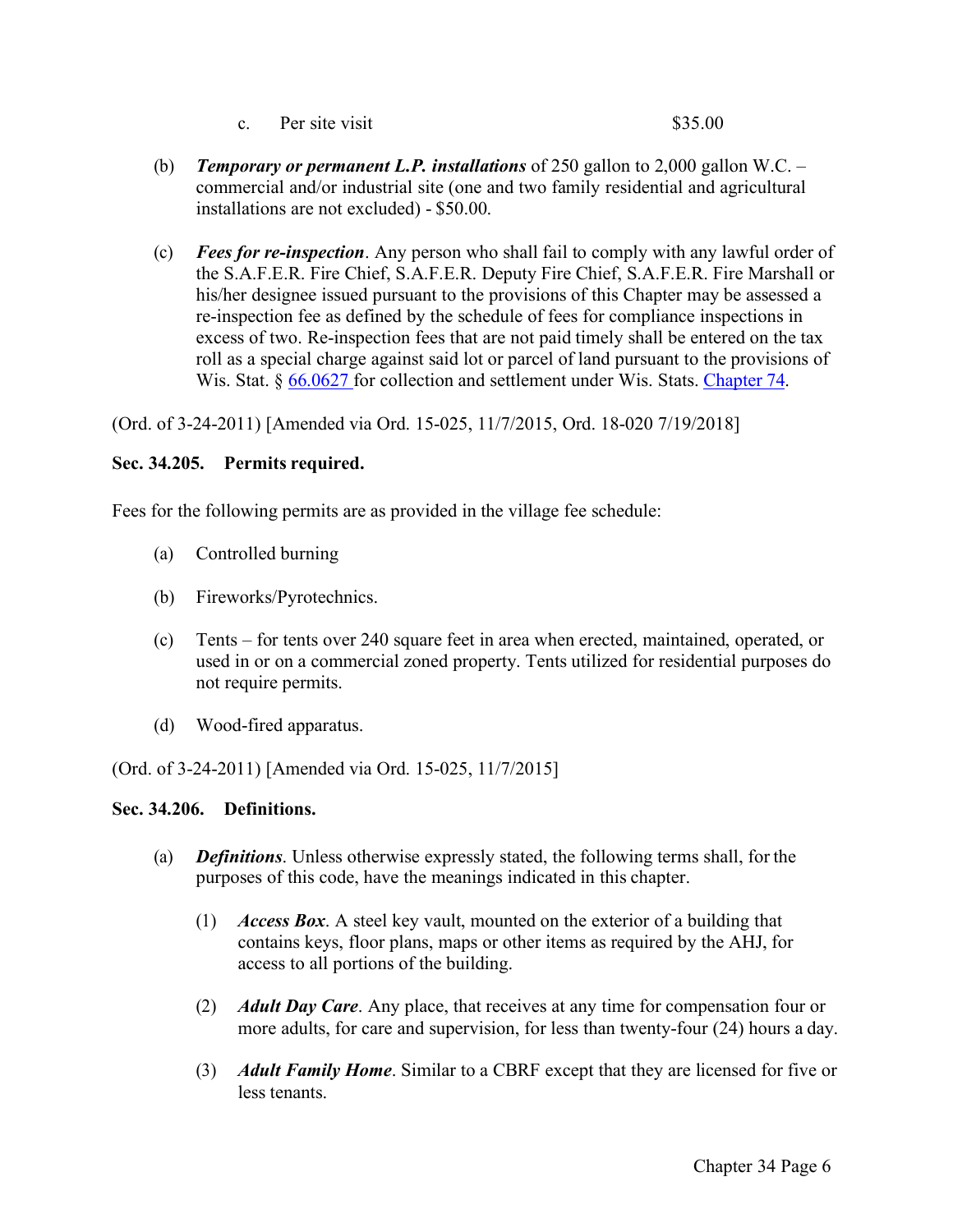- (4) *Approved*. Acceptable to the AHJ.
- (5) *Approved Agency*. An agency accepted or acceptable to the Bureau of Fire Prevention, such as Underwriters Laboratories, Inc., the National Institute of Standards and Technology, the American Gas Association laboratories or other nationally recognized testing authorities.
- (6) *Assembly Group A*. Group A occupancies includes, among other, the use of a building or structure, or a portion thereof, for the gathering together of persons for purposes such as civic, social or religious functions, recreation, food or drink consumption or awaiting transportation. A room or space used for assembly purposes by less than fifty (50) persons and accessory to another occupant shall be included as a part of that occupancy. Assembly occupancies shall include the following:
	- a. A-1 Assembly uses, usually with fixed seating, intended for the production and viewing of performing arts or motion pictures.
	- b. A-2 Assembly uses intended for food and/or drink consumption.
	- c. A-3 Assembly uses intended for worship, recreation or amusement and other assembly uses not classified elsewhere in Group A.
	- d. A-4 **-** Assembly uses intended for viewing of indoor sporting events and activities with spectator seating.
	- e. A-5 **-** Assembly uses intended for participation in or viewing outdoor activities.
- (7) *Automatic Fire Detector.* A device designed to detect specific products of fire smoke, heat or both.
- (8) *Authority Having Jurisdiction (AHJ).* Shall be the Fire Chief, or designee of the Fire Chief, to enforce this Code, the laws of the State of Wisconsin, as designated in Wisconsin Administrative Code [SPS 314](http://docs.legis.wisconsin.gov/code/admin_code/sps/safety_and_buildings_and_environment/301_319/314)  [http://docs.legis.wisconsin.gov/code/admin\\_code/sps/safety\\_and\\_buildings\\_and](http://docs.legis.wisconsin.gov/code/admin_code/sps/safety_and_buildings_and_environment/301_319/314) environment/301 319/314, pertaining to the prevention of fires and public safety, and approving equipment installation, or procedures as outlined in NFPA Standards, Codes and/or Recommended Practices.
- (9) *Automatic Closing Device.* Means one which functions without human intervention and is actuated as a result of predetermined temperature rise, rate of rise of temperature, combustion products or smoke density.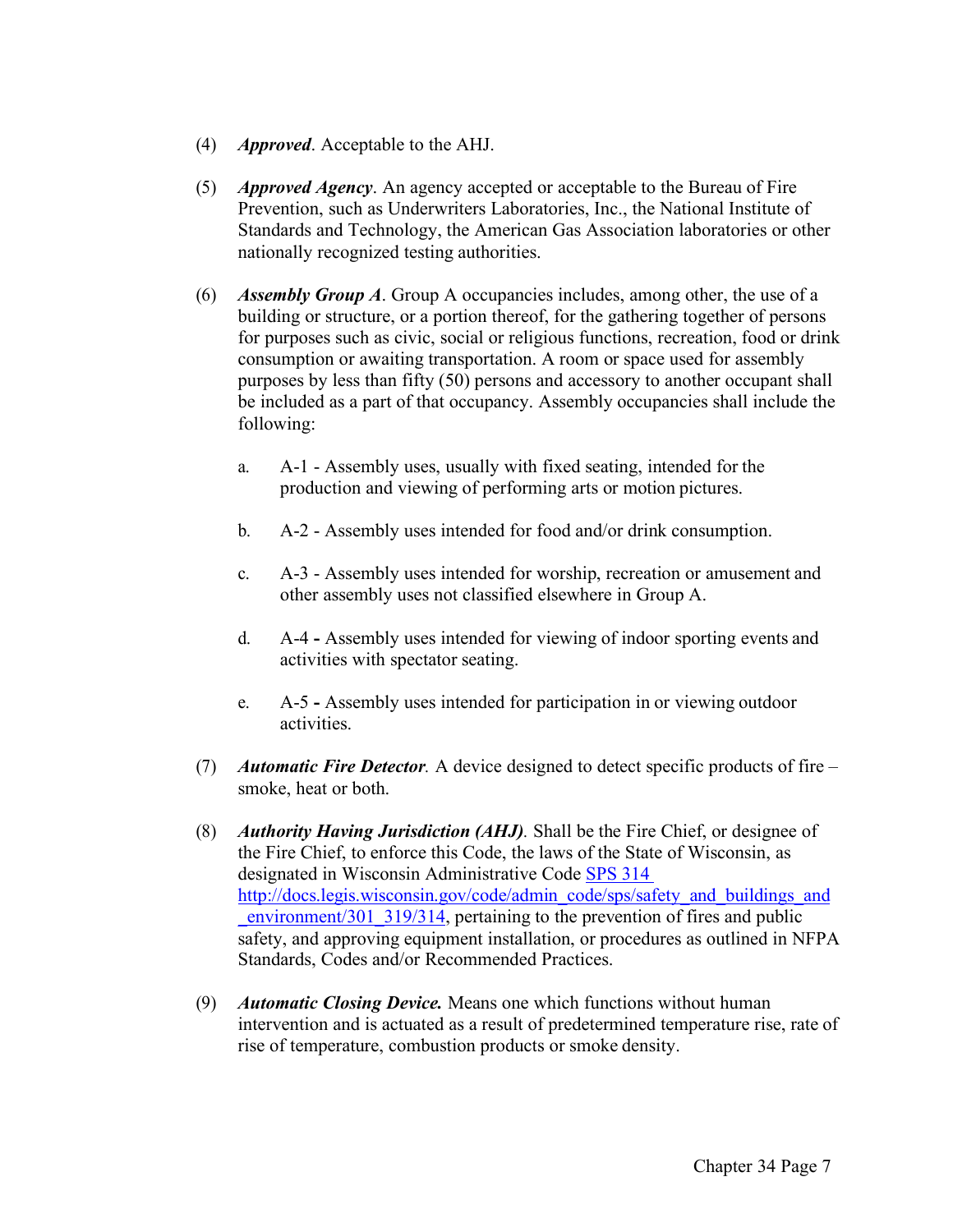- (10) *Automatic Fire Alarm System.* A system which automatically detectsfire condition and actuates *Notification Appliances* throughout the protected premises.
- (11) *Automatic Fire-Extinguishing System*. An approved system of devices and equipment which automatically detects a fire and discharges an approved fire extinguishing agent onto or in the area of fire.
- (12) *Automatic Fire Sprinkler System*. An integrated system of underground and/or overhead piping designed in accordance with fire protection standards. The system includes a suitable water supply. The portion of the system above ground is a network of specially sized or hydraulically designed piping installed in a structure or area, generally overhead, and to which automatic sprinklers are connected in a systematic pattern. The system is usually activated by heat from a fire and discharges water over the fire area.
- (13) *Basement*. That portion of a building that is partly or completely below *grade plane*. A basement shall be considered as a story.
- (14) *Bureau of Fire Prevention*. The Bureau of Fire Prevention is made up of the following personnel: The Fire Chief, The Fire Marshal and/or Fire Inspectors, or any other Designee of the Chief.
- (15) *Boarding* **House**. A building arranged or used as lodging for compensation, with or without meals, not occupied as a single-family unit.
- (16) *Business Group B***.** Group B occupancy includes, among others, the use of a building or structure, or a portion thereof, for office, professional or servicetype transactions, including storage of records and accounts.
- (17) *Ceiling***.** The upper surface of a space, regardless of height. Areas with a suspended ceiling would have two ceilings, one visible from the floor, and one above the suspended ceiling.
- (18) *Code.* A standard that is an extensive compilation of provisions covering a broad subject matter or that is suitable for adoption into law independently of other codes and standards.
- (19) *Combustible Material***.** All material not classified as "Noncombustible" are considered combustible. This property of a material does not relate to its ability to structurally perform under fire exposure. The degree of combustibility is not defined by standard fire test procedures.
- (20) *Common Area*. Common area refers to any area in a building that can be accessed by more than one person from different families at one time.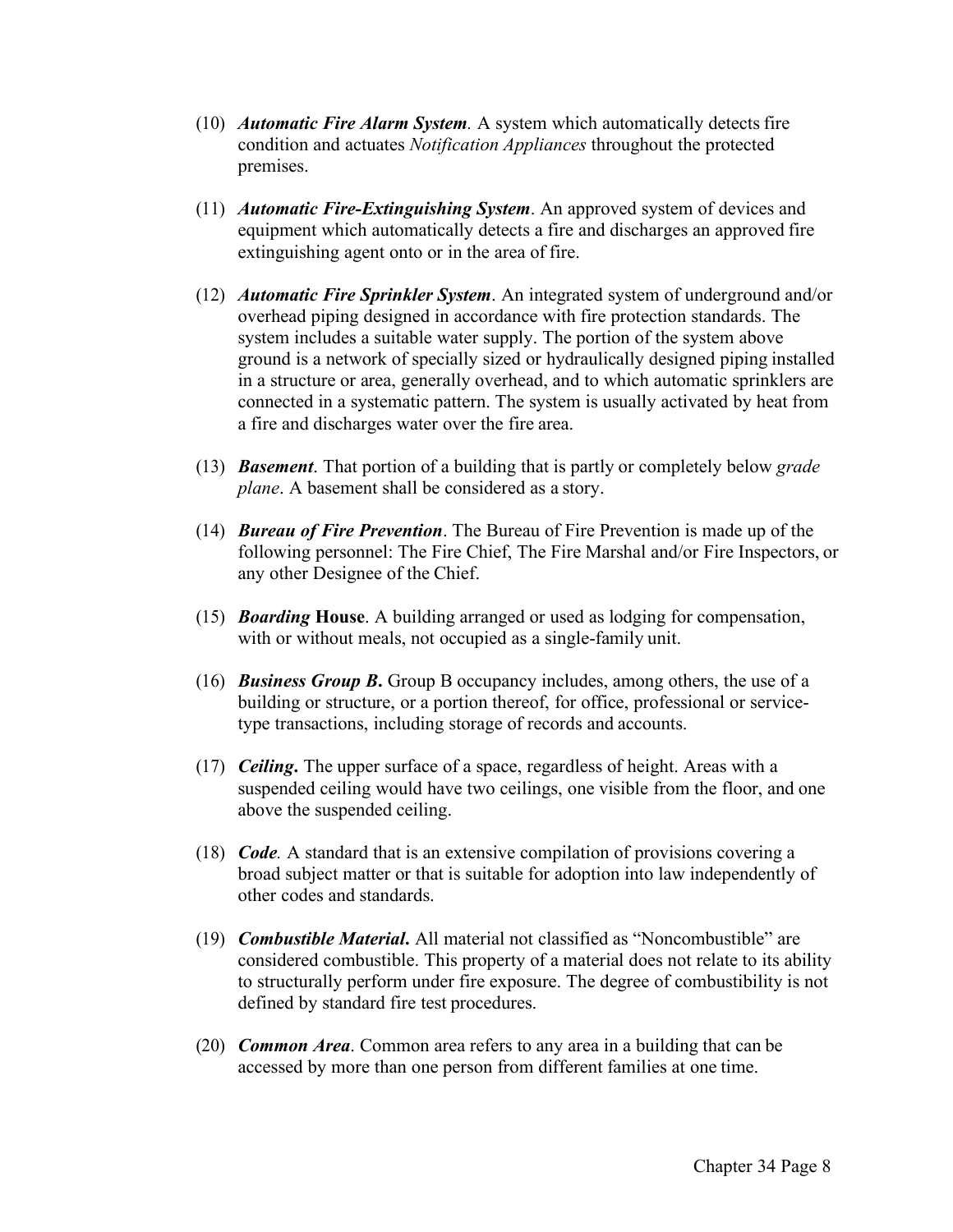- (21) *Community Based Residential Facility (CBRF).* A community facility where five or more adults who are not related to the operator or administrator and who do not require care above intermediate level nursing care reside and receive care, treatment or services that are above the level of room and board, but that include no more than three hours of nursing care per week per resident.
- (22) *Conditional Approval*. An approval of plans and/or specifications by the AHJ based upon information provided to the AHJ, including but not limited to, any changes required by the AHJ to the above mentioned plans and/or specifications.
- (23) *Consultant(s)*. A company, individual or agency hired by the Bureau of Fire Prevention to provide advice to the Bureau of Fire Prevention on fire related issues. Consultants may provide services, which could include plan reviews of fire suppression systems, fire alarm systems, witness tests and/or conduct inspections.
- (24) *Day Care Center*. Any place which receives at any one time for compensation four or more children under the age of seven years, for care and supervision, for less than twenty-four (24) hours a day or more than ten days a month, without the attendance of a parent, relative or legal guardian.
- (25) *Dwelling or Dwelling Unit*. A single unit providing living facilities for one or more persons, including permanent provisions for living, sleeping, eating, cooking and sanitation. For the purpose of this code, *dwelling unit* includes apartments and condominiums but does not include hotel and motel rooms, guest suites, dormitories, boarding rooms, or sleeping rooms in nursing homes.
	- a. *Single Family Dwelling.* A detached building containing only one dwelling unit and designed for one family.
	- b. *Two Family Dwelling.* A detached building containing not more than two individual dwelling units which are entirely separated by vertical walls or horizontal floors, unpierced except for access to the outside or common basement.
- (26) *Educational Group E.* Group E occupancy includes, among others, the use of a building or structure, or a portion thereof, by six or more persons at any one time for educational purposes through the 12th grade.
- (27) *Factory Industrial Group F*. Group F occupancy includes, among others, the use of a building or structure, or a portion thereof, for assembly, disassembly, fabricating, finishing, manufacturing, packaging, repair or processing operations that are not classified as Group H occupancy.
	- *a. F-1* Moderate-Hazard occupancy*.*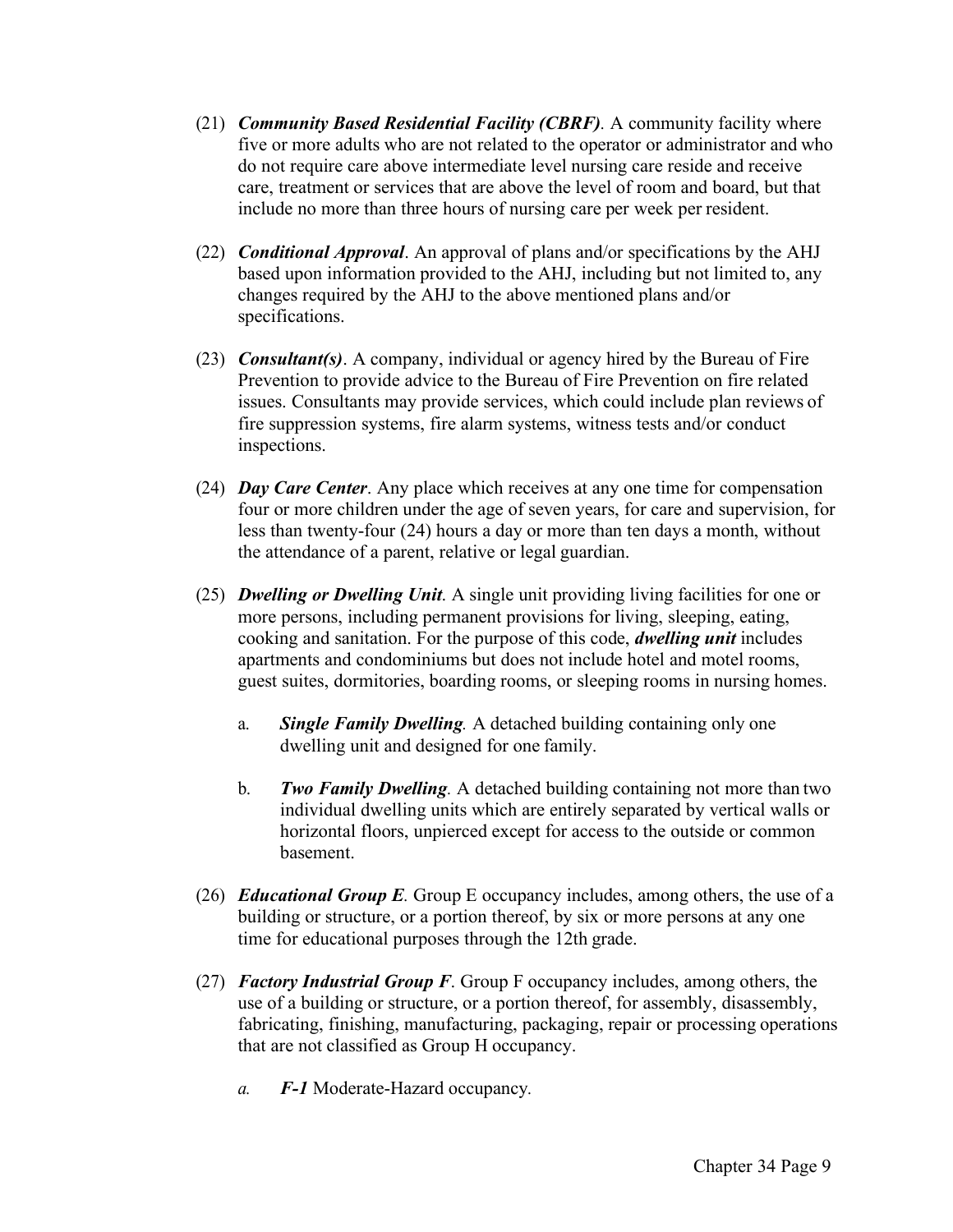- b. *F-2* Low-Hazard occupancy.
- (28) *False Alarm***.** The willful and knowing initiation or transmission of a signal, message or other notification of an event of fire when no such danger exists.
	- a. *Malicious Alarm.* A false alarm of fire deliberately sounded by someone in order to inconvenience the Fire Department.
	- b. *Accidental Alarm*. An alarm set off and transmitted through accidental operation of an automatic or manual fire alarm device.
	- c. *Good Intent False Alarm*. An alarm that turns out to be false but was reported in good faith.
- (29) *Family Unit.* Two or more individuals who are related to each other by blood, marriage, adoption or legal guardianship. For purposes of this code a group of not more than 4 persons not necessarily related by blood or marriage, living together in a single living unit will be considered equivalent to a single family.
- (30) *Fire Alarm Annunciation Device*. A device connected to a fire alarm to signal either a fire or trouble condition. Fire Alarm Annunciation Devices could include visual devices, horn/strobes, horns, bells, and/or annunciator panels.
- (31) *Fire Alarm Initiating Device.* A device connected to a *Fire Alarm System* that causes a trouble, supervisory and/or alarm signal to be initiated. Fire Alarm Initiating Devices could include: smoke, heat, flame, ionization, or photoelectric detectors, water flow, low air, low temperature, low water, or supervisory switches.
- (32) *Fire Alarm System.* A system or portion of a combination system that consists of components and circuits arranged to monitor and annunciate the status of the fire alarm or supervisory signal-initiating devices to activate notification appliances throughout the protected premises and to initiate the appropriate response to those signals.
- (33) *Fire Control System.* A system designed and constructed with the intent of controlling or limiting a fire. Fire Control Systems may be automatic or nonautomatic. Fire Control Systems could include *Automatic Fire Sprinkler Systems*, standpipe systems, chemical agent systems, fire hydrants and/or any other system acceptable to the AHJ.
- (34) *Fire Department Connection (FDC).* A part of a sprinkler, standpipe, deluge and/or combination system to be used by the Fire Department to pump additional water into the system(s) it is connected to.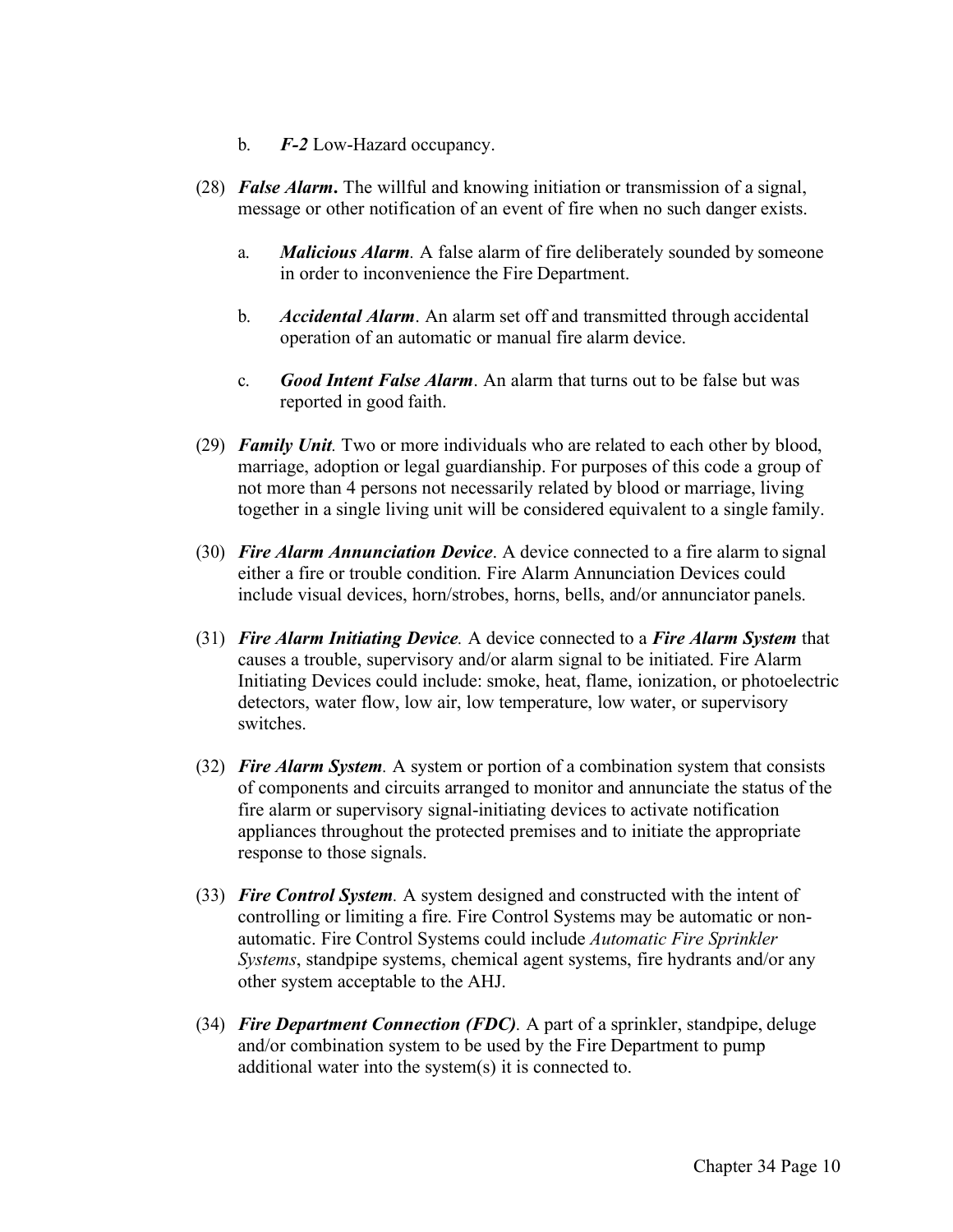- (35) *Fire Door Assembly.* Any combination of a fire door, frame, hardware, and other accessories that together provide a certain degree of fire protection to the opening.
- (36) *Fire Resistive.* That property of materials or their assemblies that prevents or retards the passage of excessive heat, hot gases or flame under conditions of use. Materials are tested as prescribed in [Section 703 o](http://docs.legis.wisconsin.gov/statutes/statutes/703)f the Wisconsin Enrolled Building Code. [https://dsps.wi.gov/Documents/Programs/CommercialBuildings/CodeArchives/PartBC](https://dsps.wi.gov/Documents/Programs/CommercialBuildings/CodeArchives/PartBChapters7to9.pdf) [hapters7to9.pdf](https://dsps.wi.gov/Documents/Programs/CommercialBuildings/CodeArchives/PartBChapters7to9.pdf)
- (37) *Firewall.* A fire-resistance-rated wall having protected openings, which restricts the spread of fire and extends continuously from the foundation to or through the roof, with sufficient structural stability under fire conditions to allow collapse of construction on either side without collapse of the wall.
- (38) *Floor Area or Square Footage of a Building.* Refers to the total square footage of the sums of all basement, floor levels, balconies and mezzanines.
	- a. The area for basements and floor levels shall be measured from the outside perimeter of the outside walls.
	- b. The area for mezzanines shall be determined from the product of the length of the mezzanine multiplied by the width of the mezzanine.
	- c. For the purpose of determining square footage, fire division walls will not be accepted as outside walls or area dividers.
	- d. Buildings that are in close proximity to each other will have their building square footage added together to arrive at the total square footage.
	- e. For the purpose of determining close proximity the following will hold true:
		- 1. Single story buildings Thirty (30) feet apart or less.
		- 2. Two story buildings Sixty (60) feet apart or less.
		- 3. Three story buildings  $-$  Sixty (60) feet apart or less.
		- 4. All other multiple story buildings Sixty (60) feet apart.
		- 5. Buildings of variable height next to each other Thirty (30) feet apart or less.
	- f. For the purpose of determining square footage a Fire Wall which has a fire resistance rating of not less than four hours and which subdivides or separates a building to restrict the spread of fire, including a three foot parapet wall is an approved area divider.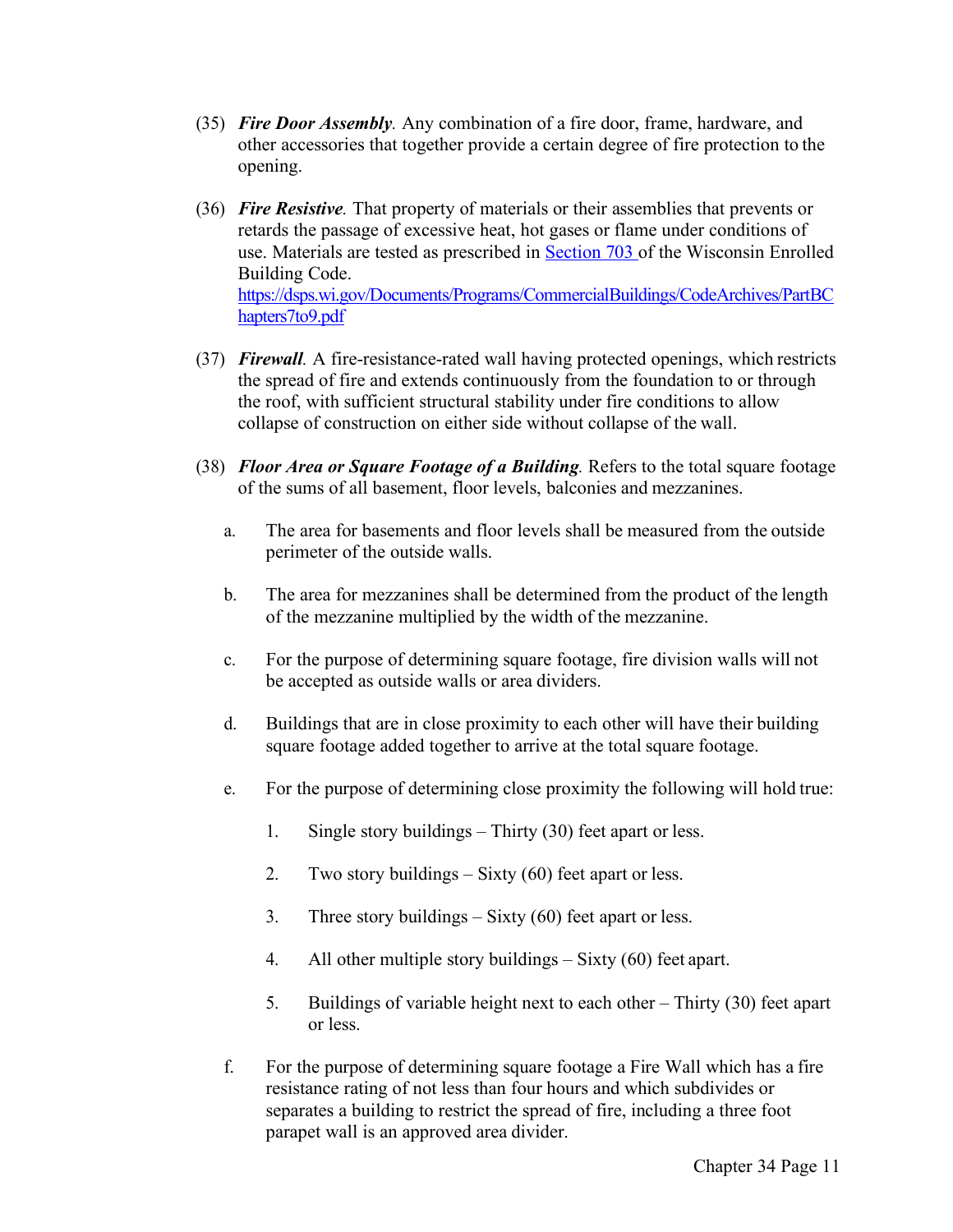- (39) *Floor, Ground.* That level of a building on a sloping or multilevel site which has a floor line at or not more than three feet above exit discharge grade for at least  $\frac{1}{2}$  of the required exit discharges.
- (40) *Frequenter.* Means every person, other than an employee, who may go in or be in a place of employment or public building under circumstances which render such person other than a trespasser. Such term includes a pupil or student when enrolled in or receiving instruction at an educational institution.
- (41) *Grade Plane*. A reference plane representing the average of finished ground level adjoining the building exterior walls. Where the finished ground level slopes away from the exterior walls, the reference plane shall be established by the lowest points within the area between the building and the lot line or, where the lot line is more than six feet from the building, between the building and a point six feet from the building.
- (42) *Height, Building.* The vertical distance from the *Grade Plane* to the average height of the highest roof surface.
- *(43) Hazardous Group H*. Group H occupancy includes, among others, the use of a building or structure, or a portion thereof, that involves the manufacturing, processing, generation or storage of materials that constitute a physical or health hazard in quantities in excess of those found in Tables 307.1(1) and 307.1(2) of the *[International Building](https://codes.iccsafe.org/content/IBC2015/chapter-3-use-and-occupancy-classification) Code.*
	- a. **H-1** Buildings and structures which contain materials that poses a detonation hazard.
	- b. **H-2** Buildings and structures which contain materials that pose a deflagration hazard or a hazard from accelerated burning.
	- c. **H-3** Buildings and structures which contain materials that readily support combustion or pose a physical hazard.
	- d. **H-4** Buildings and structures which contain materials that are health hazards.
	- *e.* **H-5** Semiconductor fabrication facilities and comparable research and development areas in which hazardous production materials are used and [the aggregate quantity of materials is in excess of those listed in Tables](https://codes.iccsafe.org/content/IBC2015/chapter-3-use-and-occupancy-classification)  [307.1\(1\) and 307.1\(2\) of the](https://codes.iccsafe.org/content/IBC2015/chapter-3-use-and-occupancy-classification) *International Building Code.*
- (44) *Institutional Group I***.** Group I occupancy includes, among others, the use of a building or structure, or a portion thereof, in which people having physical limitations because of health or age are harbored for medical treatment or other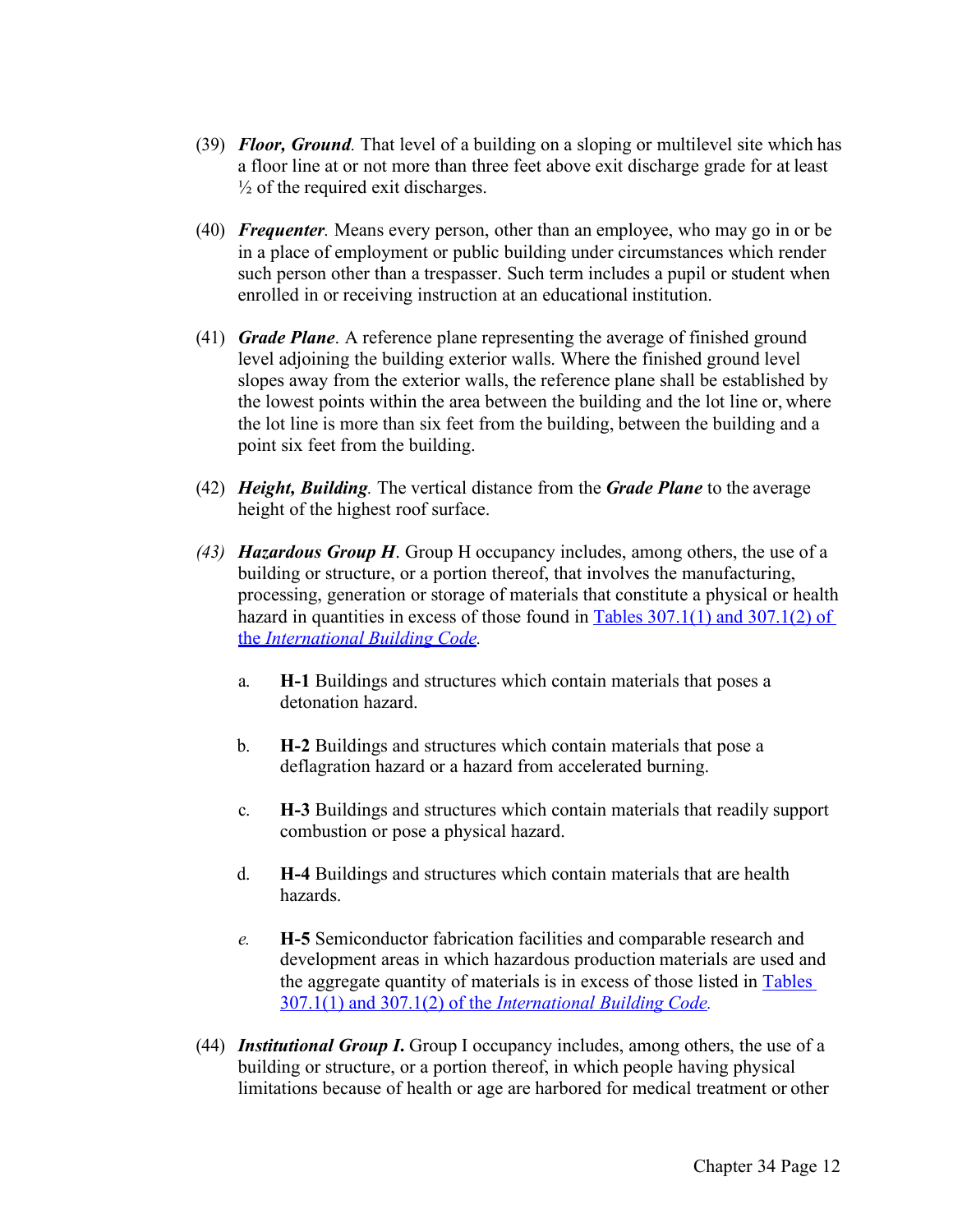care or treatment, or in which people are detained for penal or correctional purposes or in which the liberty of the occupants is restricted. Institutional occupancies are classified as [I-1, I-2, I-3 or I-4,](http://codes.iccsafe.org/app/book/content/2015-I-Codes/2015%20IBC%20HTML/Chapter%203.html) as described in the *[International Building Code.](https://codes.iccsafe.org/content/IBC2015/chapter-3-use-and-occupancy-classification)*

- (45) *Listed.* Means included in a list published by a nationally recognized testing laboratory, inspection agency, or other organization concerned with product evaluation, that maintains periodic inspection of production of listed equipment or materials and whose listing states either that the equipment or materials meet nationally recognized standards or has been tested and found suitable for use in a specified manner.
- (46) *Manual Fire Alarm System.* A system or portion of a combination system that consists of components and circuits arranged to initiate the *Notification Appliances* and appropriate response to those signals only after a person manually activates the fire alarm system.
- (47) *Mercantile Group M.* Group M occupancy includes, among others, building and structures or a portion thereof, for the display and sale of merchandise, and involves stock of goods, wares or merchandise incidental to such purposes and accessible to the public.
- (48) *Mezzanine or Mezzanine Floor.* An intermediate level or levels between floor and ceiling of any story with an aggregate floor area of not more than one-third of the area of the room or space in which the level or levels are located.
- (49) *Miscellaneous Group U.* Buildings and structures of an accessory character and miscellaneous structures not classified in any specific occupancy shall be constructed, equipped and maintained to conform to the requirements of this code commensurate with the fire and life hazard incidental to their occupancy.
- (50) *Multifamily Dwelling.* A building or portion thereof containing three or more dwelling units, such as tenements, apartments, or rooming houses. Row houses with fire walls extending from the basement to the underside of the roof separating each living unit are not considered multifamily for the purpose of this chapter.
- (51) *NFPA.* The National Fire Protection Association.
- (52) *Noncombustible Materials.* A noncombustible material is one which, in the form in which it is used, meets one of the requirements listed below. Materials used adjacent to or in contact with heat producing appliances, warm air ducts, plenums and chimneys shall be classified as noncombustible only on the basis of requirement a. below. Noncombustible does not apply to the flame-spread characteristics of interior finish or trim materials. No material shall be classified as noncombustible building construction material, which is subject to increase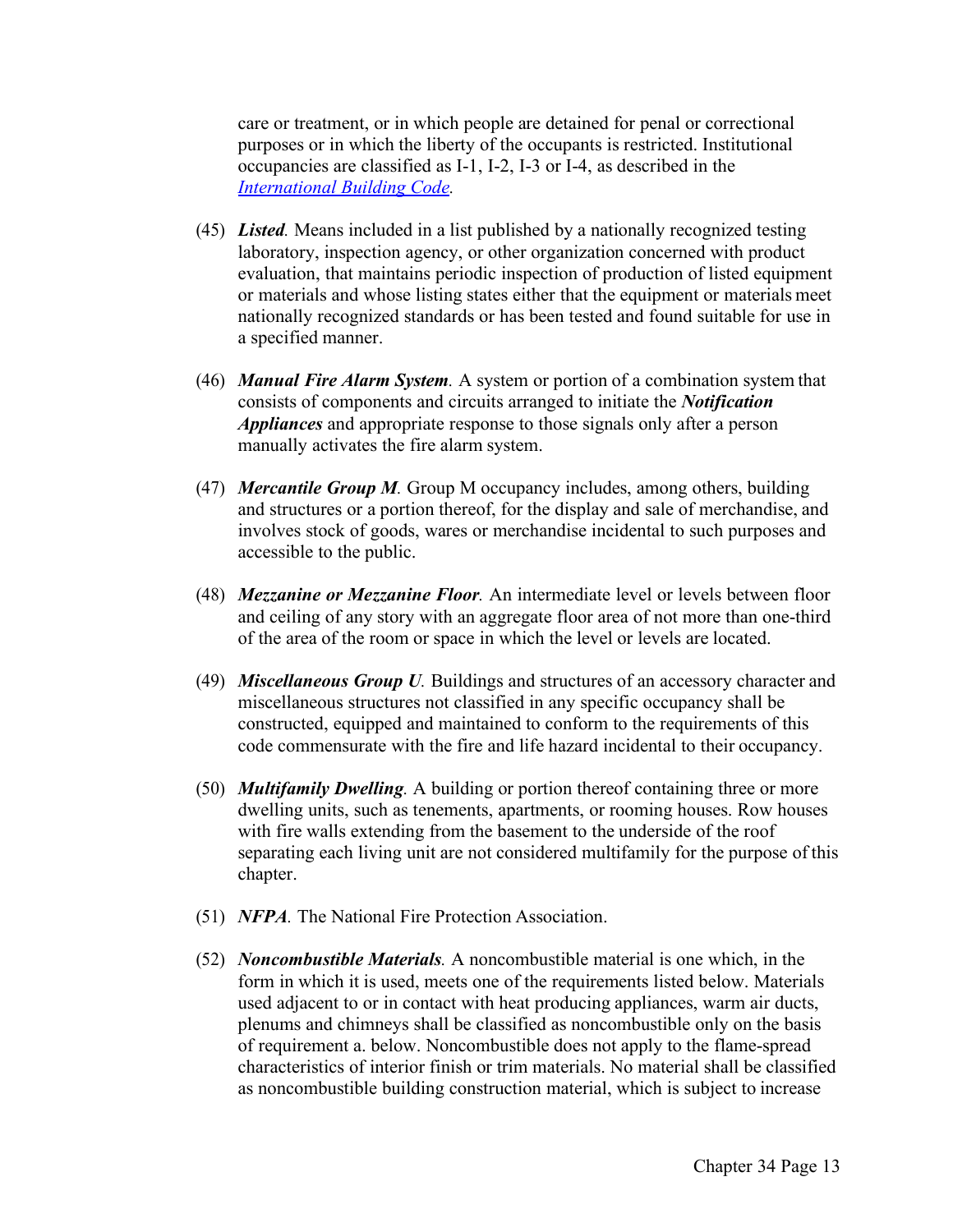in combustibility or Flame-Spread Classification (FSC) beyond the limits herein established through the effects of age, moisture or other atmospheric conditions. (See flame spread rating in Wisconsin Administrative Code.)

- a. Materials which pass the test procedure of ASTM E-136 for noncombustibility of elementary materials when exposed to a furnace temperature of 1,382° F for a minimum period of five minutes and do not cause a temperature rise of the surface or interior thermocouple in excess of 54° F above the furnace air temperature at the beginning of the test and which do not flame after exposure of thirty (30) seconds.
- b. Materials having structural base of noncombustible material as defined in a. above, with a surfacing not more than 1/8" thick which has a Flame-Spread Classification (FSC) not greater than fifty (50) when tested in accordance with the method of test for surface burning characteristics of building materials (ASTM E-84)
- (53) *Notification Appliance.* A fire alarm system component such as a bell, horn, speaker, light, or text display that provides audible, tactile, visible outputs, or any combination thereof.
- (54) *Occupant(s).* The person or persons, who physically reside, work or are present in a facility.
- (55) *Other Terms.* Other terms not defined herein used in this section shall be as defined in the *[International Fire Code](https://codes.iccsafe.org/content/IFC2018/CHAPTER-2-DEFINITIONS?site_type=public)* Section 202 and are adopted herein by reference.
- (56) *Owner.* Includes his duly sworn agent or attorney, a purchaser, devisee, fiduciary or person having a vested or contingent interest in the property in question.
- (57) *Places of Employment.* Includes every place, whether indoors or out or underground and the premises appurtenant thereto where either temporarily or permanently any industry, trade or business is carried on, or where any process or operation, directly or indirectly related to any industry, employed by another for direct or indirect gain or profit, but does not include any place where persons are employed in private domestic service which does not involve the use of mechanical power or in farming.
- (58) *Protected Premises.* The physical location protected by a *Fire Alarm System*.
- (59) *Remodel.* To remodel, alter or both, means to change any building or structure which affects the structural strength, fire hazard, internal circulation, or exits of the existing building or structure. This definition does not apply to maintenance, re-roofing, or alterations to the heating and ventilating or electrical system.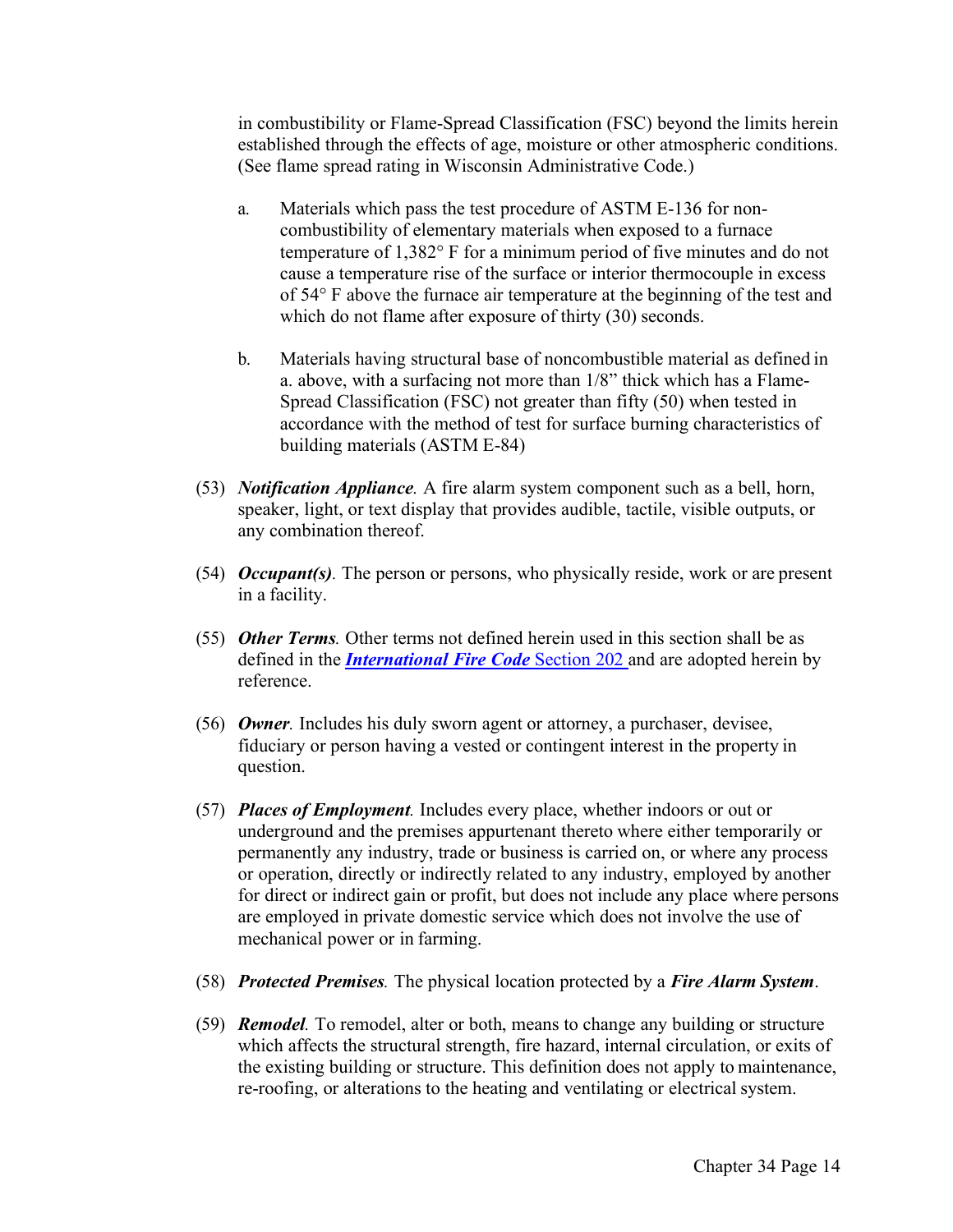- (60) *Residential Group R*. Group R occupancy includes, among others, the use of a building or structure, or portion thereof, for sleeping accommodations when not classed as an **Institutional Group I**.
	- a. **R-1** Residential occupancies where the occupants are primarily transient in nature.
	- b. **R-2** Residential occupancies containing more than two dwelling units where occupants are primarily permanent in nature.
	- c. **R-3** Residential occupancies where the occupants are primarily permanent in nature and not classified R-1, R-2 or I, and where buildings do not contain more than two dwelling units or adult and child care facilities, that provide accommodations for five or fewer persons of any age for less than twenty-four (24) hours.
	- d. **R-4** Residential occupancies shall include buildings arranged for occupancy as Residential Care/Assisted Living Facilities including five but not more than 16 occupants, excluding staff.
- (61) *Roof Spaces.* Buildings with combustible roofs shall have all roof spaces subdivided every 3000 square feet by one-hour rated partitions unless protected by an approved automatic fire sprinkler system. All openings must have a minimum of a one-hour rated self-closing door.
- (62) *Rooming House.* Means any building, which has a room or rooms for sleeping, without permanent provisions for cooking. Rooming House rooms do not include any room in a one or two-family dwelling.
- (63) *Rough Inspection*. Visual observation from the floor and/or ground level of any system and/or component thereof required by this code prior to being concealed in any way by any means.
- (64) *Row House*. A place of abode arranged to accommodate three or more attached side-by- side or back-to-back living units.
- (65) *Shall*. Indicates a mandatory requirement.
- (66) *Should*. Indicates a recommendation or that which is advised but not required.
- (67) *Spacing*. A horizontally measured dimension relating to the allowable coverage limits of fire detectors, automatic sprinkler systems, and fire alarm visual notification devices.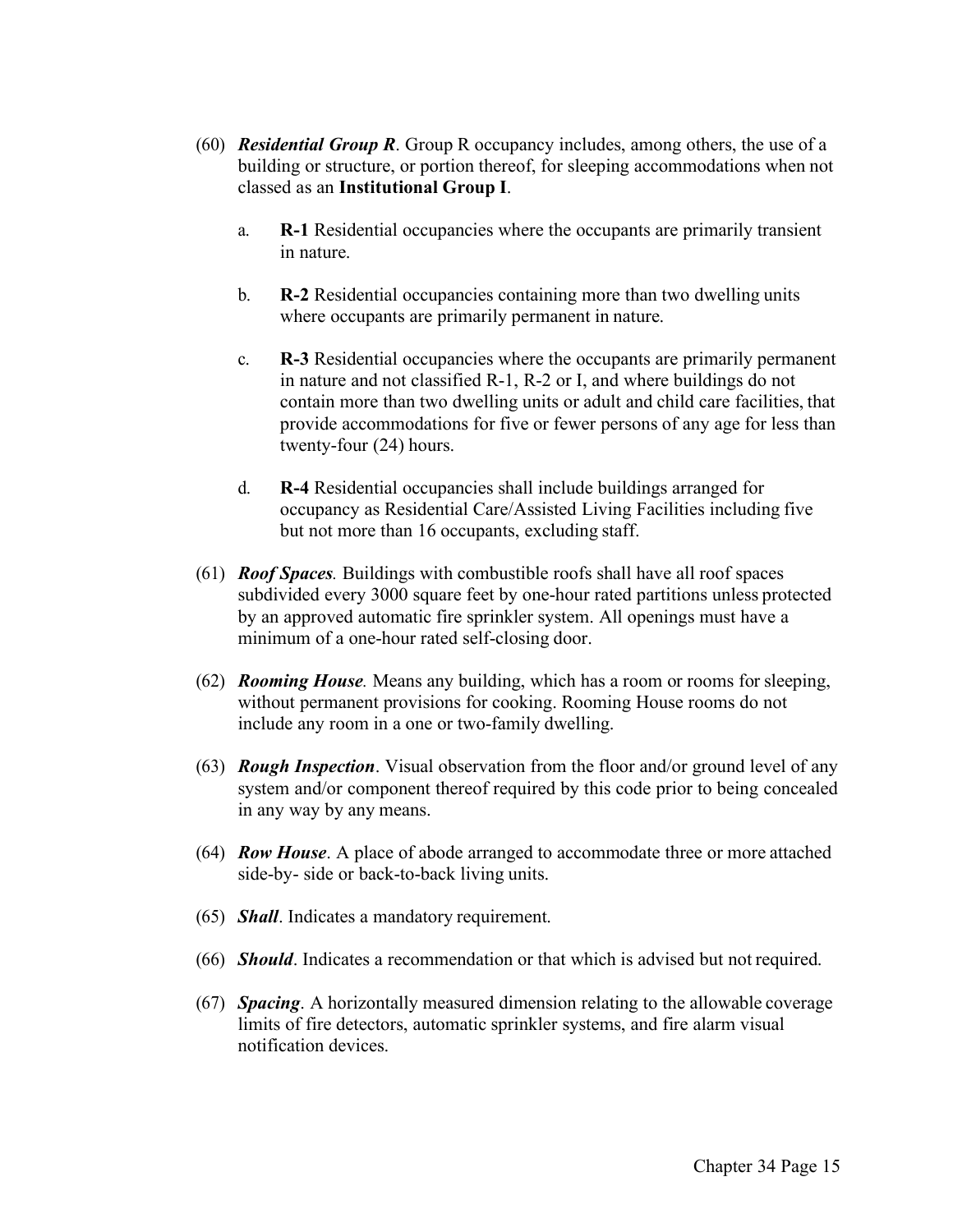- (68) *Standard*. A document, the main text of which contains only mandatory requirements using the word "shall" to indicate mandatory requirements and which is in a form generally suitable for reference by another standard or code for adoption into law.
- (69) *Storage Group S*. Group S occupancy includes, among others, the use of a building or structure, or portion thereof, for storage that is not classed as Hazardous Group H.
	- a. **S-1**(Moderate-Hazard Storage) Buildings occupied for storage uses which are not classified as S-2.
	- b. **S-2** (Low-Hazard Storage) Building used for storage of noncombustible material such as products on wood pallets or in paper cartons with or without single thickness divisions or in paper wrappings. Such products may have negligible amount of plastic trim such as knobs, handles, or film wrapping.
- (70) *Story*. That portion of a building included between the upper surface of a floor and the upper surface of the floor or roof next above. To determine the number of stories in a building, all floors will be counted whether they are above grade or below grade, including basements, sub-basements, and ground floors, but not including penthouses or mezzanines less than one-third (1/3) of a story.
- (71) *Temporary*. Less than one hundred-eighty (180) days.
- (72) *Throughout*. For the purpose of this code, throughout shall mean the following:
	- a. *Throughout* **for automatic fire sprinkler systems** means providing fire sprinkler protection in all areas of a structure as required by [NFPA](https://www.nfpa.org/codes-and-standards/all-codes-and-standards/list-of-codes-and-standards/detail?code=13) 13.
	- b. *Throughout* **for automatic fire alarm systems** means installing detection, audible and visual notification devices in all areas of the protected premises installed in accordance with [NFPA](https://www.nfpa.org/codes-and-standards/all-codes-and-standards/list-of-codes-and-standards/detail?code=72) 72.
	- c. *Throughout* **for manual fire alarm systems** means installing audible and visual notification devices in all areas of the protected premises installed in accordance with [NFPA](https://www.nfpa.org/codes-and-standards/all-codes-and-standards/list-of-codes-and-standards/detail?code=72) 72.
- (73) *Water Flow Test.* A test of an available water supply that indicates the quantity of water flowing out of a specific orifice, at a specific pressure, at a specific point in time.
- (74) *Welfare*. Includes comfort, decency and moral well-being.

(Ord. of 3-24-2011) [Amended via Ord. 15-025, 11/7/2015]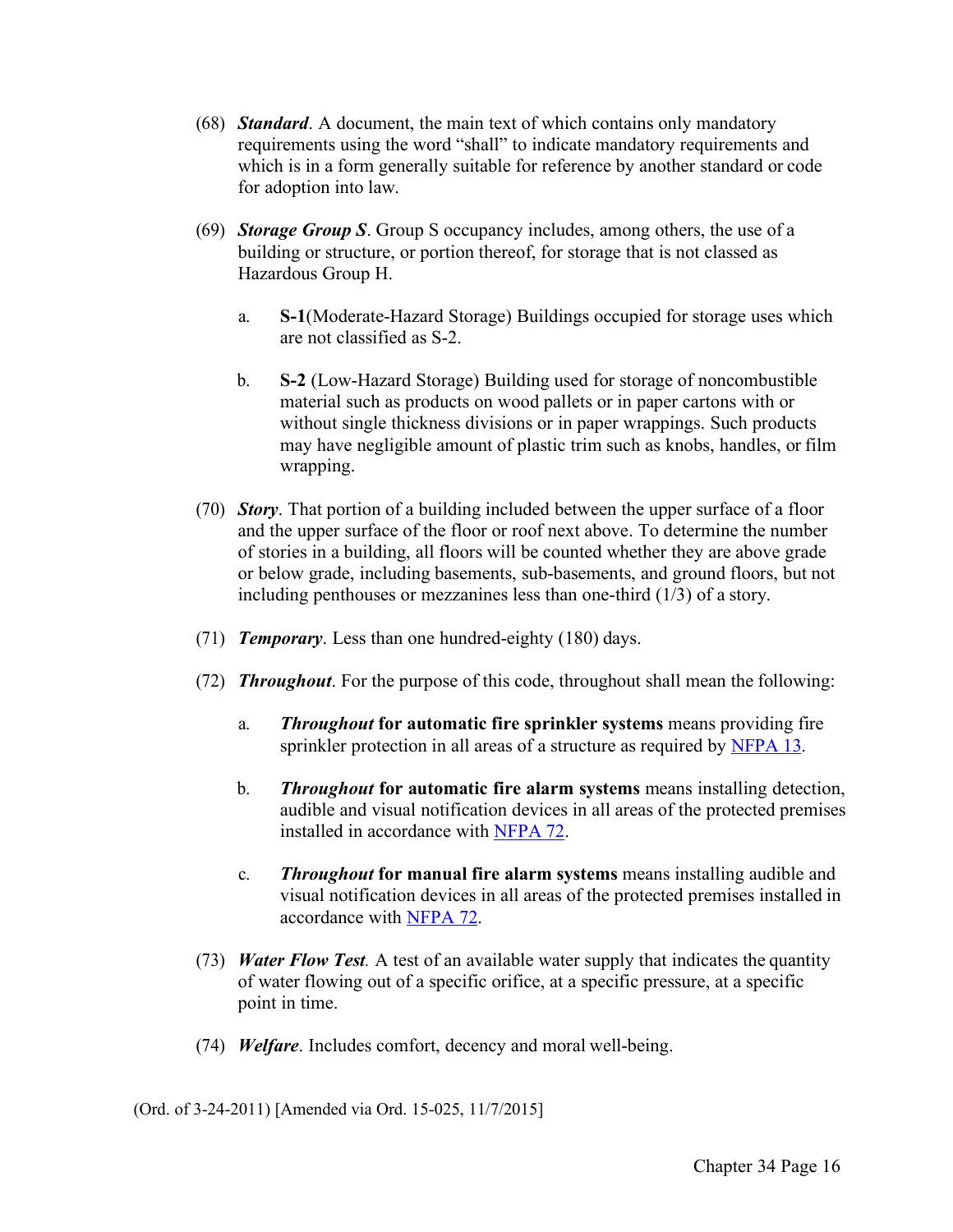#### <span id="page-16-0"></span>**Sec. 34.207. Fire Chief.**

(a) *Authority to enter premises*. The Fire Chief, or any subordinate designated by him/her, may, at all reasonable hours, enter any building or premises within his/her jurisdiction for the purpose of making inspection, or investigation which, under the provisions of this code, he/she or they may deem necessary to be made. Private dwellings shall not be entered without the consent or permission of an adult occupant.

### <span id="page-16-1"></span>(b) *Inspections of buildings and premises*.

- (1) It shall be the duty of the Fire Chief to inspect, or cause to be inspected by the fire department officers or members, all buildings and premises, except the interiors of private dwellings. As often as necessary for the purpose of ascertaining and causing to be corrected any conditions liable to cause fire or any violations of the provisions or intent of this code and of any other ordinance affecting the fire hazard, and to insure compliance in all places of assemble with all laws, regulations and orders dealing with overcrowding, use of decorative materials, maintenance of exit ways, and maintenance of fire alarm and fire detecting systems, and fire extinguishing systems and appliances.
- (2) The Fire Chief or an inspector thereof, upon complaint of any person or whenever he/she or they deem it necessary, shall inspect any building and premises within their jurisdiction.
- (3) Frequency of Inspections. Pursuant to Wisconsin Administrative Code Chapter [SPS 314.01\(13\)\(b\)\(3\) "](http://docs.legis.wisconsin.gov/code/admin_code/sps/safety_and_buildings_and_environment/301_319/314/II/01/13/b/3)Scheduling of Inspections." Fire inspections shall be conducted at least one in each non-overlapping 6-month period per calendar year, or more often if ordered by the fire chief, in all territory served by the fire department, except at provided in subds 4 to 7.

### *(c) Investigation of fires.*

- (1) The Fire Chief shall investigate the cause, origin, and circumstances of every fire occurring in the municipality which is of suspicious nature or which involves loss of life or injury to persons by which property has been destroyed or substantially damaged. Such investigations shall begin immediately upon occurrence of such fire by the fire officer in whose district the fire occurs. If it appears that such fire is of suspicious origin, the Fire Chief shall take charge immediately of the physical evidence, shall notify the proper authorities designated by law to pursue the investigation of such matters, and shall further cooperate with the authorities in the collection of evidence and in the prosecution of the case.
- (2) The municipal attorney and the police department, upon request of the Fire Chief, shall assist in the investigation of any fire which, in the opinion of the Fire Chief, is of suspicious origin.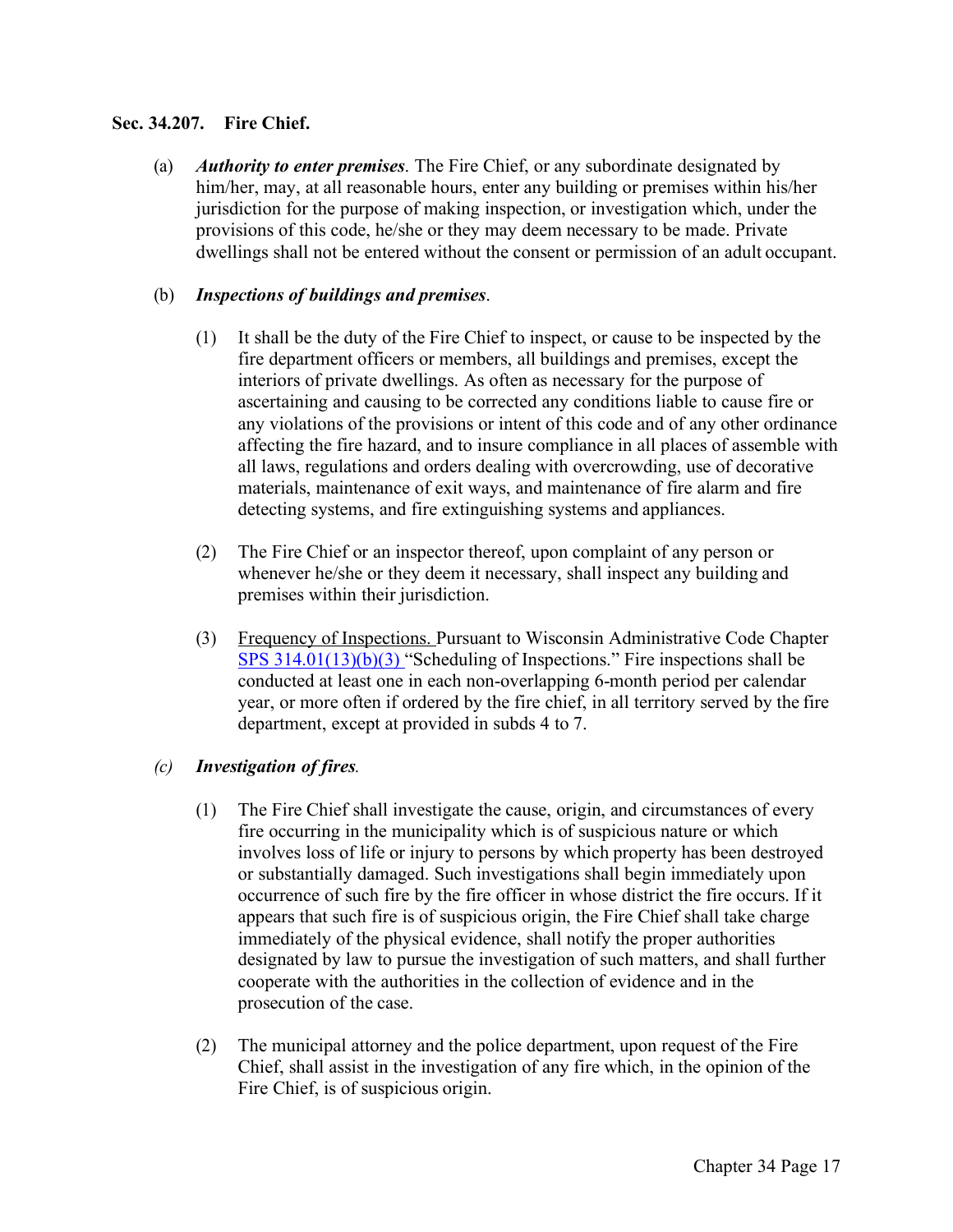- (d) *Fire records.* The Fire Chief shall keep a record of all fires and of all facts concerning the same, including statistics as to the extent of such fires and the damage caused thereby, and whether such losses were covered by insurance, and if so, in what amount. Such record shall be made daily from the reports made by the fire department officers and inspectors. All such records shall be public.
- (e) *Annual report.* A report of the fire department shall be made annually and transmitted to the village president and village board. It shall contain all proceedings under this code, with such statistics as the Fire Chief may wish to include therein. The Fire Chief shall also recommend any amendments to the code, which, in his/her judgment shall be desirable.
- (f) *Modifications*. The Fire Chief shall have the power to modify any of the provisions of the fire prevention code upon application in writing by the owner or lessee, or his/her duly authorized agent, when there are practical difficulties in the way of carrying out the strict letter of the code, provided that the spirit of the code shall be observed, public safety secured, and substantial justice done. The particulars of such modification when granted or allowed and the decision of the chief of the fire department thereon shall be entered upon the records of the department and a signed copy shall be furnished the applicant.
- (g) *Appeals*. Whenever the Fire Chief shall disapprove or refuse to grant a permit applied for, or when it is claimed that the provisions of the code do not apply or that the true intent and meaning of the code have been misconstrued or wrongly interpreted, the applicant may appeal from the decision of the Fire Chief to the village board within ten days from the date of the decision of the chief. In the event of such appeal, the village board shall set a time and place for hearing thereof and give to the appellant at least ten days notice thereof by mail or personally.
- (h) *New materials, processes, or occupancies which may require permit.* The board president, the Fire Chief, and the municipal engineer shall act as a committee to determine and specify, after giving affected persons an opportunity to be heard, any new materials, processes or occupancies, which shall require permits, in addition to those now enumerated in this code. The Fire Chief shall post such a list in a conspicuous place in his/her office and in the office of the clerk, and may distribute copies thereof to interested persons.
- (i) *Fire equipment on private property*. The fire department, through its authorized representatives must approve all fire hydrants, stand pipes, and sprinkler systems for commercial, industrial, or institutional buildings or properties. A permit must be issued before such equipment may be installed.
	- (1) Private Fire Hydrants. All private fire hydrants shall fully comply with the latest revisions of AWWA C502 and with the water utility's current fire hydrant specification in order to provide uniformity and consistency of operation with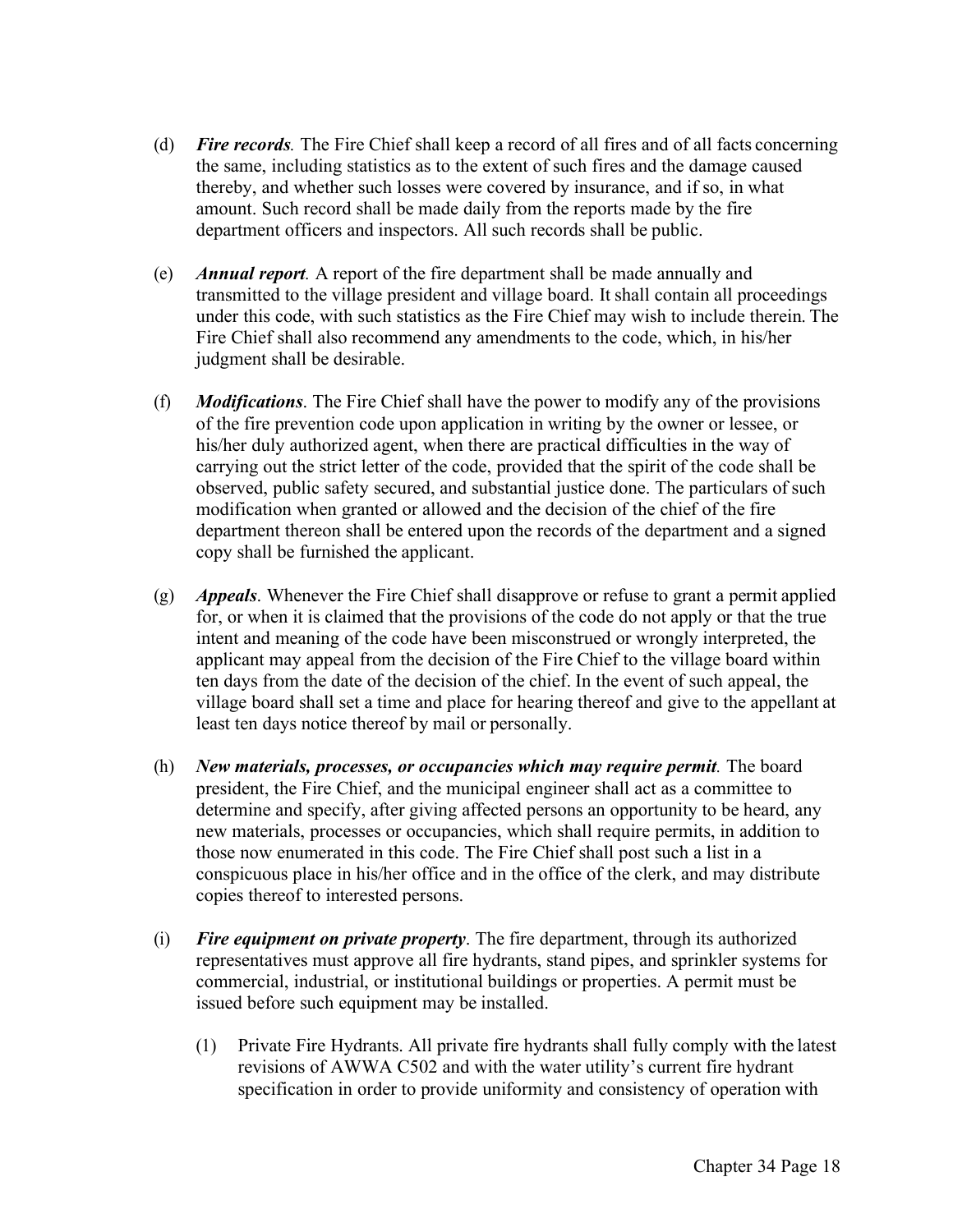public fire hydrants. The following specifications will apply to fire hydrants designed to provide fire protection:

- a. Hydrants shall be as manufactured by Waterous (Pacer model WB67-250), or approved equal.
- b. Private hydrants shall be painted red.
- c. Hydrants shall be of the traffic model design consisting of a safety flange and a safety sleeve coupling. The design shall permit rotation of the upper barrel to position the nozzle in any direction. The nozzle placement shall not be restricted by bolt hole placement.
- d. Hydrant bury depths shall be compatible with the bury depth of the private main(s) to which they are connected, but shall not be less than 7 feet.
- e. Private fire hydrants shall be designed with a 16 inch break off height.
- f. Private hydrants nozzles shall extend a minimum of 24 inches and a maximum of 28 inches above the proposed finished grade. The bottom of the break off section shall be a minimum of 2 inches and a maximum of 6 inches above finished grade.
- g. Hydrants shall be designed for 150 pounds working pressure and tested to 300 pounds hydrostatic pressure test.
- h. All private fire hydrants shall be of compression type main valve, closing with line pressure.
- i. Hydrants shall be self-draining and furnished with a positive acting drain. All working parts shall be bronze.
- j. The private fire hydrant inlet connection shall be a 6-inch mechanical joint.
- k. Private fire hydrants shall have two 2 1/2 inch hose nozzles and one 4 1/2 inch pumper nozzle, each with National Standard threads.
- l. The operating nut shall be 1-1/2 inch pentagon shaped and shall open left (counter clockwise). The hose nozzle caps shall be 1-1/2 inch pentagon shaped with chains.
- m. The main valve and seating shall be removable through the upper barrel from above ground without disassembling at the ground flanges. The main valve opening shall be 5-1/2 inch in size.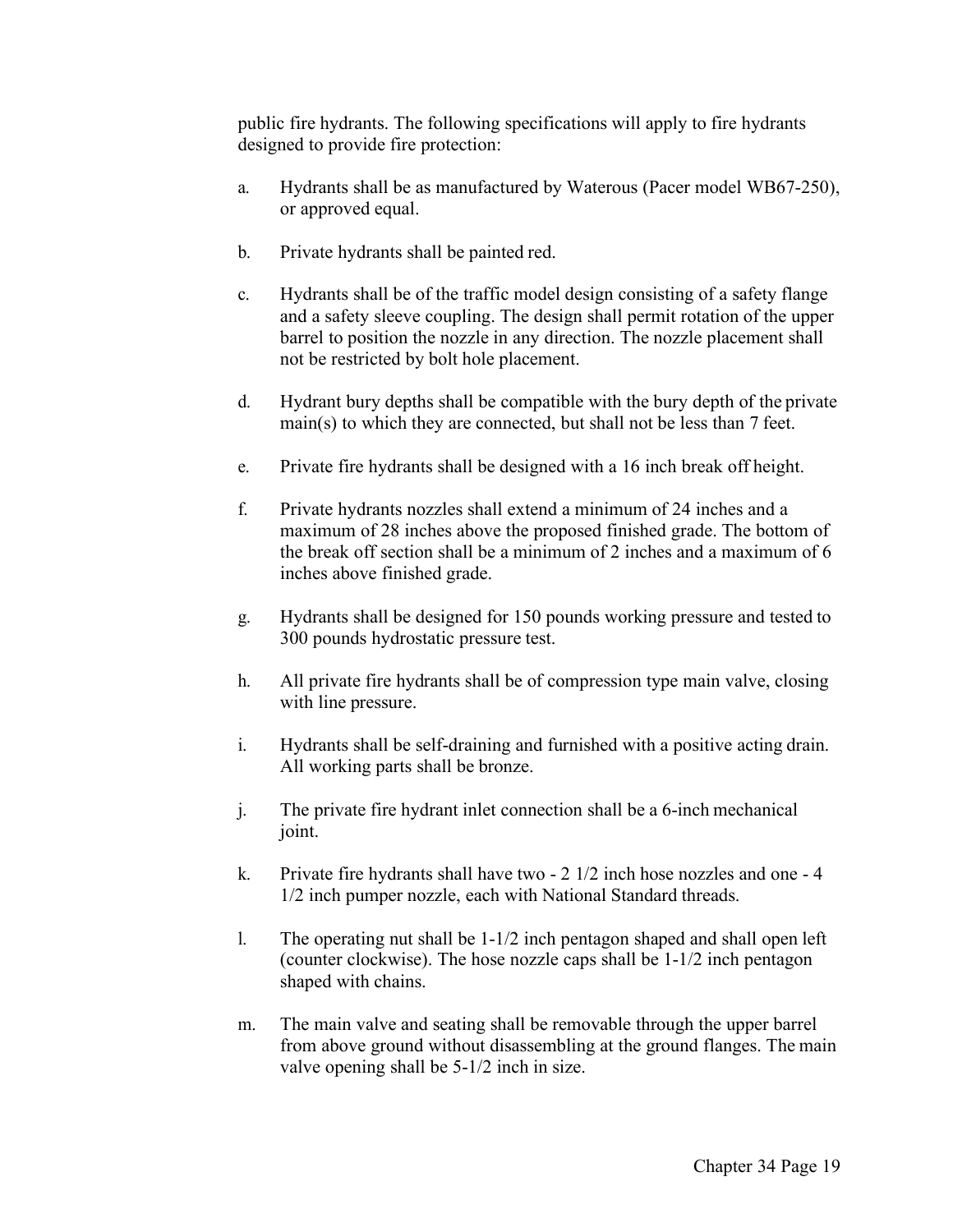- n. The stem threads shall be lubricated by removal of a screw located in the operation nut.
- o. The stuffing box shall have o-rings for seals.
- (2) All private hydrant installations shall include an isolation valve on the hydrant leads that permits water supply to be shut off to the fire hydrant without requiring water to be turned off on the utility distribution system or interruption of metered water supply to the private hydrant owner's facility.
- (3) Private Flushing Hydrants. Private flushing hydrants are necessary in areas such as mobile home parks or multi-family housing complexes to maintain water quality and perform system maintenance. These hydrants are not capable of supply fire flows. The specific design of these hydrants will vary depend on the size of the connection to the main from which it is supplied. All installations of private flushing hydrants are to be submitted to and approved by the water utility and the S.A.F.E.R. Fire Department. The following requirements apply to flushing hydrants:
	- a. Flushing hydrants shall be clearly identified.
	- b. A traffic style with break off is preferred.
	- c. Hydrants shall be self-draining and furnished with a positive acting drain valve.
- (4) All private hydrant installations shall include an isolation valve on the hydrant lead that permits water supply to be shut off to the fire hydrant without requiring water to be turned off on the utility distribution system or interruption of metered water supply to the private hydrant owner's facility.

(Ord. of 3/24/2011; Ord. of 3/19/2015; Amended via Ord. 15-025 11/7/2015; Amended via Ord. 18-020 7/19/2018.

### <span id="page-19-0"></span>**Sec. 34.208. Permits.**

- (a) *Permission granted - Limitations*. A permit shall constitute permission to conduct activity authorized by the Fire Chief or his/her designee. Such permit does not take the place of any license required by law.
- (b) *Approval before issuance*. Before a permit may be issued, the Fire Chief, or his/her assistants, shall inspect and approve receptacles, vehicles, and building or storage places to be used. In cases where laws or regulations enforceable by departments other than the fire department are applicable, joint approval shall be obtained from all departments concerned.
- (c) *Applications*. All applications for a permit required by this code shall be made to the Fire Chief in such form and detail as it shall prescribe.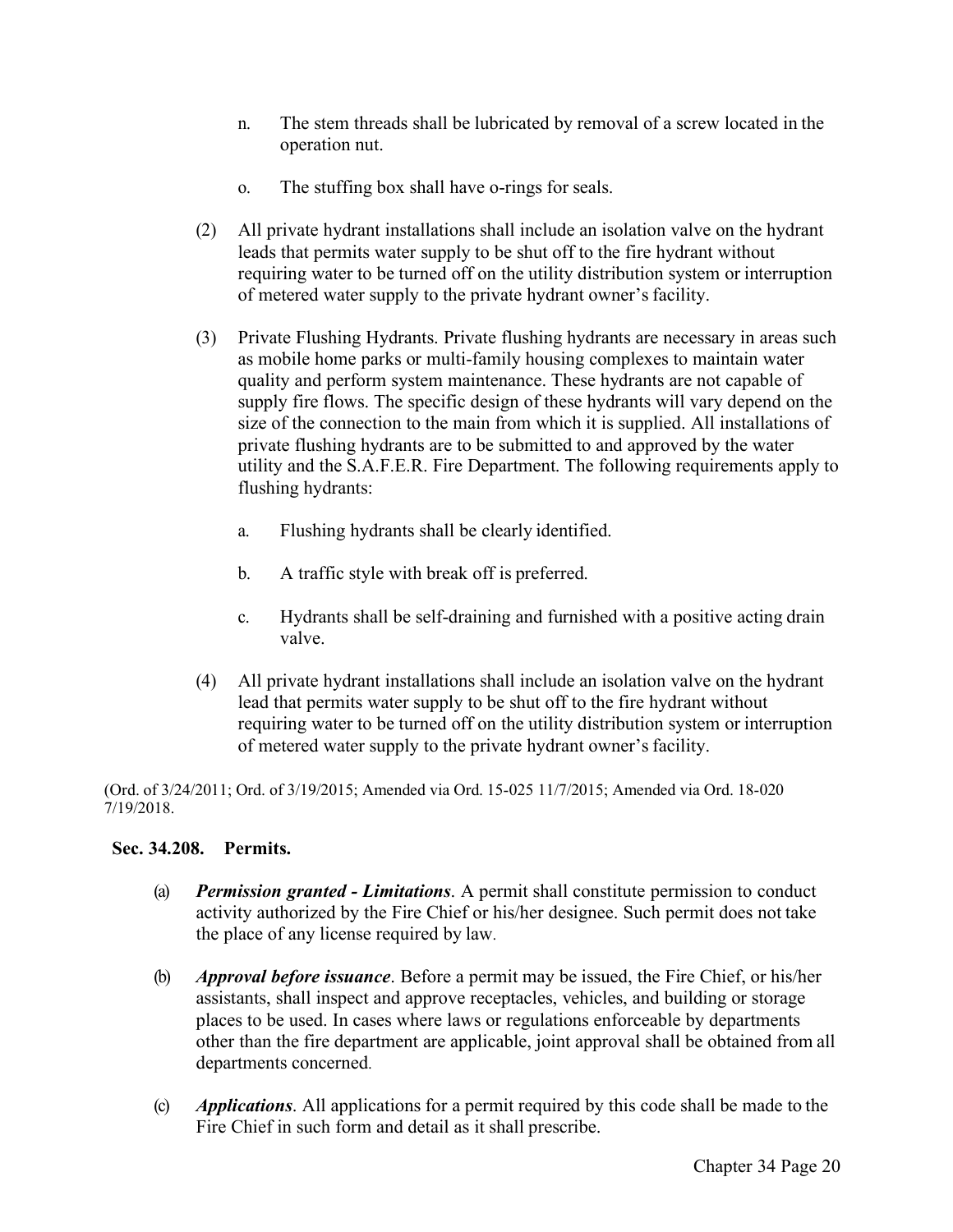(d) *To be kept on premises*. Permits shall at all times be kept on the premises designated therein, and shall at all times be subject to inspection by any officer of the fire or police departments.

## (Ord. of 3/24/2011; Amended via Ord. 15-025 11/17/15

#### <span id="page-20-1"></span><span id="page-20-0"></span>**Sec. 34.209. Burning, heating and lighting.**

- (a) *General prohibition on outdoor burning and refuse burning.* Open burning, refuse burning, burn barrels, and some outdoor wood boilers are prohibited, except for:
	- (1) Cooking with gas or charcoal on portable or permanent grills. For multi-family dwellings of three or more separate occupancies, the use of an open or closed outdoor cooking fire, charcoal, or propane cooking device or any open-flame device is prohibited within fifteen feet of the structure or above the ground floor. Smoke from cooking grills shall not create a nuisance for neighboring property owners.
	- (2) Recreational burning in outdoor fireplaces which are fueled by propane or natural gas and are manufactured for this purpose are allowed when they are properly installed to prevent heat or flame from the device igniting nearby structures, grass, leaves, or vegetation. In no event shall any outside fireplace be allowed which utilizes fuel other than natural or LP gas. Additional fuels such as logs, charcoal, coal, wood, paper, vegetation, leaves, or cardboard shall not be added to outdoor fireplaces. Installation of all flame producing devices shall follow manufacturer's specifications and shall comply with any applicable permits required by other sections of the municipal ordinances or state statutes.
	- (3) Approved training for fire-protection purposes.
	- (4) Even when open burning is one of the allowed exceptions or allowed by permit, the Fire Chief shall be authorized to cease all burning and revoke all permits for burning when climatic conditions would make open flames and fires a danger to adjoining properties or when there would be noxious products of combustion affecting neighboring properties. When it is necessary to issue such burning bans, the Fire Chief shall issue such notice through publication of the ban in the official newspaper of the municipality and through public service announcements on the television and radio stations serving the municipality or by direct notice to the property owner.
- (b) *Open fire and burning allowed by permit.* The Fire Chief shall be authorized to issue permits for open fires and burning for the following specific purposes:
	- (1) Controlled burning of agricultural materials, forestry debris or prairie areas on parks, farms, wildlife sanctuaries, and cemeteries; provided such burns are issued a current permit by the fire department, the smoke and products of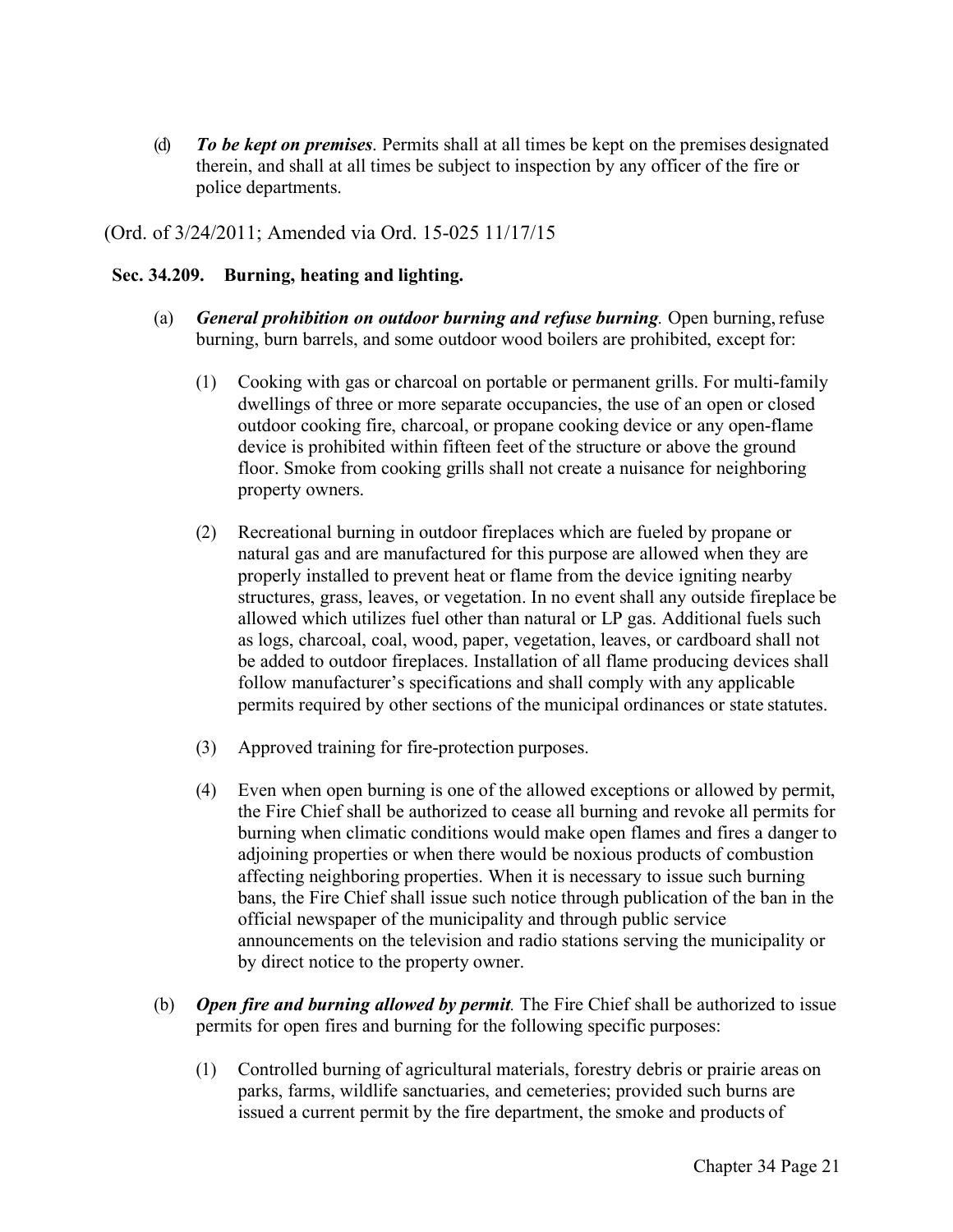combustion do not create a hazard to nearby streets or a noxious atmosphere for neighbors, the burns are attended by personnel who have readily available firefighting equipment, and the Fire Chief has not declared a no burn period due to dry conditions or other unfavorable weather. Such burns shall be restricted to properties of at least five acres under single ownership, and this permit process shall not be construed to allow property owners to burn leaves, grass, trees, or landscape debris from their individual properties.

- (2) Recreational fires and permits.
	- a. Intent. It is the intent that citizens shall have the opportunity to have recreational fires at single-family and two-family dwellings provided that such fires are in strict compliance with restrictions relating to recreational fires. It is further the intent that the police and fire departments shall strictly enforce these restrictions so as to insure that such fires do not compromise safety or annoy neighbors. Such enforcement shall require an investigation into any complaint and an independent determination by either the police department or the fire department as to whether a particular recreational fire is in compliance with these regulations.
	- b. Definitions. The following words, terms, and phrases when used in this section shall have the meaning ascribed to them in the subsection, except where the context clearly indicates a different meaning:
		- 1. *Fire pit* include both a below-ground and a portable device intended to control outdoor wood fires.
		- 2. A *recreational fire* is a small outdoor fire intended for recreation or cooking.
	- c. No recreational fire may be started or allowed to continue burning unless such recreational fire is contained in a fire pit.
	- d. All recreational fires shall not have a diameter larger than three feet nor may the fire extend more than two feet above the fire pit. All belowground fire pits shall be at least four inches in depth and shall be surrounded on the outside, above ground, by a noncombustible material such as concrete block, rock, or metal. A portable device shall be placed upon a noncombustible surface and secured.
	- e. Portable fire pits such as devices commercially designed and intended to control and contain outdoor wood fires, may be used in accordance with the manufacturer's specifications, and these regulations, and must be based upon a noncombustible surface at ground level.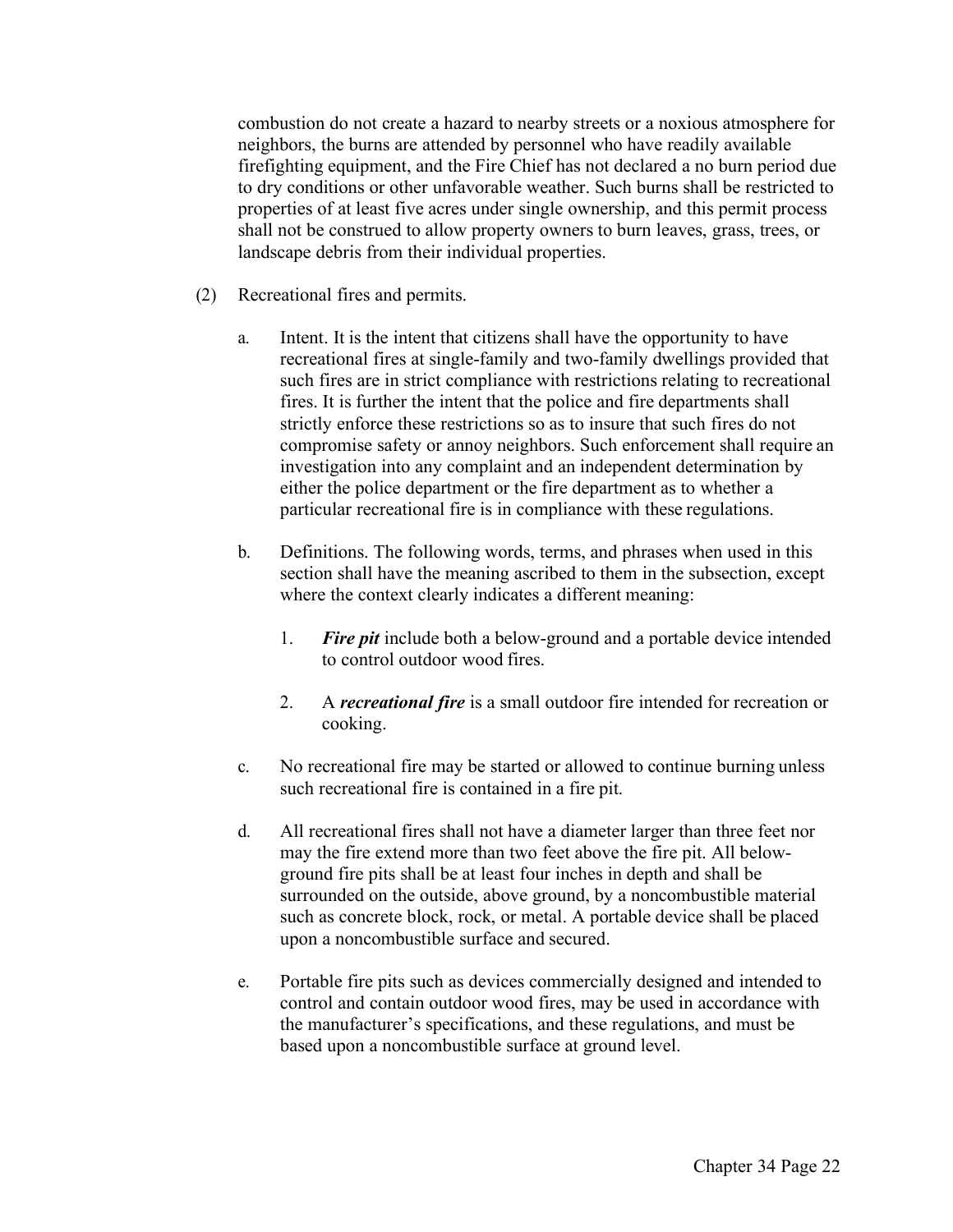- f. Only clean, dry wood, untreated and unpainted lumber is permitted to fuel a recreational fire. If anything else is used, the fire department may respond and extinguish the fire and a citation may be issued.
- g. No recreational fire shall be closer than twenty-five feet from any building, structure, shed, garage, combustible fence or any combustible material, or ten feet from any lot line.
- h. No recreational fire shall be started or allowed to continue burning when the wind directions or wind speed causes smoke, embers, or other burning materials to be carried by the wind toward any building or other combustible materials, nor any time when the wind speed exceeds seven miles per hour. Smoke from any recreational fire shall not create a nuisance for neighboring property owners. The fire shall be completely extinguished immediately upon complaint of any smoke nuisance. The police and fire department shall strictly enforce this section so as to comply with the intent of subsection (2) a.
- i. Adequate fire suppression equipment shall be immediately available to control or extinguish the recreational fire.
- j. All recreational fires shall be attended at all times by at least one responsible person of age eighteen or older from the ignition of the fire until the fire is completely extinguished.
- k. The property owner and/or person who have started the recreational fire shall hold the municipality harmless from any and all damages caused by a recreational fire.
- l. A person utilizing or maintaining an outdoor fire shall be responsible for all suppression costs and any other liability resulting from damage caused by the fire.
- m. No recreational fire may be started or allowed to continue between 12 a.m. and 12 p.m. Any such fire is presumed unreasonable and must be extinguished upon demand.
- (3) Use of wood-fired apparatus by businesses, commercial establishments, and organizations or if used in conjunction with community events.
- (4) The Fire Chief or any authorized officer, agent, employee or representative of the municipality who presents credentials may inspect any property for the purpose of ascertaining compliance with the provisions of this ordinance. Note: If this owner or occupant of the premises denies access to the property for this purpose, a special inspection warrant may be obtained in accordance with Wis. Stat.  $§ 66.0119$  $§ 66.0119$ .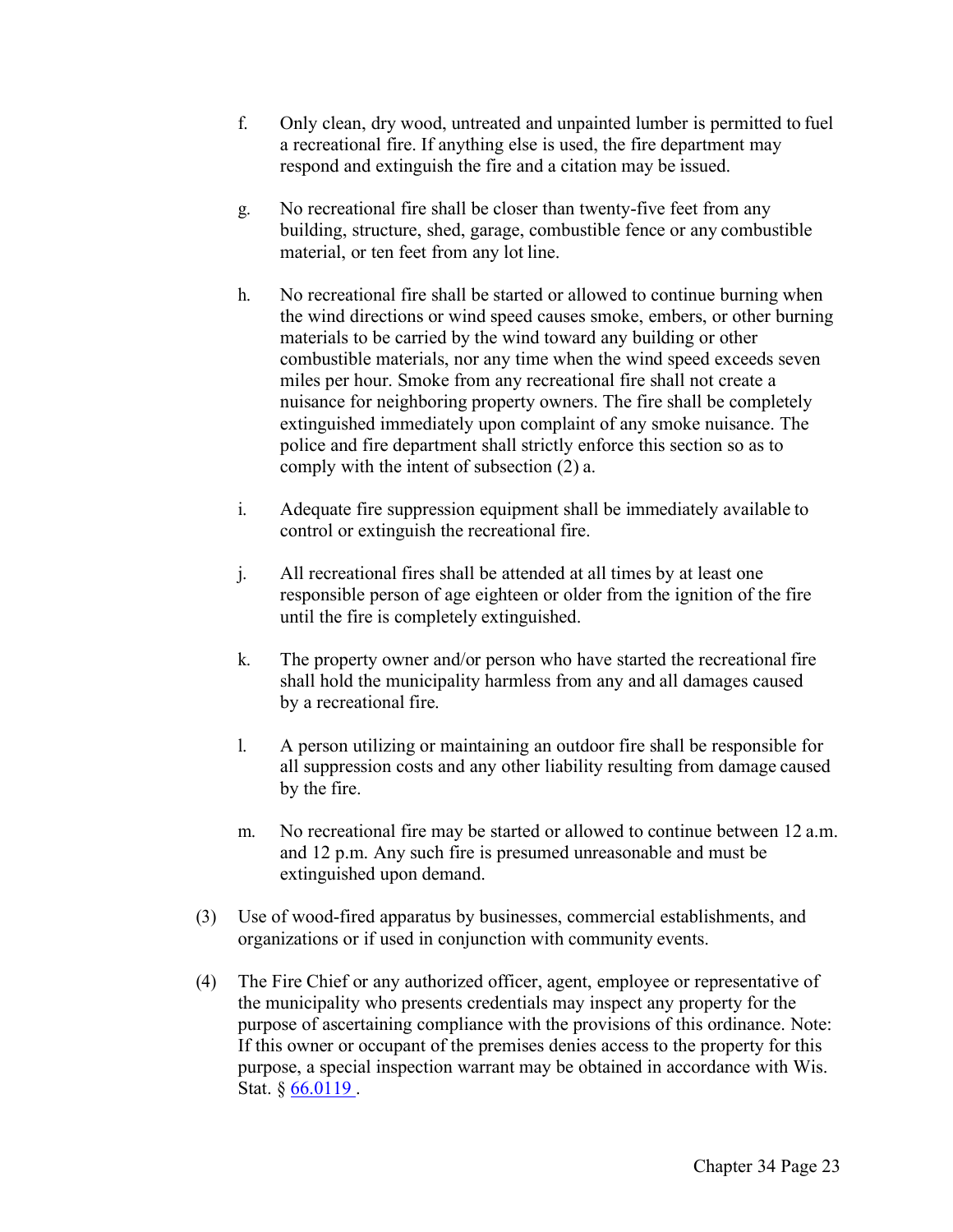- (5) Any person who violates, disobeys, neglects or refuses to comply with any of the provisions of this section shall be subject to a forfeiture as provided in Section 1.111 of this Code.
- (c) *Authority to extinguish fires.* The Fire Chief or designee shall have the authority to order open burning and fires extinguished when such fires are deemed to present a hazard to life, property, or health. The fire department shall have the authority to extinguish fires or open flames to protect the lives, property, and health of the municipality and its citizens.
- (d) *Open flame.* No person shall take an open flame or light into any building, barn, vessel, boat, or any other place where highly flammable, combustible, or explosive material is kept, unless such light or flames shall be well secured in a glass globe, wire mesh cage, or similar approved device.
- (e) *Apparatus capable of igniting flammable material prohibited.* No heating or lighting apparatus or equipment capable of igniting flammable materials of the type stored or handled shall be used in the storage area of any warehouse storing rags, excelsior, hair, or any other highly flammable or combustible material; nor in the work area of any shop or factory used for the manufacture, repair, or renovating of mattresses or bedding, nor in the work areas of any establishment used for the upholstering of furniture.
- (f) *Chimneys and heating appliances.* All chimneys, smokestacks, or similar devicesfor conveying smoke or hot gasses to the outer air and the stoves, furnaces, fire boxes, or boilers to which they are connected shall be constructed and maintained in such a manner as not to create a fire hazard.
- (g) *Use of torches or flame producing devices.* Any person using a torch or other flame or heat-producing device for removing paint from any building or structure shall provide one approved fire extinguisher or water hose connected to the water supply on the premises where such burning is done. In all cases, the person doing the burning shall remain on the premises one hour after the torch or flame producing device has been used.

Ord. of 3/24/2011; Amended via Ord. 15-025 11/7/2015; Amended via Ord. No. 18-020 7/19/2018

### <span id="page-23-0"></span>**Sec. 34.210. Combustible Materials.**

(a) *Hot ashes and other dangerous materials.* No person shall deposit hot ashes, cinders, smoldering coals, or greasy or oily substances liable to spontaneous ignition into any wooden receptacle or place the same within ten feet of any combustible materials, except in metal or other non-combustible receptacles. Such receptacles, unless resting on a non-combustible floor or on the ground outside the building, shall be placed on non-combustible stands, and in every case must be kept at least two feet away from any combustible wall or partition.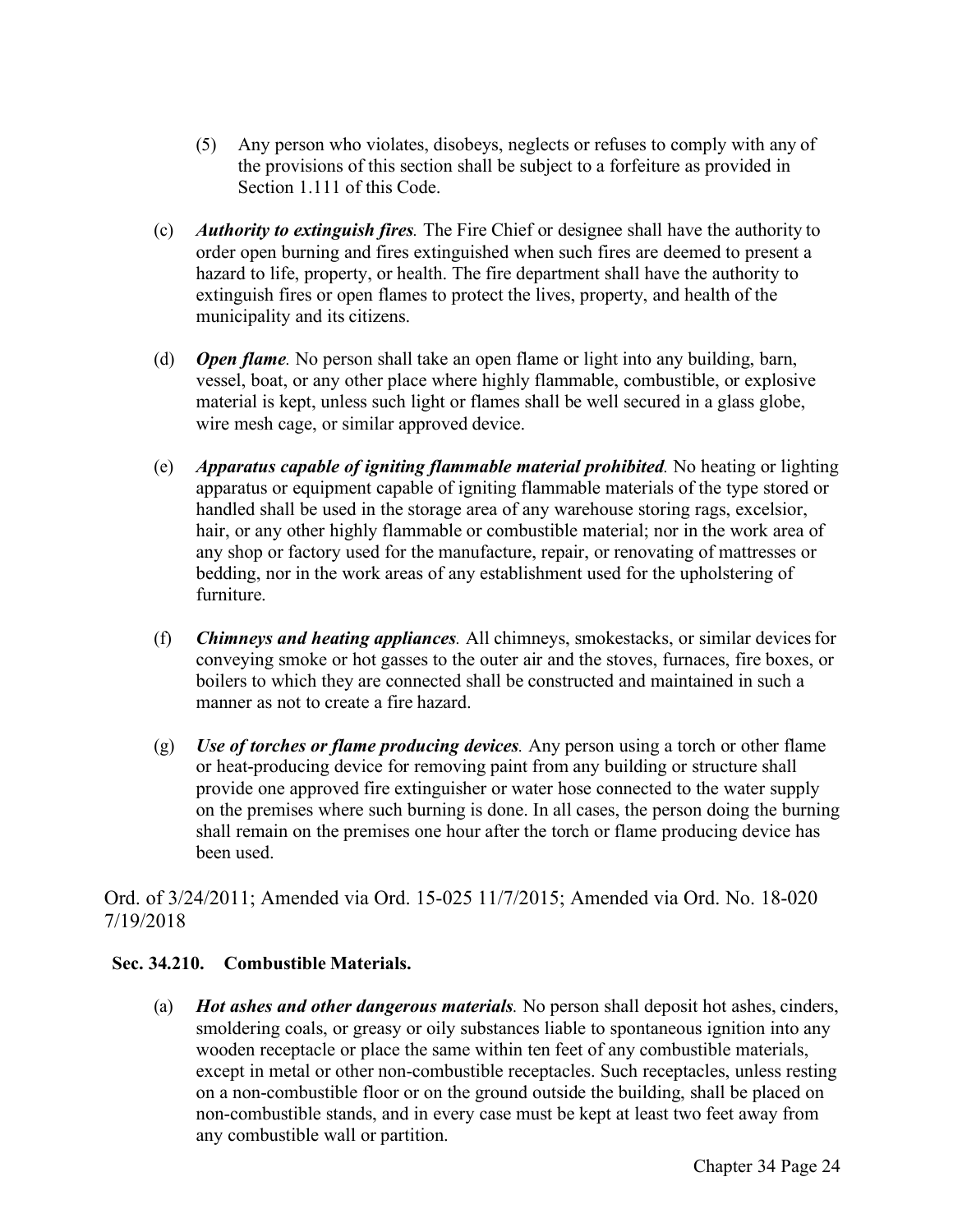- (b) *Accumulation of waste materials.* Accumulation of waste- paper, hay, grass, straw, weeds, litter, combustible, or flammable waste or rubbish of any kind shall not be permitted to remain upon any roof or in any court, yard, vacant lot, or open space. All weeds, grass, vines or other growth, when same endangers property, or is liable to be fired, shall be cut down and removed by the owner or occupant the property it is on.
- (c) *Handling readily combustible materials.* No person making, using, storing or having in charge, or under his/her control any shavings, excelsior, rubbish, sacks, bags, litter, hay, straw or combustible waste materials shall fail or neglect at the close of each day to cause all such materials which are not compact baled and stacked in an orderly manner to be removed from the building or stored in suitable vaults or in metal lined, covered, receptacles or bins.
- (d) *Storage of readily combustible materials.* Storage in buildings shall be orderly,shall not be within two feet of the ceiling, and not so located as to endanger exit from the building. Storage in the open shall not be more than twenty feet in height, shall be so located, with respect to adjacent buildings, as not to constitute a hazard, and shall be compact and orderly.
- (e) *Flammable decorative materials in stores.* Cotton batting, straw, dry vines, leaves, trees, or other highly flammable materials shall not be used for decorative purposes in show windows or other parts of stores unless flame proofed; provided however, that nothing in this section shall be held to prohibit the display of saleable goods permitted and offered for sale. Electric light bulbs in stores shall not be decorated with paper or other combustible materials unless such materials shall first have been rendered flame proof.
- (f) *Christmas Tree Sales.* For the purpose of this paragraph, the following minimum standards shall apply to the storage, handling, and display of live Christmas Trees and Foliage.
	- a. Trees and foliage shall be stacked not closer than ten feet from any gasoline pump or other device for the transfer of petroleum products.
	- b. Aisles or clear spaces of not less than three feet shall be maintained at all times.
	- c. A fire extinguisher with a "2A-10BC" rating or greater shall be provided by the merchant for each seventy-five (75) feet of travel display and/or storage area.
	- d. All storage and sales of live Christmas Trees and Foliage shall be held outside of buildings.
	- e. It shall be unlawful to light a match or any flame-producing device, or to smoke or carry a lighted cigar, cigarette, or pipe in areas where live Christmas trees or foliage is displayed, sold, or stored. The person in charge of the Christmas tree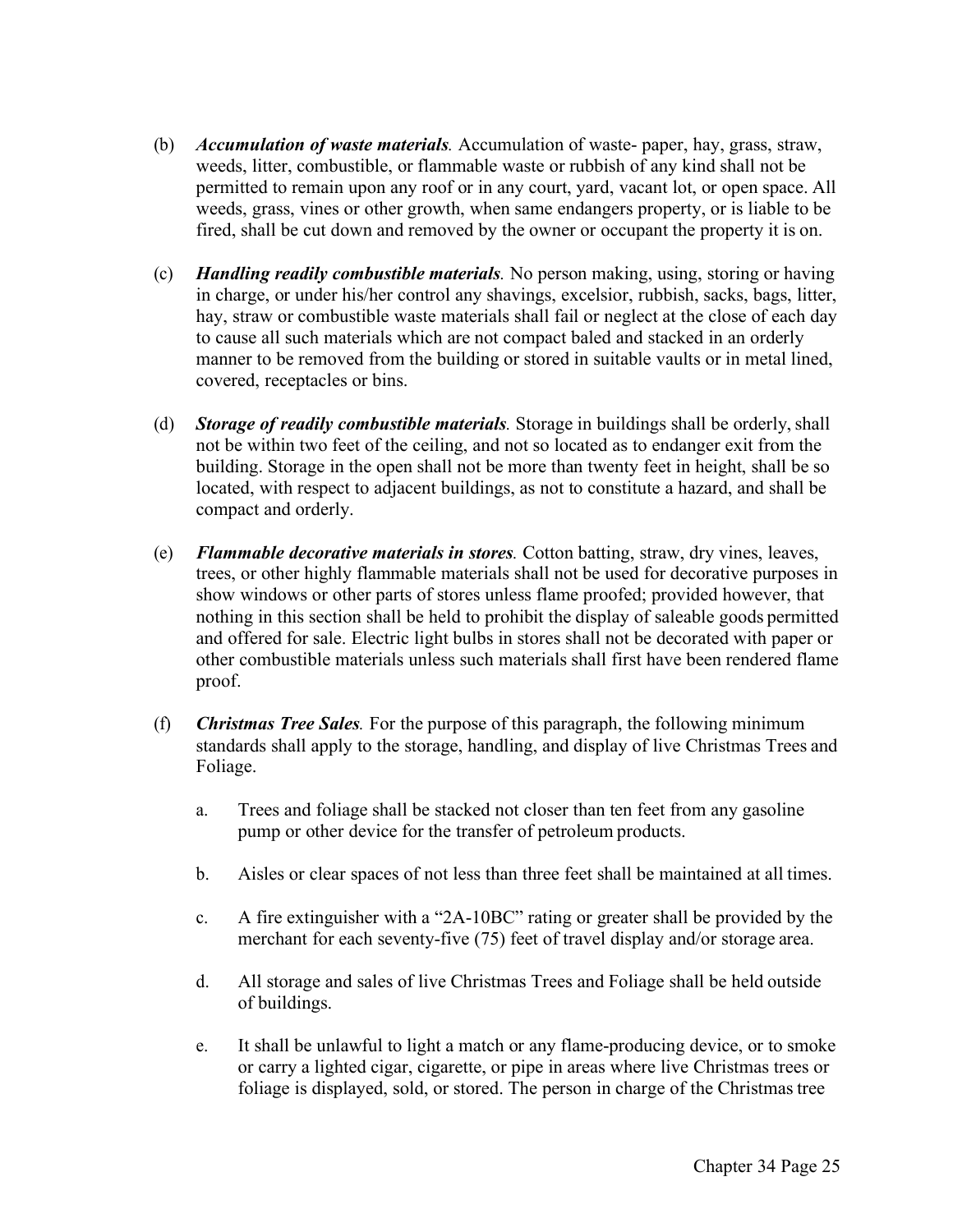sales shall post a "*NO SMOKING*" sign in locations designed to give persons entering the area a notice of this regulation.

### Ord. of 3/24/2011; Amended via Ord. 15-025 11/7/2015

#### <span id="page-25-0"></span>**Sec. 34.211. Fire Hazards.**

- (a) *Orders to eliminate.* Whenever any officers, members, or inspectors of the fire department as mentioned in Section [34.207\(b\),](#page-16-1) shall find in any building or upon any premises dangerous or hazardous conditions as follows, he/she or they shall order such dangerous conditions or materials to be removed in such manner as may be specified in the order:
	- (1) Dangerous or unlawful amounts of combustibles or explosive matter;
	- (2) Hazardous conditions arising from defective or improperly installed equipment for handling or using combustible or explosive matter;
	- (3) Dangerous accumulations of rubbish, waste paper, boxes, shavings, or other highly flammable materials;
	- (4) Accumulations of dust or waste material in air conditioning systems or of grease in kitchen exhaust ducts;
	- (5) Obstructions to or on fire escapes, stairs, passageways, doors, or windows, liable to interfere with the operations of the fire department or egress of occupants in case of fire;
	- (6) Any building or other structure which for want of repairs, lack of sufficient fire escapes or other exit facilities, automatic or other fire alarm apparatus or fire extinguishing equipment, or by reason of age or dilapidated condition, or from any other cause, creates a fire hazard or a threat to life and safety.

#### *(b) Service of orders.*

- (1) The service of such orders as mentioned in Section  $34.209$  (a) may be made upon the owner, occupant or other person responsible for the conditions, either by delivering a copy of same personally or by delivering the same to and leaving it with any person in charge of the premises or by mailing such orders to the owner or other responsible person. Whenever it may be necessary to serve such an order upon the owner of premises such order may be served either by delivering to and leaving with the person a copy of the order, or, if such owner is absent from the jurisdiction of the officer making the order, by mailing such copy to the owner's last known post office address.
- (2) If buildings or other premises are owned by one person and occupied by another under lease or otherwise, the orders issued in connection with the enforcing of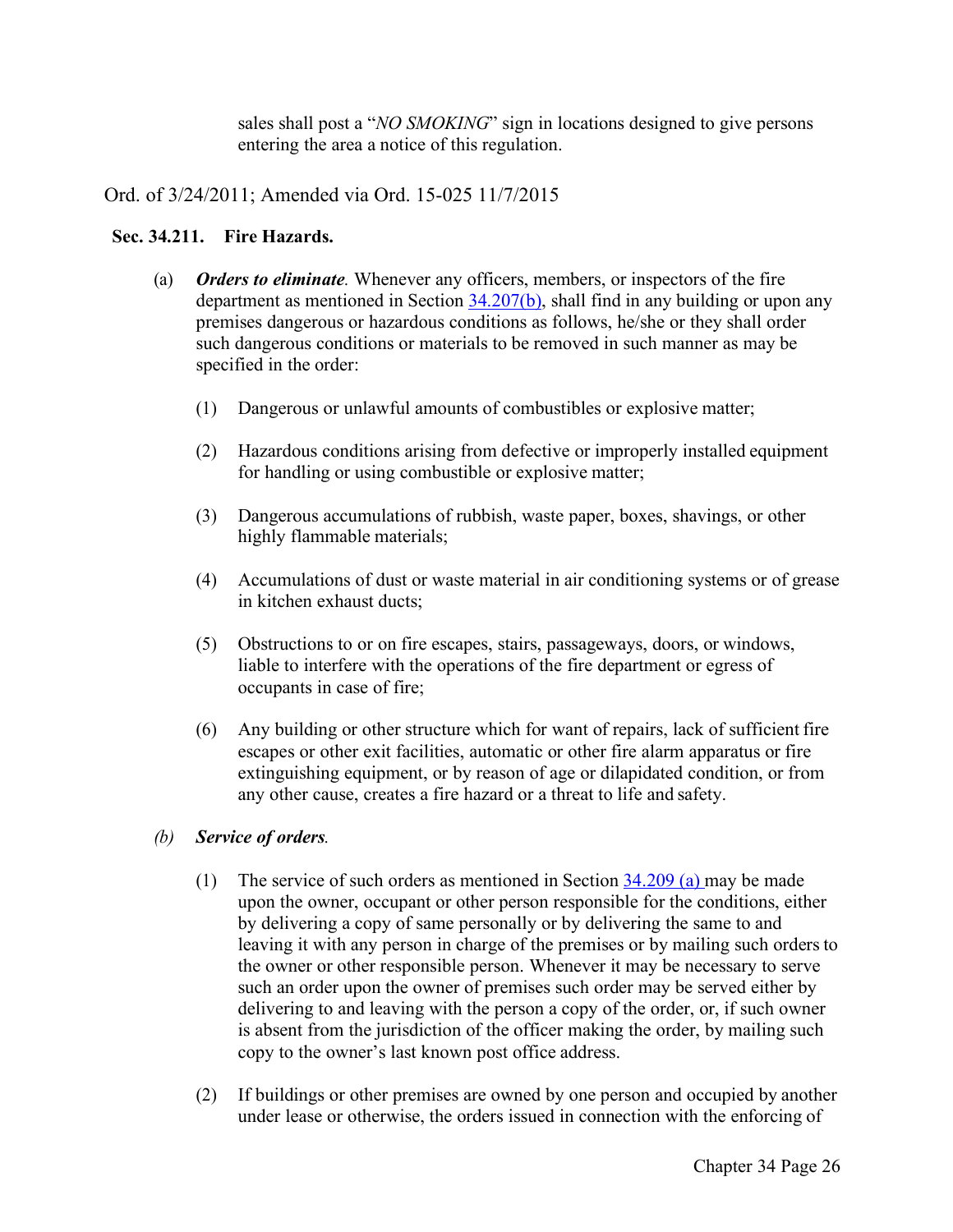this code shall apply to the occupant thereof, except where the rules or orders require the making of additions to or changes in the premises themselves, such as would immediately become real estate and be the property of the owner of the premises; in such cases the rules or orders shall affect the owner and not the occupant unless it is otherwise agreed between the owner and occupant.

(3) Receipt of such orders by the owner or occupant shall be sufficient to effect compliance with the order.

### *(c) Revocation.*

- (1) The AHJ may revoke any permit issued in accordance with this Code in any case where they may find that any of the conditions for the issuance have not been maintained or where there has been false statement or misrepresentation of any material fact in the application or plans on which the issuance was based.
- (2) The AHJ shall promptly notify the permit holder of the request for revocation and, if so requested by the permit holder, the effective date of the revocation shall be deferred pending a hearing before the Chief of the Fire Department. The decision of the Chief for revocation, following the hearing, shall be final.

### *(d) Closing and Vacating Buildings.*

- (1) The AHJ may order the compliance with this section and all other lawful orders or laws relating to fire prevention and fire protection in existing building and structures.
- (2) Where the public is exposed to immediate danger, the AHJ shall order the closing and vacating of the building at once.

Ord. of 3/24/2011; Amended via Ord. 15-025 11/7/2015

#### <span id="page-26-0"></span>**Sec. 34.212. Enforcement.**

- (a) *Fire chief to enforce*. The fire prevention code shall be enforced by the Fire Chief and such subordinates in the fire department as the Fire Chief shall designate.
- (b) *Liability.* This code shall not be construed to affect the responsibility of any person owning, operating, or installing any equipment for damage to persons or property caused by any defect therein, nor shall the municipality be held as assuming any such liability by reason of the inspection or re-inspection authorized herein or permit issued as herein provided or by reason of the approval or disapproval of any equipment authorized herein.

Ord. of 3/24/2011; Amended via Ord. 15-025 11/7/2015

#### <span id="page-26-1"></span>**Sec. 34.213. Places of assembly.**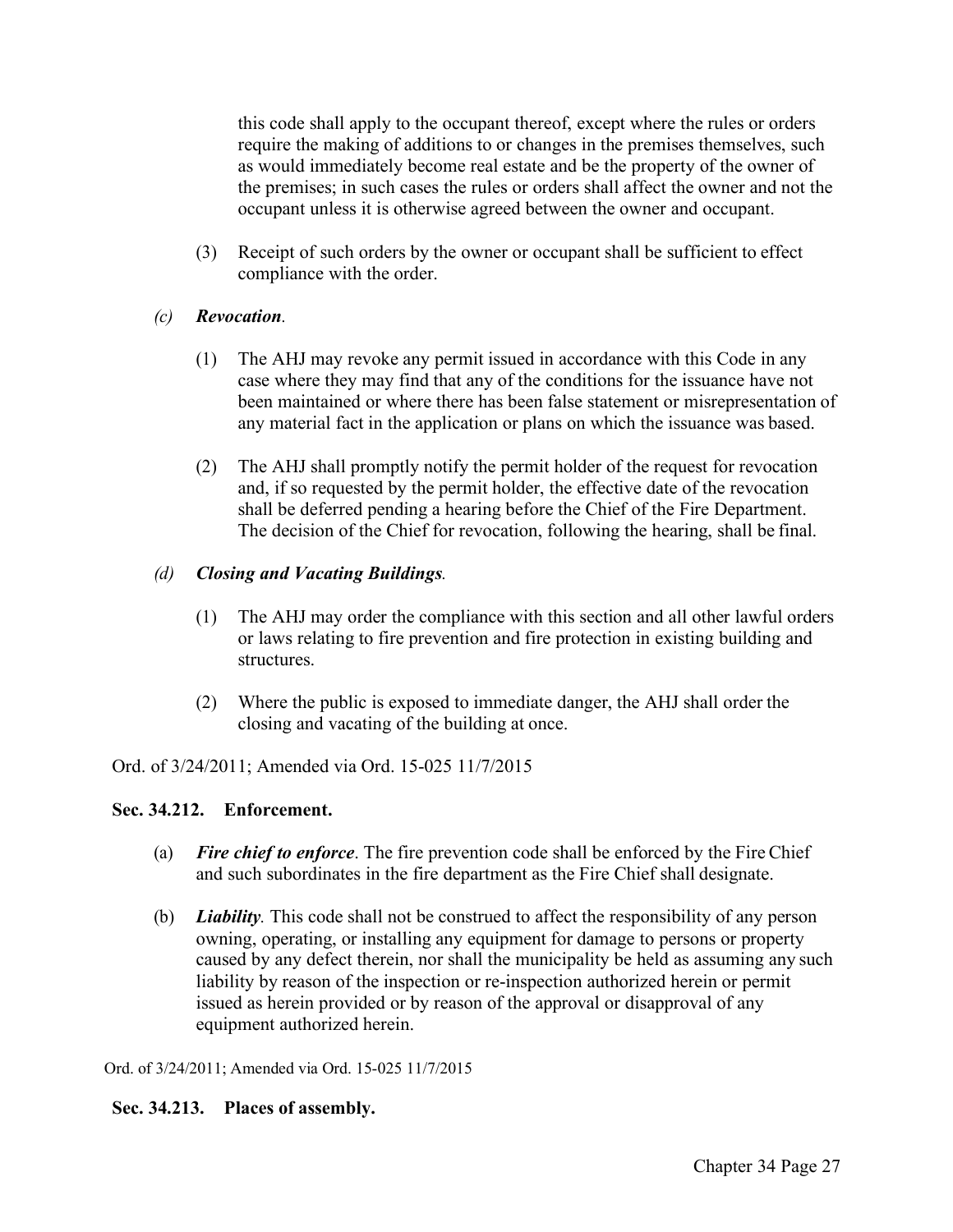- (a) *Inspection of exits.* Not more than ninety minutes prior to the scheduled commencement of any non-continuous activity, event, performance, show, meeting, function, or other occasion for which persons will gather at a Class A or B commercial place of assembly (as defined in the 2006 Edition of the Life Safety Code  $-$  NFPA No. 101<sup>\*</sup>), the owner (or designee pursuant to written authority, instructions, or procedures), shall inspect every required exit, ways of approach thereto, and way of departure therefrom. If such inspection reveals that any required means of egress is obstructed, inaccessible, locked, fastened, or otherwise unsuited for immediate use, the scheduled program shall not begin, nor shall admittance to the place of assembly be permitted until necessary corrective action has been completed.
- (b) *Announcements*. Immediately prior to the start of the program, the owner or an authorized agent shall orally notify all attendees concerning the location of the exit(s) to be used in case of fire or other emergency.

### (c) *Records*.

- (1) Accurate records of all inspections, corrections, and notifications made pursuant to this chapter shall be kept and retained for at least two years in the offices of the building owner. The records shall contain:
	- a. A brief description of each activity, event, performance, etc., including date, time, and location;
	- b. The name and signature of the person who performed each requirement of this chapter; and
	- c. The date and time when each requirement was performed.
- (2) Such records shall be made available upon request to the State Fire Marshal, deputies, assistants, or any fire inspector of the municipality.
- (d) *Alternative.* In cases of practical difficulty or undue hardship, or in which compliance with this chapter would not significantly increase life safety, the fire inspector may approve or accept alternative means of accomplishing the objectives of this chapter.

<span id="page-27-1"></span>\* Available from the National Fire Protection Association, NFPA Fulfillment Center, 11 Tracy Drive, Avon, MA 02322; Phone 1-800-344-3555; [www.nfpa.org.](http://www.nfpa.org/)

(Ord. of 3-24-2011) [Amended via Ord. 15-025, 11/7/2015; Amended via Ord. 18-020, 7/19/2018]

#### <span id="page-27-0"></span>**Sec. 34.214. General fire safety requirements.**

*(a) Tents.*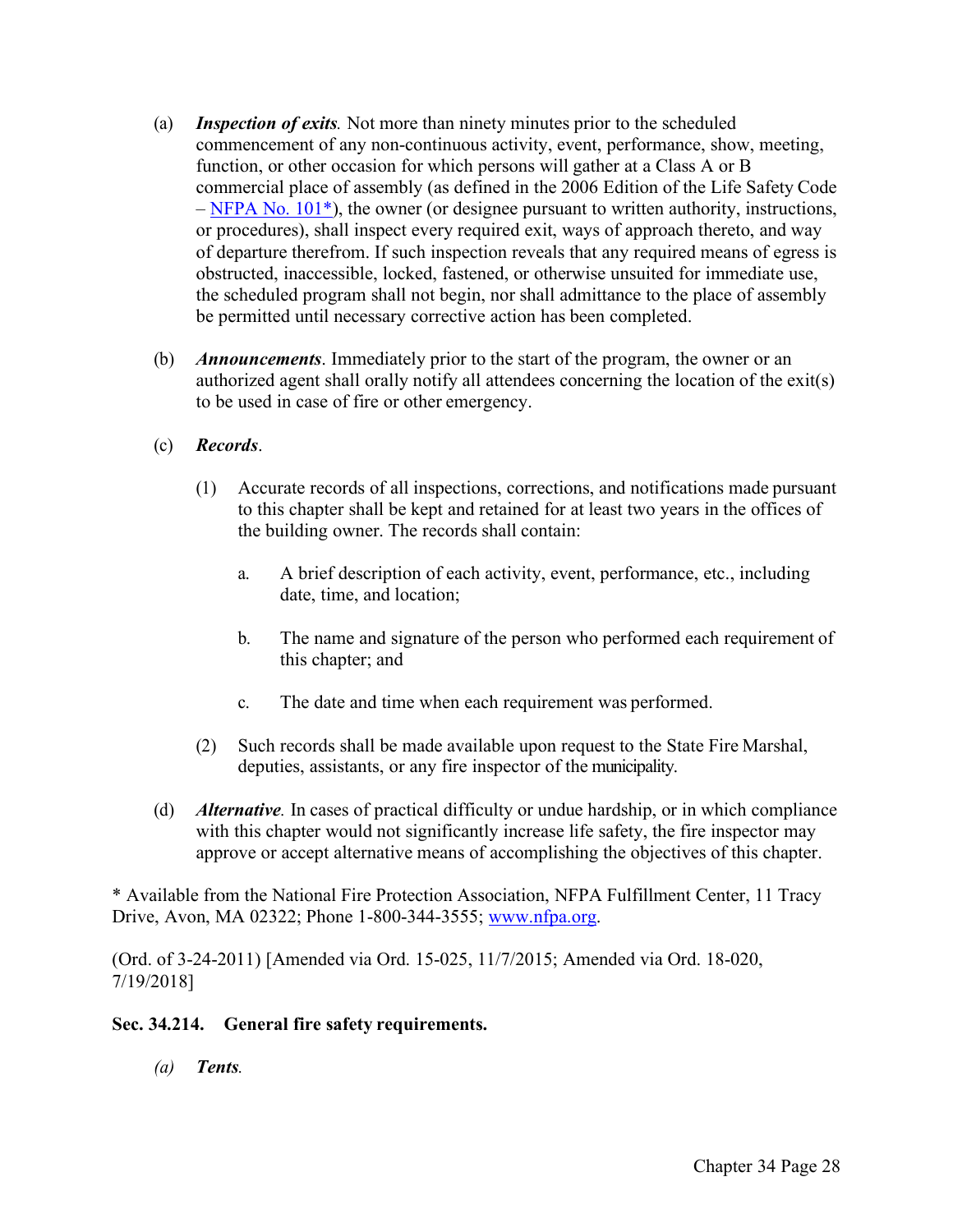- (1) *Permit required*. No tent exceeding two hundred forty square feet in area shall be erected, maintained, operated, or used without a permit when erected, maintained, operated, or used in or on a commercial property.
- (2) *Fire watchers to be employed*. One or more qualified persons to serve as fire watchers shall be employed by all circuses, carnivals, or other exhibitions where large crowds assemble. They shall familiarize themselves with all fire protection facilities, fire prevention features and with the conditions of exits, and shall patrol the entire tent area during the time of occupancy. They shall see that aisles and exit ways are kept open and that "No Smoking" rules are enforced.
- (3) *Tents for assembly to conform to recognized safe practices*. The design, construction, flame proofing, location, maintenance, and use of tents for assembly shall be in accordance with Wisconsin Administrative Code, [SPS 314.](https://docs.legis.wisconsin.gov/code/admin_code/sps/safety_and_buildings_and_environment/301_319/314) Compliance with the American Standard of Outdoor Assembly, Grandstands and Tents, as adopted by the National Fire Protection Association, shall be considered prima facie evidence of compliance with such recognized safe practices.
- *(b) Access boxes.*
	- (1) Access boxes of the fire department-approved type (Knox® brand) shall be installed in an approved accessible location for all structures or areas that have fire alarm systems, automatic fire suppression systems, or where access is difficult because of security.
	- (2) Elevator key boxes shall be of fire department-approved type (Knox® brand) and shall be installed in a fire department-approved location as required by Wisconsin Administrative Code, SPS [318.1702\(10\)\(b\)3.b.](http://docs.legis.wisconsin.gov/code/admin_code/sps/safety_and_buildings_and_environment/301_319/318/IV/1702/10/b)
- (c) *Commercial change in occupancy.* Any owner, agent, or occupant making a change in occupancy of an existing commercial building, or occupying a previously vacant space, to exclude any private dwelling portion thereof, shall be required to obtain a fire inspection by this department prior to the new tenant taking occupancy of any building or structure that was previously vacated or any change in occupancy of any existing building or structure portion thereof.
	- (1) *Inspection*. The owner, agent, or occupant of a commercial building shall schedule an appointment with a fire inspector for an inspection of the building and occupied space(s). Any violations of this chapter or any portion of the Weston Municipal Code observed at the time of inspection shall be corrected prior to the new tenant taking occupancy.
- (d) *Tavern licensing*. All licensed taverns with the municipality shall be inspected for compliance with this code at least four months prior to the renewal of their license. Any violations at the time of this inspection shall be corrected within the time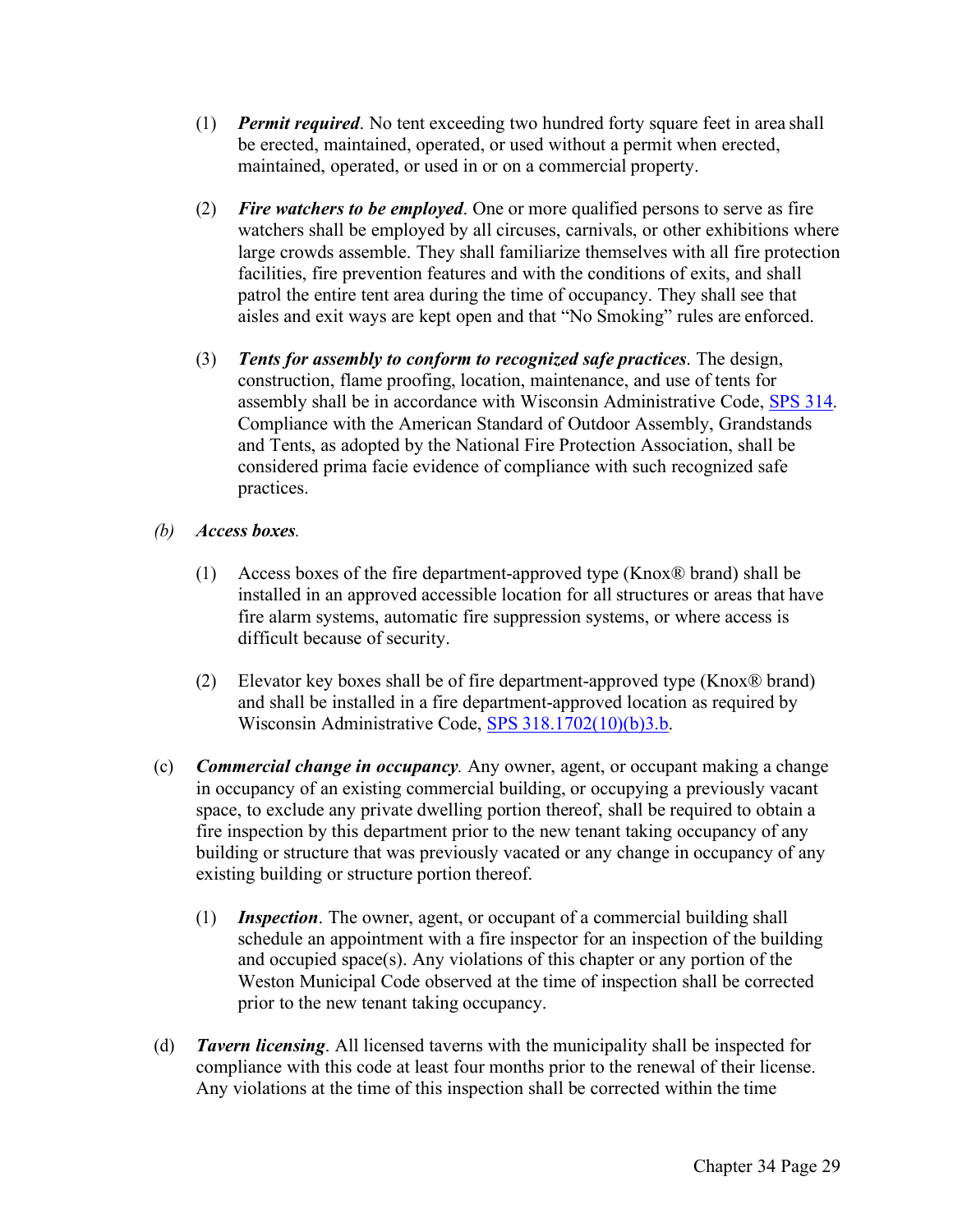stated on such order. A final copy of all orders shall be submitted for review at the time of renewal. Failure to comply with any written order may result in the suspension of, or non-issuance of their license by the municipal board or any other municipal authority. The occupancy person load number shall be placed/written on the license.

### (e) *Fireworks/pyrotechnics*.

- (1) There shall be no indoor or outdoor display of fireworks/pyrotechnics within the municipality without a permit from the fire department. An officer of the fire department must inspect the fireworks/pyrotechnics before they are used.
- (2) Anyone caught using pyrotechnics without the appropriate permits is subject to the penalties as set forth in Section  $34.214(e)(7)$  $34.214(e)(7)$ .
- (3) The use of fireworks allowed by Wis. Stat.  $\S$  [167.10 d](http://docs.legis.wisconsin.gov/statutes/statutes/167/10)oes not require a permit.
- (4) State law adopted. Wis. Stat. § [167.10,](http://docs.legis.wisconsin.gov/statutes/statutes/167/10) regulating the sale and use of fireworks, exclusive of penalties, is adopted by reference as part of this Code.
- (5) Wholesale sales. Nothing in Wis. Stat. § [167.10,](http://docs.legis.wisconsin.gov/statutes/statutes/167/10) shall be construed to prohibit any resident wholesaler, dealer or jobber from selling fireworks at wholesale, provided the same are shipped or delivered directly outside the limits of the municipality subject to the following:
	- a. Fire extinguishers, approved by the chief of the fire department, shall be provided where fireworks are stored or handled.
	- b. Smoking shall be prohibited where fireworks are stored or handled.
	- c. Exposing for sale, within the municipality, fireworks of any description to immediately notify the chief of the fire department of the receipt of such stock of fireworks, or upon removal from one location to another, and the location where the stock of such fireworks is stored. No such fireworks shall be stored in any building or portion thereof used for dwelling purposes or in any building situated within 50 feet of any building used for dwelling purposes or places of public assemblage.
- (6) Use or storage of dangerous materials. No person shall use dangerous materials or devices such as Class 1 Explosives as defined by the United States Department of Transportation or unattended gas (propane, natural gas, butane, white gasoline, or fuel oil) heaters in construction projects, or store Class 1 Explosives or similar explosive materials, including initiators, in the municipality without first notifying the police and fire departments. In accordance with applicable Wisconsin Department of Administration SPS Codes.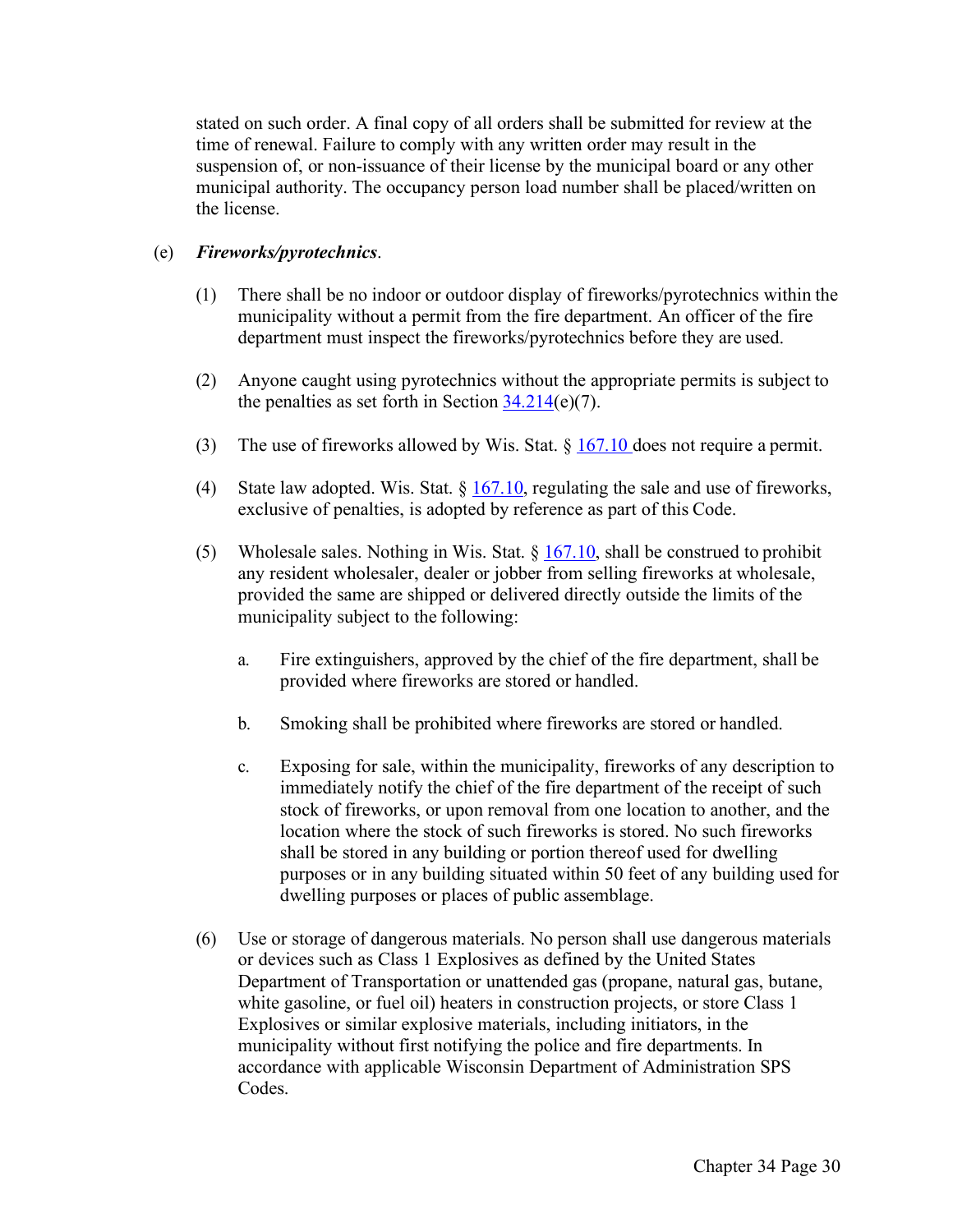(7) Penalties. Any person violating this section shall, upon conviction, forfeit not less than \$30.00, or not more than \$500.00.

Code 1982, (Code 1982, § 4.156(f); Ord. of 7-16-2001, § 1; Ord. of 3-24-2011; Ord. of 3-19-15)

- (f) *Elevators*. All passenger and freight elevators in all buildings and structures hereinafter constructed, except one and two family residential occupancies, shall:
	- (1) Provide at least one elevator to all floors of such size and arrangement to accommodate a twenty-four (24) inch by eighty-five (85) inch ambulance stretcher in the horizontal open position.
	- (2) The elevator arranged to accommodate an ambulance stretcher shall be identified by the "Star of Life". This symbol shall not be less than three inches in height and shall be placed on both sides of the hoist way door frame.
- (g) *Addresses and door labeling.* See Chapter 14 Buildings and Building Regulations.
- (h) *Door, floor and stairway identification*. Any occupancy having more than fivemeans of egress and or more than two floors in height, shall number the individual egress areas according to this section:
	- (1) An identifying number shall be placed on the interior and exterior of each means of egress doorway, not less than six inches high in contrasting color and light reflective. The main entrance or means of egress shall be numbered one with each additional means of egress, progressing clockwise around the exterior of the structure to reflect its relationship to the main entrance. All means of egress leading into the structure shall be numbered, not just the required exit egress.
	- (2) Each interior door providing access to an enclosed stairway that is considered part of an accessible means of egress shall be identified with numbers and letters not less than three and one half inches high in the following manner:
		- a. Have a sign indicating floor level posted on both sides (inside and outside) of the egress door in a location acceptable to the Fire Department.
		- b. Have a sign indicating the exterior exit door assigned in compliance with Section  $34.214(h)$  (1) located on both sides of the egress door in a location acceptable to the Fire Department.
	- (3) Sprinkler room doors shall be labeled with a sign on the door.
		- a. The sign shall be permanently attached and no less than  $6" \times 6"$ in size.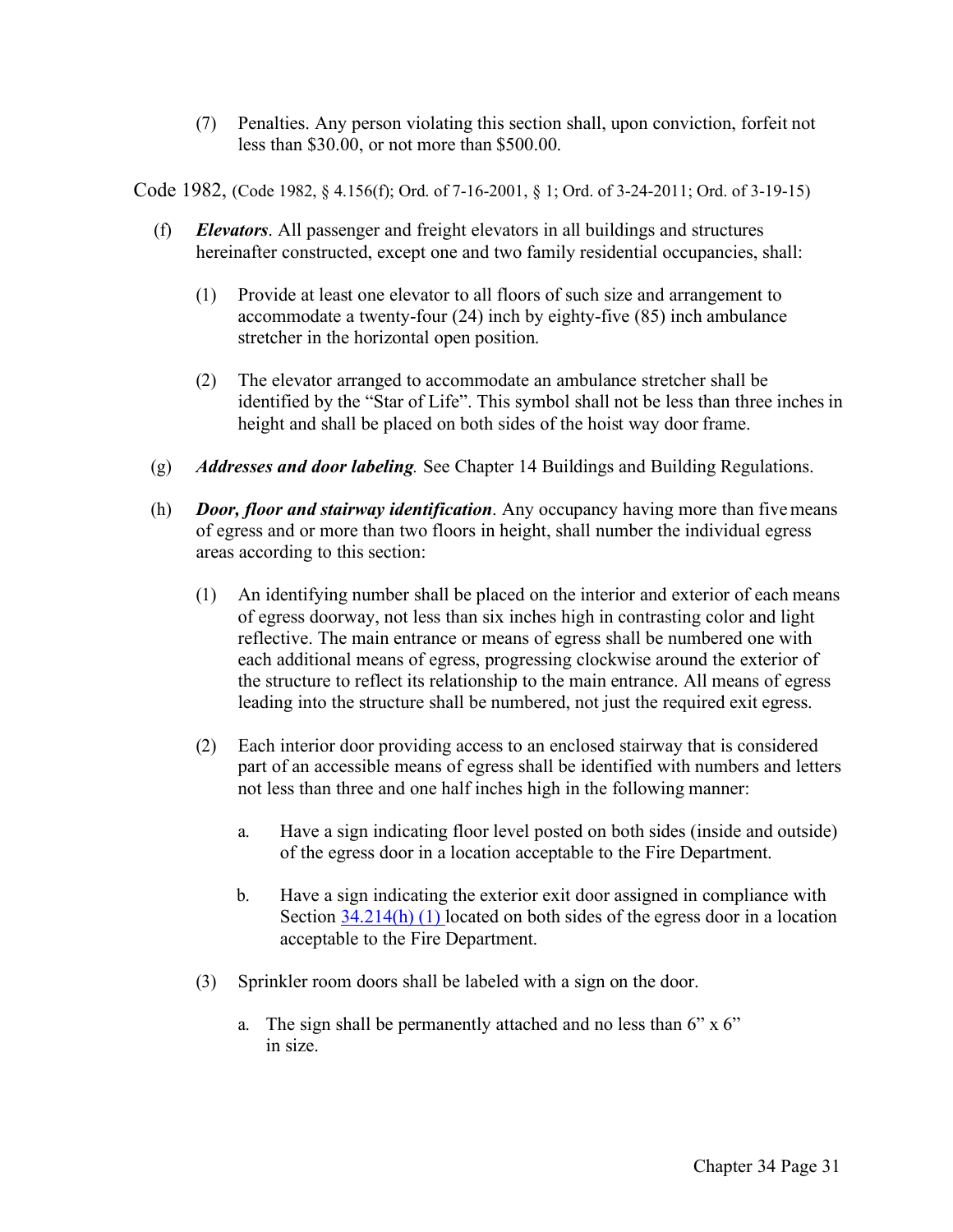- (4) Fire Department connections shall be marked with a sign that identifies them.
	- a. Sign shall be weatherproof and attached with corrosion resistant screws, chain, wire or other approved means.
	- b. FDC signs shall be visible to approaching fire apparatus, signs shall be made of metal or plastic and have the letters FDC in a contrasting color and no less than 6" in size.

### (i) *Standpipes*.

- (1) Where required. A standpipe shall be provided in all new structures over two stories in height and in accordance with this section.
- (2) Installation. The installation of standpipes shall be in accordance with this Section and [NFPA](https://www.nfpa.org/codes-and-standards/all-codes-and-standards/list-of-codes-and-standards/detail?code=14) 14.
	- a. The class and location of standpipe and Fire Department connections shall be determined by the AHJ.
	- b. The location of standpipe connections shall be accessible and shall be so located that all portions of the building are within thirty (30) feet of a nozzle attached to one hundred (100) feet of hose.
	- c. When required by the AHJ, an approved standpipe shall be installed as construction progresses to make them available for fire department use in the top most floors constructed. Temporary standpipes shall be provided in place of permanent standpipes, when required, during the period of construction on buildings over three stories in height.
	- d. The location of fire department connections for the standpipe shall be approved by the AHJ.
	- e. The fire department connections shall be located at least forty (40) feet from all electrical transformers, gas meter, or propane storage.

#### *(ii) Additions to, change of use, or remodeled buildings.*

- (1) If fifty (50) percent or more of the total floor area of a building isremodeled and/or added, the entire building shall be brought into compliance with the requirements of this code.
- (2) If twenty-five (25) to forty-nine (49) percent of the total floor area of a building is remodeled and/or added, that part of the building which is remodeled and/or added shall be brought into compliance with the requirements of this code.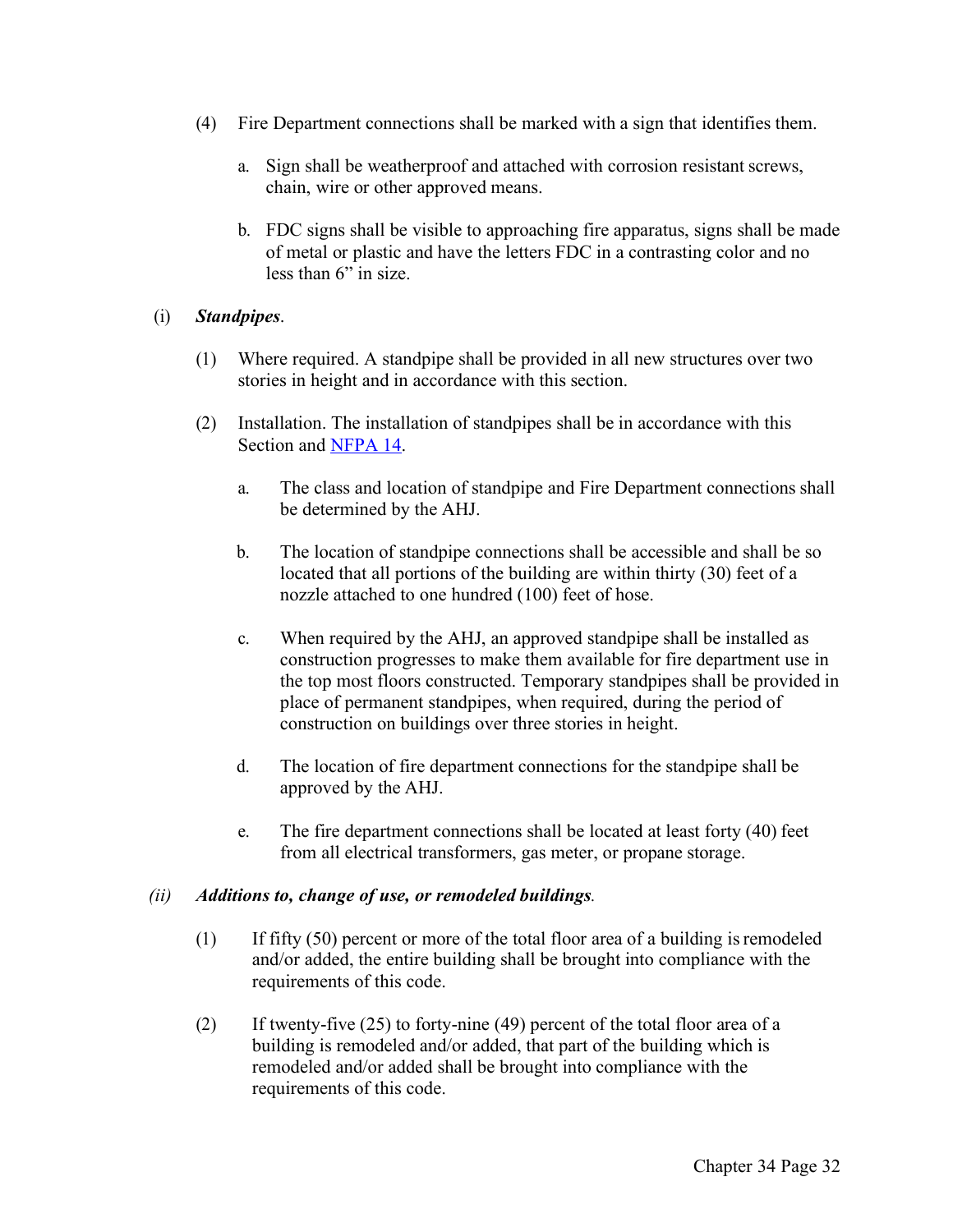- (3) If less than twenty-five (25) percent of the total floor area is remodeled and/or added, the requirements of this code need not be provided unless the area includes dwelling units. If the total floor area includes dwelling units, that part of the building which is remodeled and/or added shall be brought into compliance with this code. The area added must comply with the requirements as they pertain to the original floor area.
- (4) All percentages of additions or remodeling shall be cumulative as applied to (1), (2), and (3) above.
- (5) If the use of and/or contents of any existing building is changed and becomes more hazardous as determined by the Building Inspector, Zoning Administrator and/or Fire Chief, the building shall be brought into compliance with this code.
- (6) Those portions, elements, systems, or components of existing buildings and structures to be altered or modified on or after the effective date of the rules under this code and where the alteration, modification, or the addition affects a building element or component relating to subject matters regulated by this code, shall be designed, constructed, and maintained in accordance with the applicable rules of this code as the rules exist on one of the following:
	- a. The date plans for the alteration or modification are conditionally approved by the Building Inspector, Zoning Administrator and/or Fire Chief.
	- b. The date the local building permit is issued.
	- c. The date the replacement is initiated, where Section (1) do not apply.
- (k) *Notification of use or occupancy change*. See Chapter 14 Buildings and Building Regulations.
- (l) *Fire Damaged Buildings (Securing).* All dwellings and buildings within the municipality damaged from fire shall be secured within twenty-four hours of release of the property by the AHJ. The owner of the damaged property shall assume the liability for the protection of the public until the property is secured.

(Ord. of 3-24-2011) Amended via Ord. 15-025, 11/7/2015; Amended via Ord. 18-020 7/19/2018

#### <span id="page-32-0"></span>**Sec. 34.215. Possession of ignition devices prohibited.**

(a) Definitions. For purposes of this section, the following terms shall mean: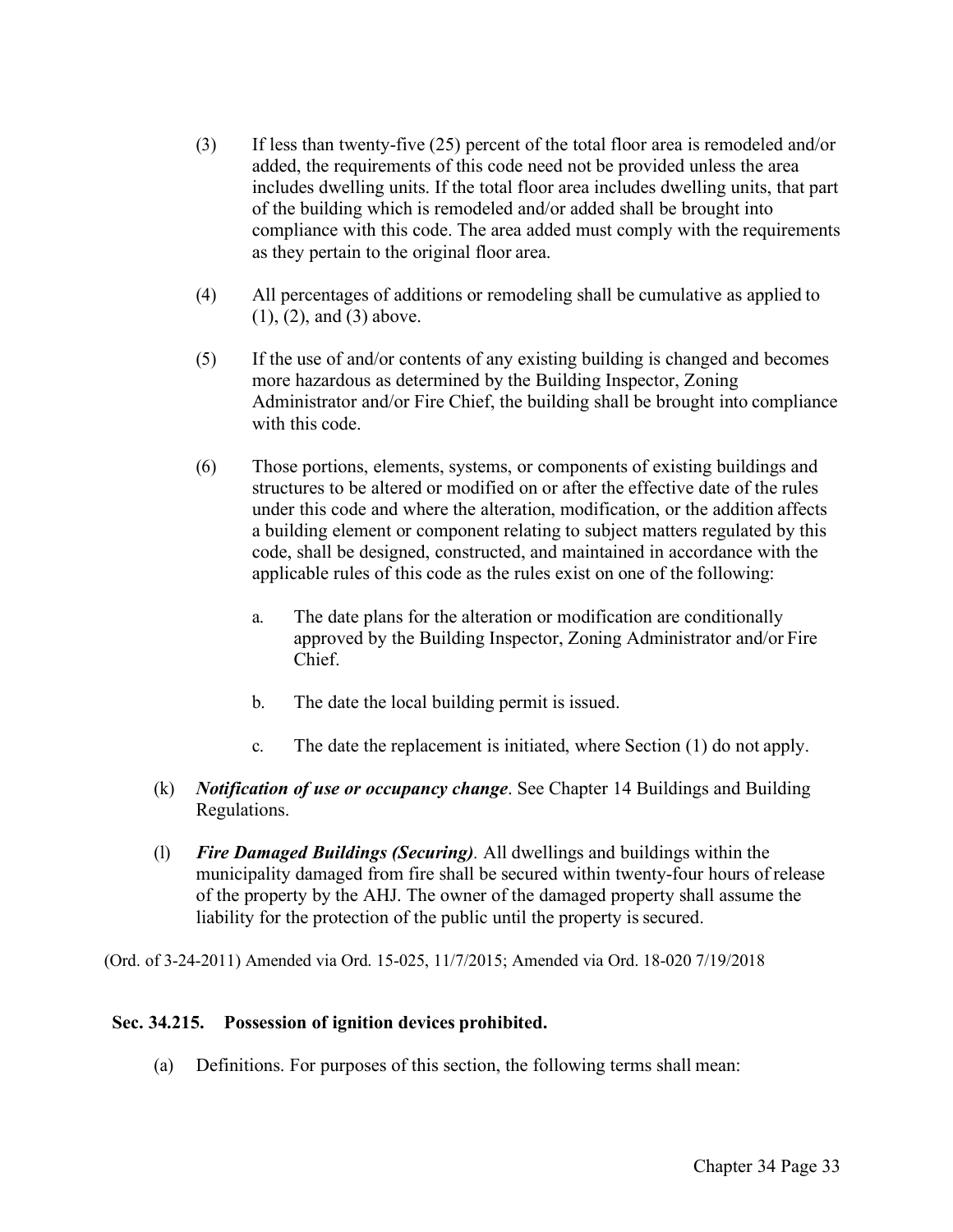- (1) "**Ignition Device**" means matches, lighters and, any other material used for the purpose of ignition.
- (2) "**Mino**r" means any person who has not yet attained the age of eighteen (18) years.
- (b) Possession Prohibited. No minor may possess any ignition device, unless under the direct supervision of an adult.
- (c) Delivery Prohibited. No adult shall permit an ignition device to be served, sold, dispensed, given away, or made available to any minor, unless such minor is accompanied by a parent, guardian, or spouse who has attained the age of eighteen (18) years.
- (d) Confiscation. Any ignition devise possessed by a minor, contrary to subsection (2), may be confiscated by a police officer.
- (e) Penalty. Any person who violates any provision of this section shall forfeit twentyfive dollars (\$25.00) for the first violation and fifty dollars (\$50.00) for the second and subsequent violation, together with the costs of the prosecution and, in default of payment thereof, by imprisonment in the Marathon County Jail until such forfeiture and costs are paid, but not more than the number of days set forth in Wis. Stat. § [800.095\(4\),](http://docs.legis.wisconsin.gov/statutes/statutes/800/095/4) or by suspension of the defendant's operating privilege, pursuant to Wis. Stats. §§ [343.30 a](http://docs.legis.wisconsin.gov/statutes/statutes/343/III/30)nd [345.47.](http://docs.legis.wisconsin.gov/statutes/statutes/345/III/47)
- (f) Education Program. In addition to or in lieu of any other penalties provided for in this Code, the Judge of any court of competent jurisdiction may order any person found guilty of violating this section to any education programs, as the court deems appropriate, and include as part of the penalty thereof that such person pay the costs of such education program.

(Ord. of 3-24-2011) [Amended via Ord. 15-025, 11/7/2015]

### **ARTICLE III. FALSE FIRE ALARMS**

#### <span id="page-33-0"></span>**Sec. 34.300. Purpose.**

- (a) The purpose of this Article is to encourage Alarm Users and Fire Alarm Contractors to properly install, use and maintain Fire Alarm Systems in order to improve the reliability of such Systems and thereby reduce or eliminate False Fire Alarms.
- (b) This Chapter governs the use of Fire Alarm Systems intended to summon the S.A.F.E.R Fire Department to properties within the municipality; requires registration of such Systems; allows for the assessment of Service Fees; and provides for civil penalties.

[Created via Ord. 15-025, 11/7/2015]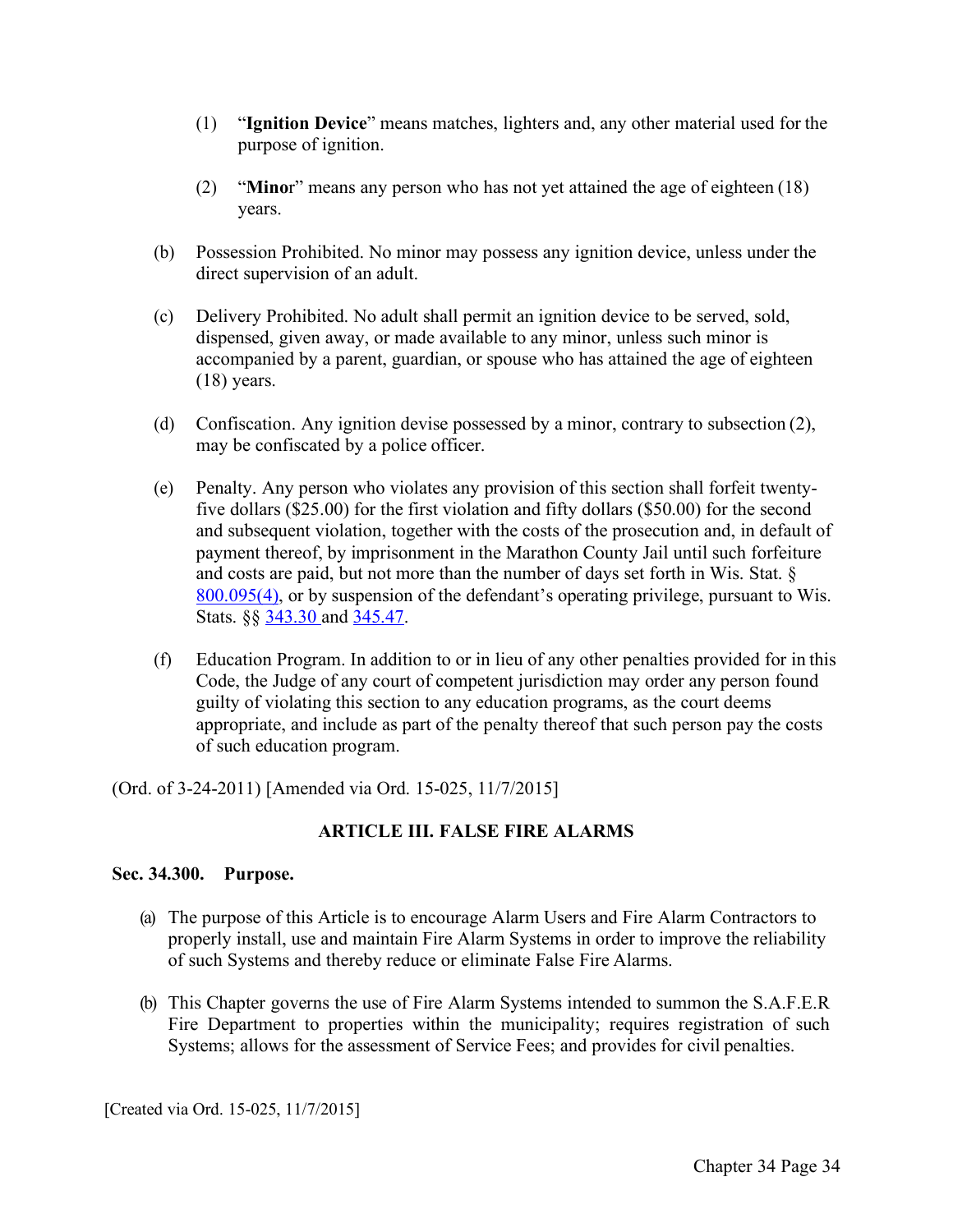#### <span id="page-34-0"></span>**Sec. 34.301. Definitions.**

- *(a) Adopted Code(s)* means the 2003 International Fire Code as amended by this municipality.
- *(b) Alarm User* means any person; whether owner, occupant, or tenant, upon whose premises a Fire Alarm System is maintained or operated within the municipality.
- *(c) Department* means the S.A.F.E.R Fire Department.
- *(d) Enforcement Official* means the S.A.F.E.R. Fire Chief or his/her designated representative.
- *(e) False Fire Alarm* means the activation of any Fire Alarm System not caused by heat, smoke or fire, resulting in response by the Department. A False Fire Alarm includes, but is not limited to activation of a Fire Alarm System through any of the following:
	- (1) negligent or intentional use or misuse of the System;
	- (2) mechanical failure;
	- (3) malfunction; or
	- (4) improper installation.

A False Fire Alarm does not include an alarm caused by naturally occurring weather, seismic or other condition; interruptions of electrical or telephone service to the Alarm User; or malicious or criminal activity by a third party who is not an agent or employee of the alarm user.

*(f) Fire Alarm Contractor* means any individual, partnership, corporation or other entity appropriately licensed as a Fire Alarm Contractor by the State of Wisconsin, Department of Safety and Professional Services, Industry Services Division.

*(g) Fire Alarm Registration* means the documentation required by the Department to register a Fire Alarm System.

*(h) Fire Alarm System* means any device or equipment designed to signal visibly, audibly, electronically, mechanically or by any combination of these methods the presence of a heat, smoke or fire hazard to which the Department is trained to respond. The term Fire Alarm System does not include an alarm designed to alert only the inhabitants of a Premises.

*(i) Letter for Excessive False Fire Alarms* means a notification provided to an Alarm User by the Department for three (3) or more False Fire Alarms. This warning notice will require that the Fire Alarm System be inspected and/or serviced within fifteen (15) days, and that written documentation be submitted to the Department certifying that the Fire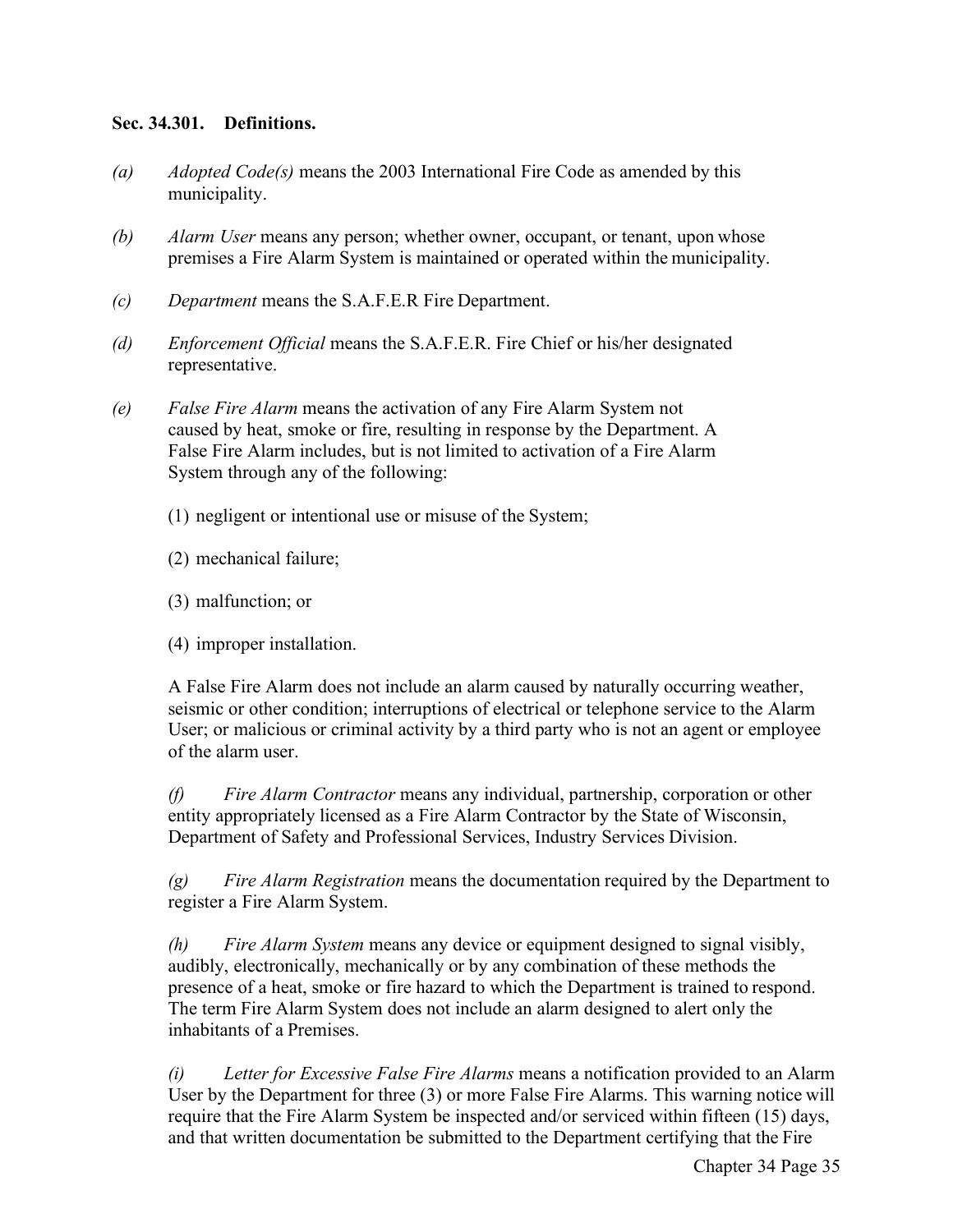Alarm System is in working order. Failure to provide this written documentation will result in a Service Fee for excessive False Fire Alarms.

*(j) Premises* means any building, structure or combination of buildings and structures, in which a Fire Alarm System is installed.

*(k) Qualified Fire Alarm Technician* means any person who inspects, installs, repairs or performs maintenance on Fire Alarm Systems and is factory trained and licensed by the State of Wisconsin.

*(l) Record of Completion* means the form required to be filed with the Department pursuant to the National Fire Protection Association's National Fire Alarm Code (NFPA 72).

*(m) Service Fee* means the monetary charge payable to the Village of Weston to defray the expenses of implementing the purposes of this Chapter.

*(n) Report of Service/Repair* means the appropriate documentation in a format acceptable to the Enforcement Official that verifies proper repairs or maintenance have been performed by both the Fire Alarm Contractor and the Alarm User.

<span id="page-35-0"></span>[Created via Ord. 15-025, 11/7/2015; Amended via Ord. 18-020 7/19/2018]

### **Sec. 34.302. Registration of Fire Alarm Systems.**

- (a) *Registration Required*. All newly-installed Fire Alarm Systems shall be required to be registered at the time that a Record of Completion is prepared, in accordance with Adopted Codes. The Alarm User or his duly authorized agent shall complete and deliver the Fire Alarm Registration in the required format to the Enforcement Official before the Fire Alarm System is activated. For all existing Fire Alarm Systems as of the date of adoption of this Ordinance, Fire Alarm Registration shall occur not later than one hundred eighty (180) days after the effective date of this Chapter.
- (b) *Change in Registration Information*. When any information contained in the Fire Alarm Registration Form is no longer accurate for any reason, the Alarm User shall re-register the Fire Alarm System not later than fifteen (15) days after the Alarm user becomes aware of any such change, noting all necessary changes on said Registration Form.
- (c) *Transferals Prohibited*. Fire Alarm Registrations shall not be transferable from one Premise to another or from one Alarm User to another.
- (d) *Notice to Department of Existence of System; Notice to Alarm User*. Every Fire Alarm Contractor shall notify the Enforcement Official of the existence of a Fire Alarm System before the Fire Alarm System is put into operation. It is the responsibility of the installing Fire Alarm Contractor to provide the Alarm User with notice of the existence of this Article, a Fire Alarm Registration form and a copy of the Fire Alarm System operation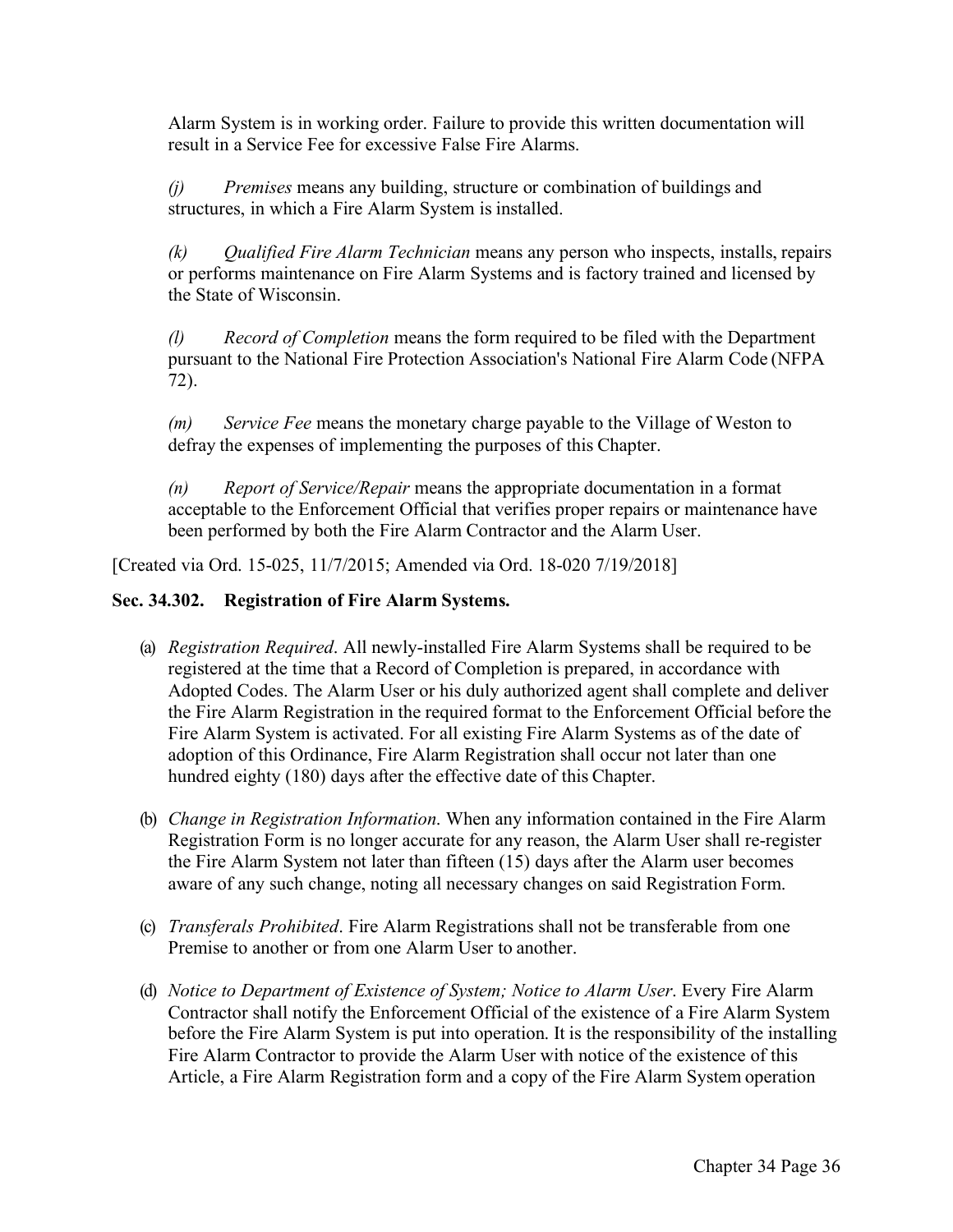instructions in accordance with Adopted Codes, as well as the manufacturer's instructions.

[Created via Ord. 15-025, 11/7/2015]

### <span id="page-36-0"></span>**Sec. 34.303. Display of Fire Alarm Registration.**

The Fire Alarm Registration shall be kept on the Premises serviced by the Fire Alarm System and shall be displayed upon request of the Enforcement Official or a member of the Department.

[Created via Ord. 15-025, 11/7/2015]

### <span id="page-36-1"></span>**Sec. 34.304. Responsibility for Compliance; Requirement of Alarm Users to Respond to Scene.**

- (a) Unless otherwise stated herein, the Alarm User shall be responsible for complying with all provisions of this Chapter.
- (b) The Alarm User or any person identified on the Fire Alarm Registration Application shall appear at the Premises upon request of the Department when a Fire Alarm System has been activated.

<span id="page-36-2"></span>[Created via Ord. 15-025, 11/7/2015]

#### **Sec. 34.305. False Fire Alarms.**

- (a) *Notification to Alarm User*. If the Department records three (3) or more False Fire Alarms at one (1) Premises within a thirty (30) day period, a Letter for Excessive False Fire Alarms shall be mailed by first class mail to the Alarm User and any Fire Alarm Contractor. Said notice shall direct that the Alarm User submit a Report of Service/Repair within fifteen (15) calendar days of receipt of said letter stating that:
	- (1) The Fire Alarm System has been examined by a Qualified Fire Alarm Technician; and
	- (2) A bona fide attempt has been made to identify and correct any defect of design, installation or operation of the Fire Alarm System which was identified as a possible cause of the False Fire Alarm.
- (b) No Fee shall be assessed for the first two (2) False Fire Alarms at the same premises requiring response by the Department within a thirty (30) day period.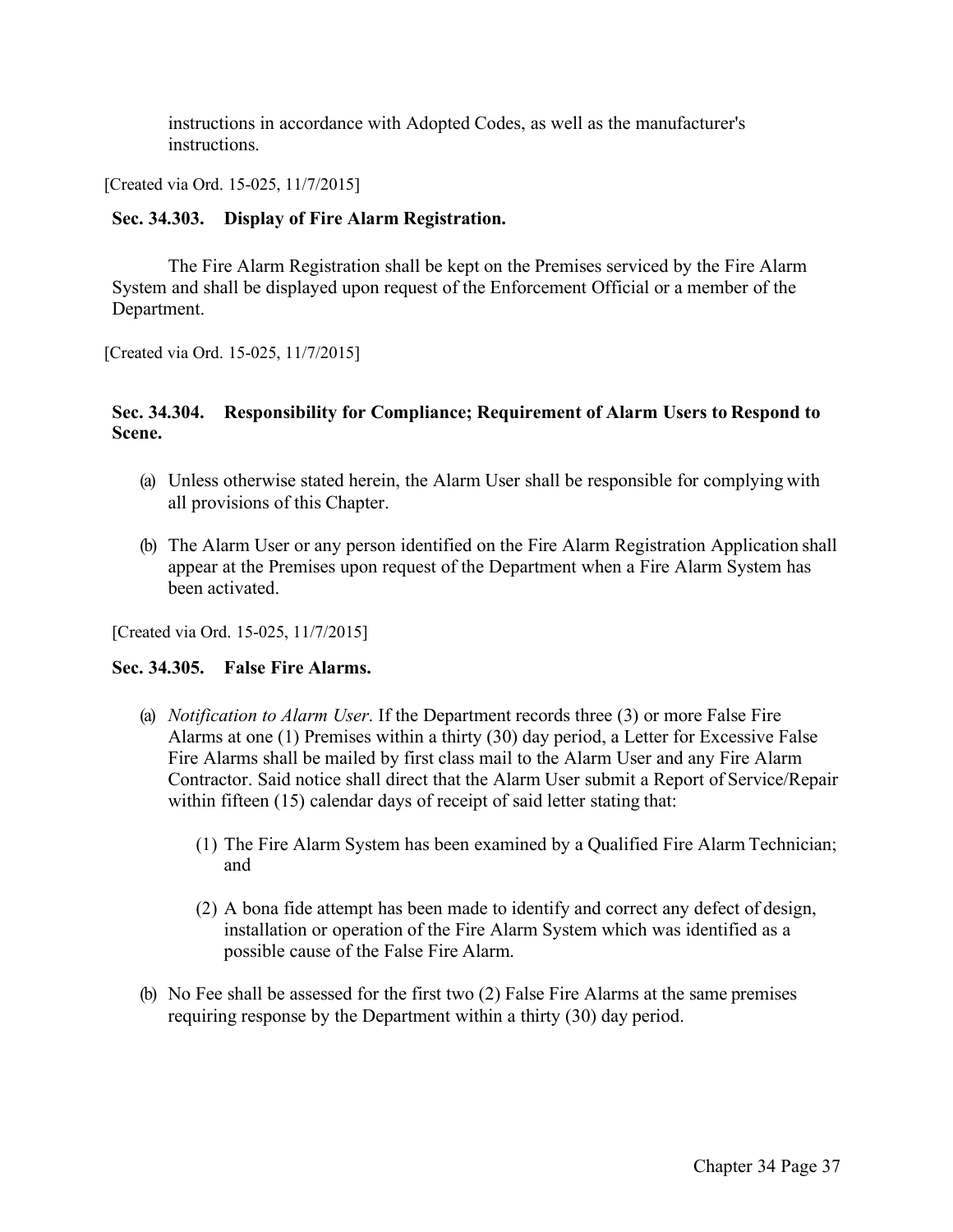- (c) Failure of the Alarm User to return a satisfactory Report of Service/Repair to the Enforcement Official within said fifteen (15) day period shall result in the imposition of a Service Fee.
- (d) A Fire Alarm Contractor, Alarm User, or any other individual shall not conduct testing or perform repair work on any Fire Alarm System, sprinkler system or fire suppression system without first notifying the Marathon County Dispatch Center that such testing or repair work is being performed. Violation of this subsection shall result in the imposition of a Service Fee.
- (e) False Fire Alarms activated by any components connected to the Fire Alarm System shall be included in computing the total number of False Fire Alarms for purposes of this Chapter.
- (f) During the fifteen (15) day period after receipt of a Letter for Excessive False Fire Alarms any additional False Fire Alarms will not be counted toward the year's total False Fire Alarms, provided that the provisions of subsection a. above have been met.

[Created via Ord. 15-025, 11/7/2015]

### <span id="page-37-0"></span>**Sec. 34.306. Service Fees.**

- (a) The provisions of this Chapter shall not apply to any newly installed Fire Alarm System for a period of forty-five days (45) from the date of installation. In an existing building the forty-five (45) days begin when the installation of the new system is completed. In new construction the forty-five (45) days begin when the installation of the system is completed and an occupancy permit is issued. The provisions of this Chapter shall apply from and after the expiration of the initial forty-five (45) day period following the issuance of the occupancy permit and/or completed installation.
- (b) Should any Service Fee assessed pursuant to this Chapter remain unpaid in excess of thirty (30) days, a Late Fee shall be assessed and shall be payable in addition to the Original Service Fee.
- (c) The Service Fees established by this Chapter shall be calculated periodically based on employee labor rates, equipment costs and the Department service costs and established by the South Area Fire & Emergency Response District Board of Directors.

(Created via Ord. 15-025, 11/7/2015, Amended by Ord. No 18-001, 1/20/2018; Ord. No 19- 009 of 8/21/2019)

#### <span id="page-37-1"></span>**Sec. 34.307. Conflict with Other Village Ordinances.**

If the provisions of this Chapter conflict with any ordinance or resolution previously adopted by the municipality, the provisions of this Chapter shall control.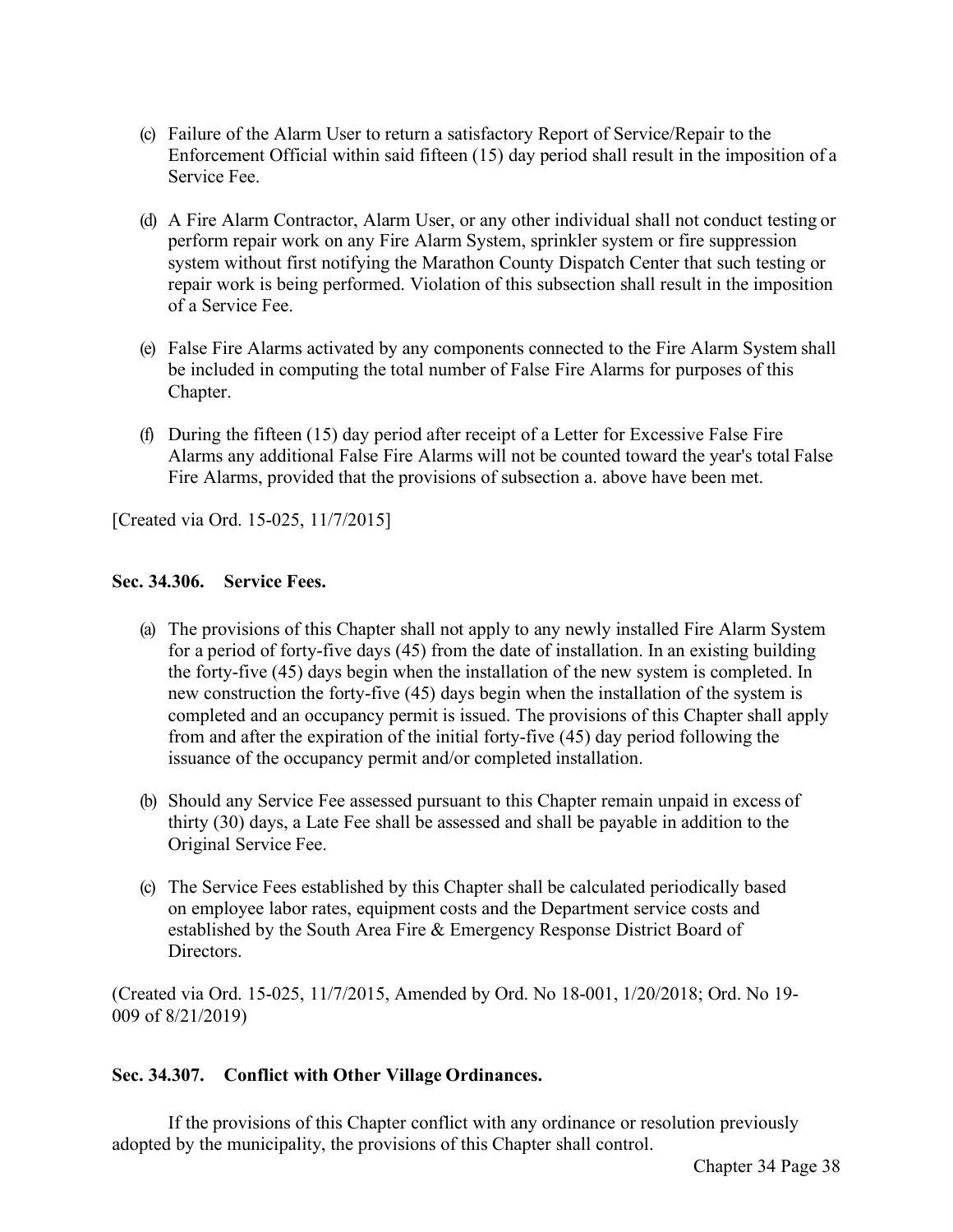[Created via Ord. 15-025, 11/7/2015]

#### <span id="page-38-0"></span>**Sec. 34.308. Penalties.**

A violation of this Chapter shall be a Civil Infraction.

[Created via Ord. 15-025, 11/7/2015]

#### <span id="page-38-1"></span>**Sec. 34.309. Frequency of Inspections.**

The following types of occupancies shall be inspected at least once per calendar year, provided the interval between those inspections does not exceed 15 months. Any occupancy not listed below shall be inspected at least once in each non-overlapping 6-month period per calendar year.

- (a) Offices, outpatient clinics, and dental clinics, if less than 3 stories in height.
- (b) Unoccupied utility facilities, such as a water well facility, electric power substation and communication facility
- (c) Places of worship that do not have a rental hall, child day care facility or pre school to  $12<sup>th</sup>$  grade instruction within the immediate church building
- (d) Buildings at colleges and universities, if used exclusively for classroom lecture or offices, provided there are no laboratories, chemical storage or industrial artsrooms in the building
- (e) Libraries, museums, and art galleries
- (f) Hotels and motels if less than 3 stories in height
- (g) Townhouses and rowhouses, if less than 3 stories in height
- (h) Residential condominiums and apartments, if there are less than 5 units under one roof
- (i) Convents and monasteries
- (j) Detention and correctional facilities
- (k) Garages used for storage only
- (l) Pedestrian walkways and tunnels, membrane structures, open parking structures, outdoor theaters, assembly seating areas, greenhouses, and mini-storage buildings. If interior access to mini storage buildings cannot be obtained an exterior inspection shall be conducted
- (m) Vacant or unoccupied buildings. If interior access to vacant or unoccupied buildings cannot be obtained, an exterior inspection shall be conducted
- (n) Confined spaces. An area that is identified by a sign as a permit required confined space need not be internally inspected, but an exterior inspection shall be conducted
- (o) Townhouses, rowhouses, residential condominiums and apartments with no common use areas. An exterior inspection of these occupancies shall be conducted
- (p) Fully sprinklered office buildings up to 60 feet in height
- (q) Fully sprinklered residential condominiums and apartments, if less than 3 storiesin height
- (r) Fully sprinklered townhouses and rowhouses, if less than 4 stories in height